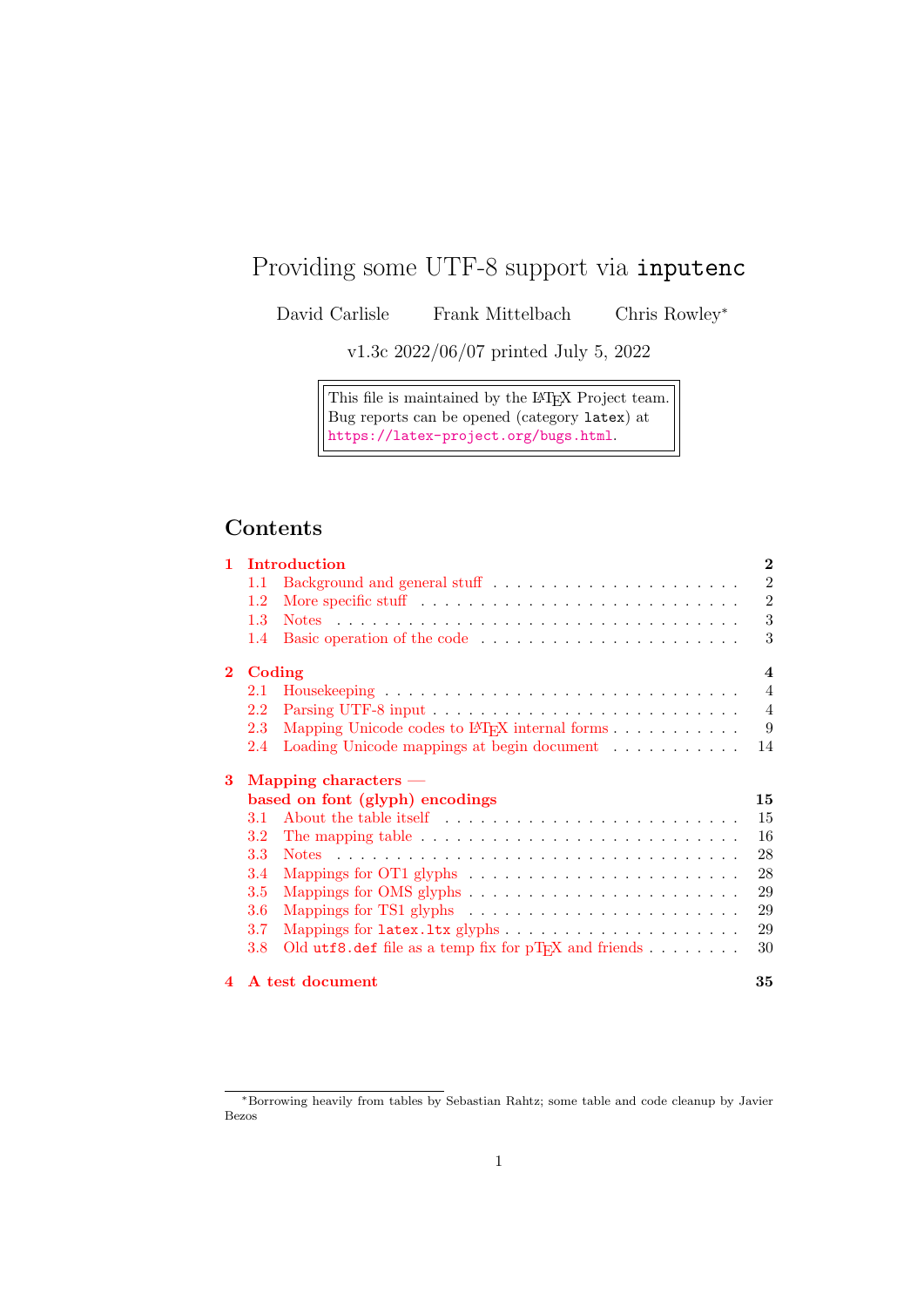## <span id="page-1-0"></span>1 Introduction

#### <span id="page-1-1"></span>1.1 Background and general stuff

For many reasons what this package provides is a long way from any type of 'Unicode compliance'.

In stark contrast to 8-bit character sets, with 16 or more bits it can easily be very inefficient to support the full range. $<sup>1</sup>$  $<sup>1</sup>$  $<sup>1</sup>$  Moreover, useful support of character</sup> input by a typesetting system overwhelmingly means finding an acceptable visual representation of a sequence of characters and this, for LAT<sub>EX</sub>, means having available a suitably encoded 8-bit font.

Unfortunately it is not possible to predict exactly what valid UTF-8 octet sequences will appear in a particular file so it is best to make all the unsupported but valid sequences produce a reasonably clear and noticeable error message.

There are two directions from which to approach the question of what to load. One is to specify the ranges of Unicode characters that will result in some sensible typesetting; this requires the provider to ensure that suitable fonts are loaded and that these input characters generate the correct typesetting via the encodings of those fonts. The other is to inspect the font encodings to be used and use these to define which input Unicode characters should be supported.

For Western European languages, at least, going in either direction leads to many straightforward decisions and a few that are more subjective. In both cases some of the specifications are T<sub>E</sub>X specific whilst most are independent of the particular typesetting software in use.

As we have argued elsewhere, L<sup>AT</sup>FX needs to refer to characters via 'seven-bittext' names and, so far, these have been chosen by reference to historical sources such as Plain T<sub>EX</sub> or Adobe encoding descriptions. It is unclear whether this ad hoc naming structure should simply be extended or whether it would be useful to supplement it with standardised internal Unicode character names such as one or more of the following:<sup>[2](#page-1-4)</sup>

```
\ltxutwochar <4 hex digits>
\ltxuchar {<hex digits>}
 B H U R R R
\ltxueightchartwo <2 utf8 octets as 8-bit char tokens>
\ltxueightcharthree <3 utf8 octets ...>
\ltxueightcharfour <4 utf8 octets ...>
```
## <span id="page-1-2"></span>1.2 More specific stuff

In addition to setting up the mechanism for reading UTF-8 characters and specifying the LATEX-level support available, this package contains support for some default historically expected TEX-related characters and some example 'Unicode definition files' for standard font encodings.

<span id="page-1-3"></span><sup>&</sup>lt;sup>1</sup>In fact, IAT<sub>E</sub>X's current 8-bit support does not go so far as to make all 8-bit characters into valid input.

<span id="page-1-4"></span><sup>2</sup>Burkhard und Holger Mittelbach spielen mit mir! Sie haben etwas hier geschrieben.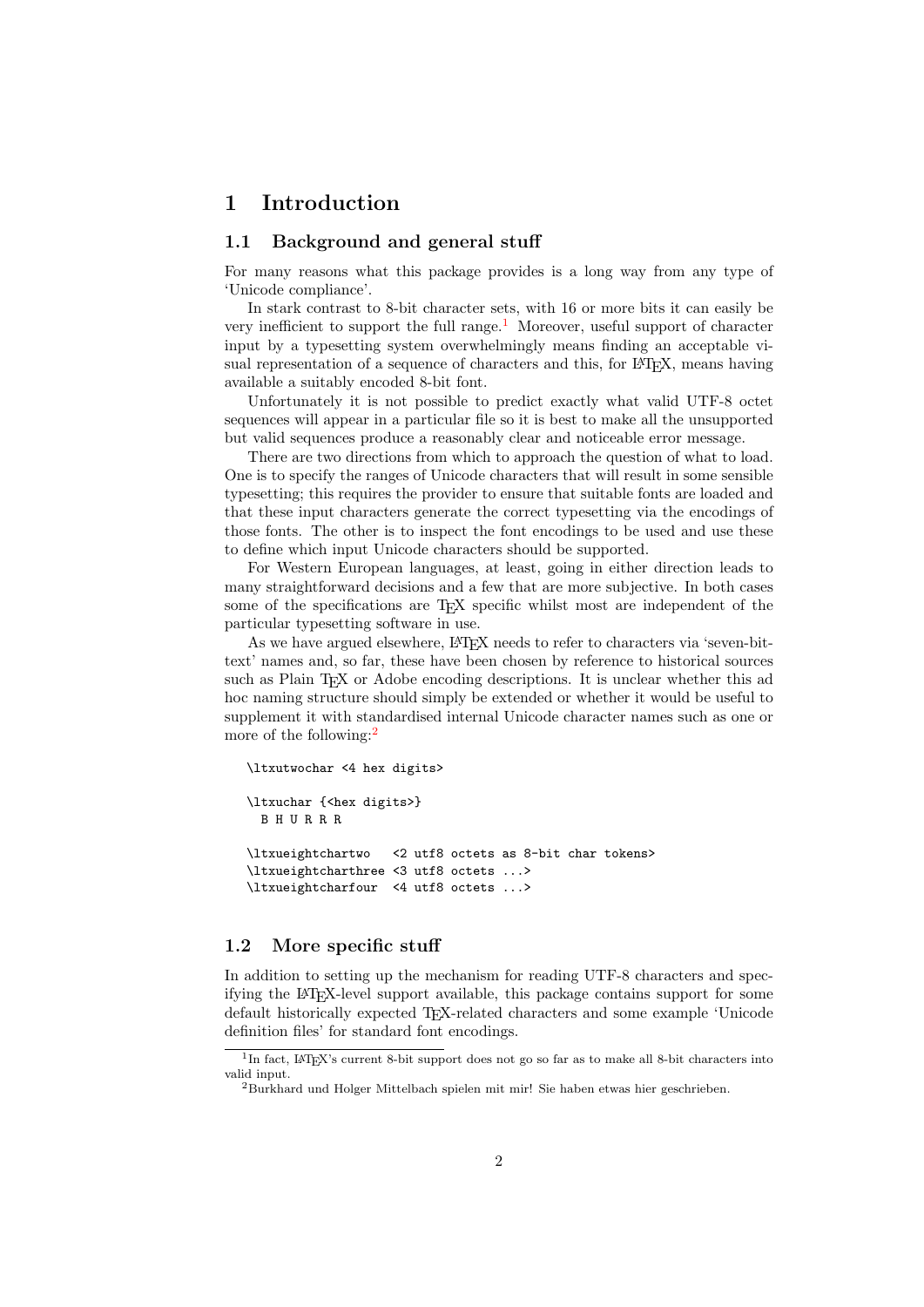#### <span id="page-2-0"></span>1.3 Notes

This package does not support Unicode combining characters as T<sub>E</sub>X is not really equipped to make this possible.

No attempt is made to be useful beyond Latin, and maybe Cyrillic, for European languages (as of now).

#### <span id="page-2-1"></span>1.4 Basic operation of the code

The inputenc package makes the upper 8-bit characters active and assigns to all of them an error message. It then waits for the input encoding files to change this set-up. Similarly, whenever \inputencoding is encountered in a document, first the upper 8-bit characters are set back to produce an error and then the definitions for the new input encoding are loaded, changing some of the previous settings.

The 8-bit input encodings currently supported by inputenc all use declarations such as  $\Delta$  DeclareInputText and the like to map an 8-bit number to some L<sup>AT</sup>EX internal form, e.g. to \"a.

The situation when supporting UTF-8 as the input encoding is different, however. Here we only have to set up the actions of those 8-bit numbers that can be the first octet in a UTF-8 representation of a Unicode character. But we cannot simply set this to some internal LAT<sub>EX</sub> form since the Unicode character consists of more than one octet; instead we have to define this starting octet to parse the right number of further octets that together form the UTF-8 representation of some Unicode character.

Therefore when switching to  $\text{utf8}$  within the inputenc framework the characters with numbers (hex) from "C2 to "DF are defined to parse for a second octet following, the characters from "E0 to "EF are defined to parse for two more octets and finally the characters from "F0 to "F3 are defined to parse for three additional octets. These additional octets are always in the range "80 to "B9.

Thus, when such a character is encountered in the document (so long as expansion is not prohibited) a defined number of additional octets (8-bit characters) are read and from them a unique control sequence name is immediately constructed.

This control sequence is either defined (good) or undefined (likely); in the latter case the user gets an error message saying that this UTF-8 sequence (or, better, Unicode character) is not supported.

If the control sequence is set up to do something useful then it will expand to a LATEX internal form: e.g. for the utf8 sequence of two octets "C3 "A4 we get \"a as the internal form which then, depending on the font encoding, eventually resolves to the single glyph 'latin-a-umlaut' or to the composite glyph 'latin-a with an umlaut accent'.

These mappings from (UTF-8 encoded) Unicode characters to L<sup>AT</sup>EX internal forms are made indirectly. The code below provides a declaration The code below provides a declaration \DeclareUnicodeCharacter which maps Unicode numbers (as hexadecimal) to LATEX internal forms.

This mapping needs to be set up only once so it is done at \begin{document} by looking at the list of font encodings that are loaded by the document and providing mappings related to those font encodings whenever these are available. Thus at most only those Unicode characters that can be represented by the glyphs available in these encodings will be defined.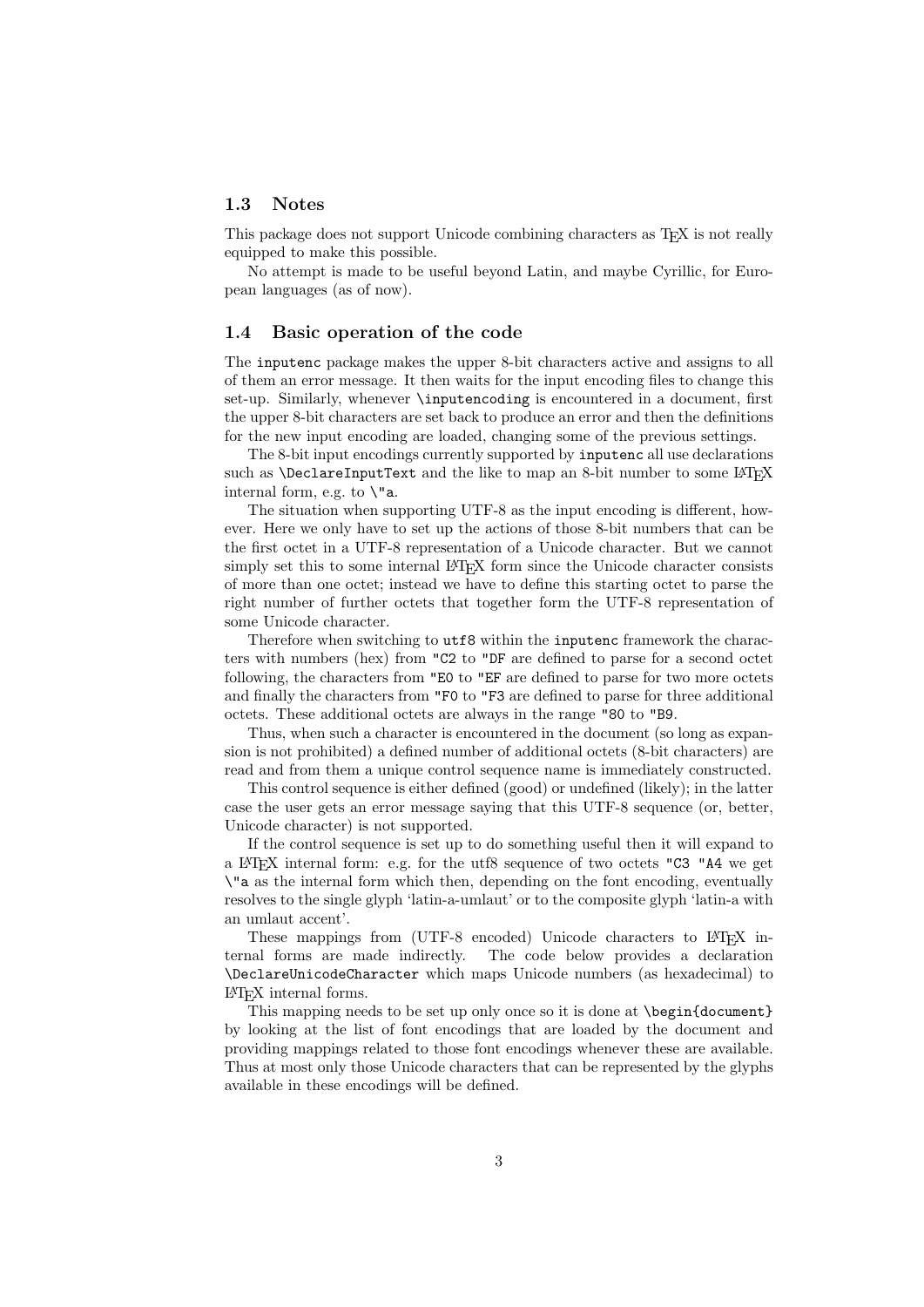Technically this is done by loading one file per encoding, if available, that is supposed to provide the necessary mapping information.

## <span id="page-3-0"></span>2 Coding

### <span id="page-3-1"></span>2.1 Housekeeping

The usual introductory bits and pieces:

```
1 ⟨utf8⟩\ProvidesFile{utf8.def}
 2 ⟨test⟩\ProvidesFile{utf8-test.tex}
 3 ⟨+lcy⟩ \ProvidesFile{lcyenc.dfu}
 4 ⟨+ly1⟩ \ProvidesFile{ly1enc.dfu}
5 ⟨+oms⟩ \ProvidesFile{omsenc.dfu}
6 \leftarrow b1 \ProvidesFile{ot1enc.dfu}
7 \left\langle +\text{o}t2 \right\rangle \ProvidesFile{ot2enc.dfu}
8 ⟨+t1⟩ \ProvidesFile{t1enc.dfu}
9 \langle +t2a \rangle \ProvidesFile{t2aenc.dfu}
10 ⟨+t2b⟩ \ProvidesFile{t2benc.dfu}
11 ⟨+t2c⟩ \ProvidesFile{t2cenc.dfu}
12 ⟨+ts1⟩ \ProvidesFile{ts1enc.dfu}
13 ⟨+x2⟩ \ProvidesFile{x2enc.dfu}
14 ⟨+all⟩ \ProvidesFile{utf8enc.dfu}
15 ⟨-utf8-2018⟩ [2022/06/07 v1.3c UTF-8 support]
```
16 ⟨∗utf8⟩

This is a temporary fix for the e-pT<sub>E</sub>X / e-upT<sub>E</sub>X engines that do not yet have a \ifincsname primitive. Once this is available the extra file will be dropped.

```
17 \ifx\ifincsname\@undefined % old e-pTeX or e-upTeX engines
18 \input utf8-2018.def
19 \expandafter\@firstofone
20 \else
21 \expandafter\@gobble
22 \fi
23 \endinput
24 \makeatletter
```
We restore the **\catcode** of space (which is set to ignore in inputenc) while reading .def files. Otherwise we would need to explicitly use \space all over the place in error and log messages.

```
25 \catcode'\ \saved@space@catcode
```
### <span id="page-3-2"></span>2.2 Parsing UTF-8 input

A UTF-8 char (that is not actually a 7-bit char, i.e. a single octet) is parsed as follows: each starting octet is an active TEX character token; each of these is defined below to be a macro with one to three arguments nominally (depending on the starting octet). It calls one of \UTFviii@two@octets, \UTFviii@three@octets, or \UTFviii@four@octets which then actually picks up the remaining octets as the argument(s).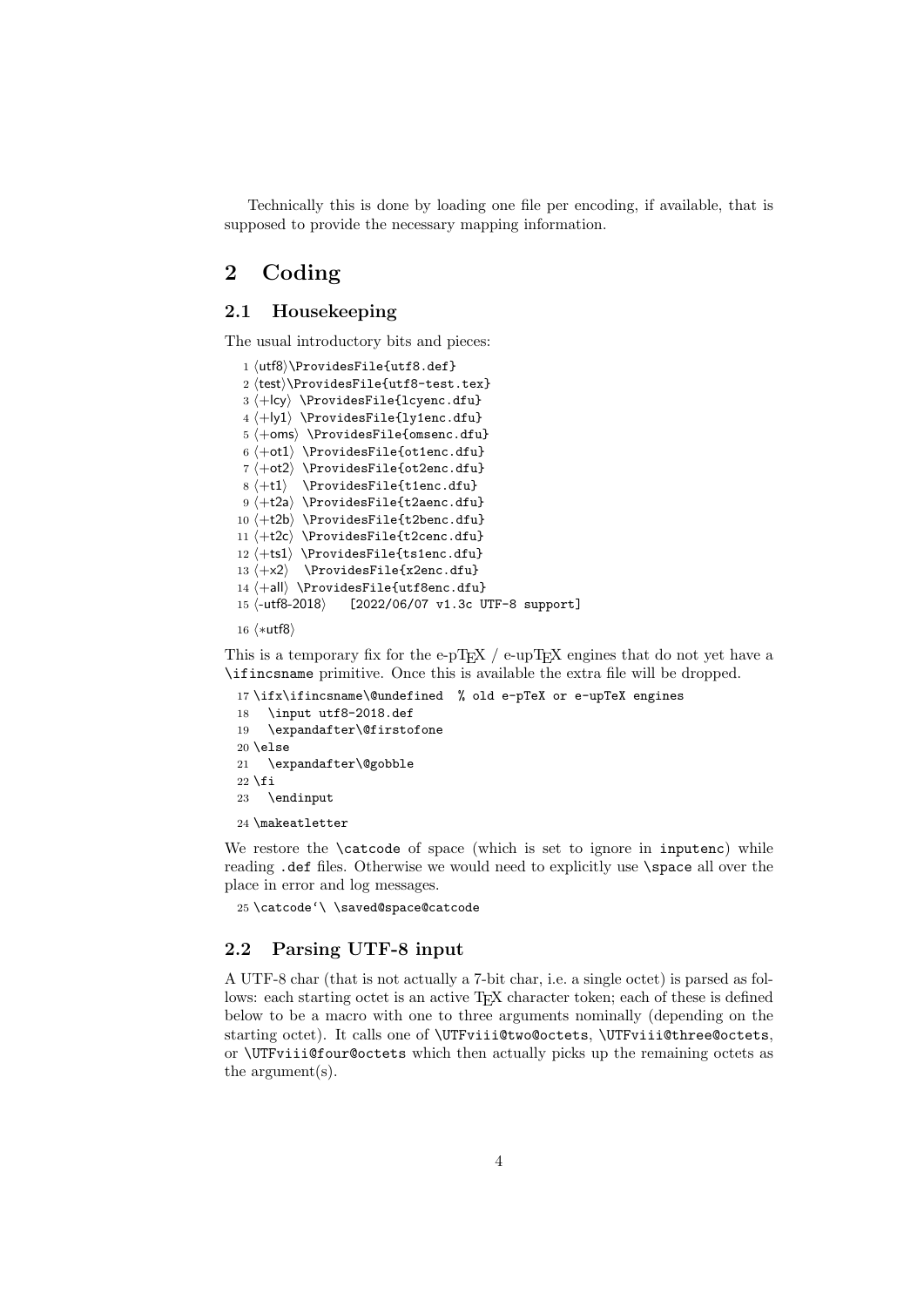- When typesetting we pick up the necessary number of additional octets, check if they form a command that  $\mathbb{F} F X$  knows about (via \csname u8:\string  $\#1\$ string  $\#2...$ \endcsname) and if so use that for typesetting. \string is needed as the octets may (all?) be active and we want the literal values in the name.
- If the UTF-8 character is going to be part of a label, then it is essentially becoming part of some csname and with the test \ifincsname we can find this out. If so, we render the whole sequence off octets harmless by using \string too when the starting octet executes (\UTF@...@octets@string).
- Another possible case is that \protect has not the meaning of \typeset@protect. In that case we may do a  $\write$  or we may do a  $\protect\$ In all such cases we want to keep the sequence of octets unchanged, but we can't use \string this time, since at least in the case of \protect@edef the result may later be typeset after all (in fact that is quite likely) and so at that point the starting octet needs to be an active character again (the others could be stringified). So for this case we use \noexpand ((\UTF@...s@octets@noexpand).

\UTFviii@two@octets Putting that all together the code for a start octet of a two byte sequence would then look like this:

```
26 \long\def\UTFviii@two@octets{%
27 \ifincsname
28 \expandafter \UTF@two@octets@string
29 \else
30 \ifx \protect\@typeset@protect \else
31 \expandafter\expandafter\expandafter \UTF@two@octets@noexpand
32 \fi
33 \fi
34 \UTFviii@two@octets@combine
35 }
```
\ifcsname is tested first because that can be true even if we are otherwise doing typesetting. If this is the case we use \string on the whole octet sequence. \UTF@two@octets@string not only does this but also gets rid of the command \UTFviii@two@octets@combine in the input stream by picking it up as a first argument and dropping it.

If this is not the case and we are doing typesetting (i.e., \protect is \typeset@protect), then we execute \UTFviii@two@octets@combine which picks up all octets and typesets the character (or generates an error if it doesn't know how to typeset it).

However, if we are not doing typesetting, then we execute the command \UTFviii@two@octets@noexpand which works like \UTF@two@octets@string but uses \noexpand instead of \string. This way the sequence is temporary rendered harmless, e.g., would display as is or stays put inside a \protected@edef. But if the result is later reused the starting octet is still active and so will be able to construct the UTF-8 character again.

\UTFviii@three@octets The definitions for the other starting octets are the same except that they pick up \UTFviii@four@octets more octets after them.

36 \long\def\UTFviii@three@octets{%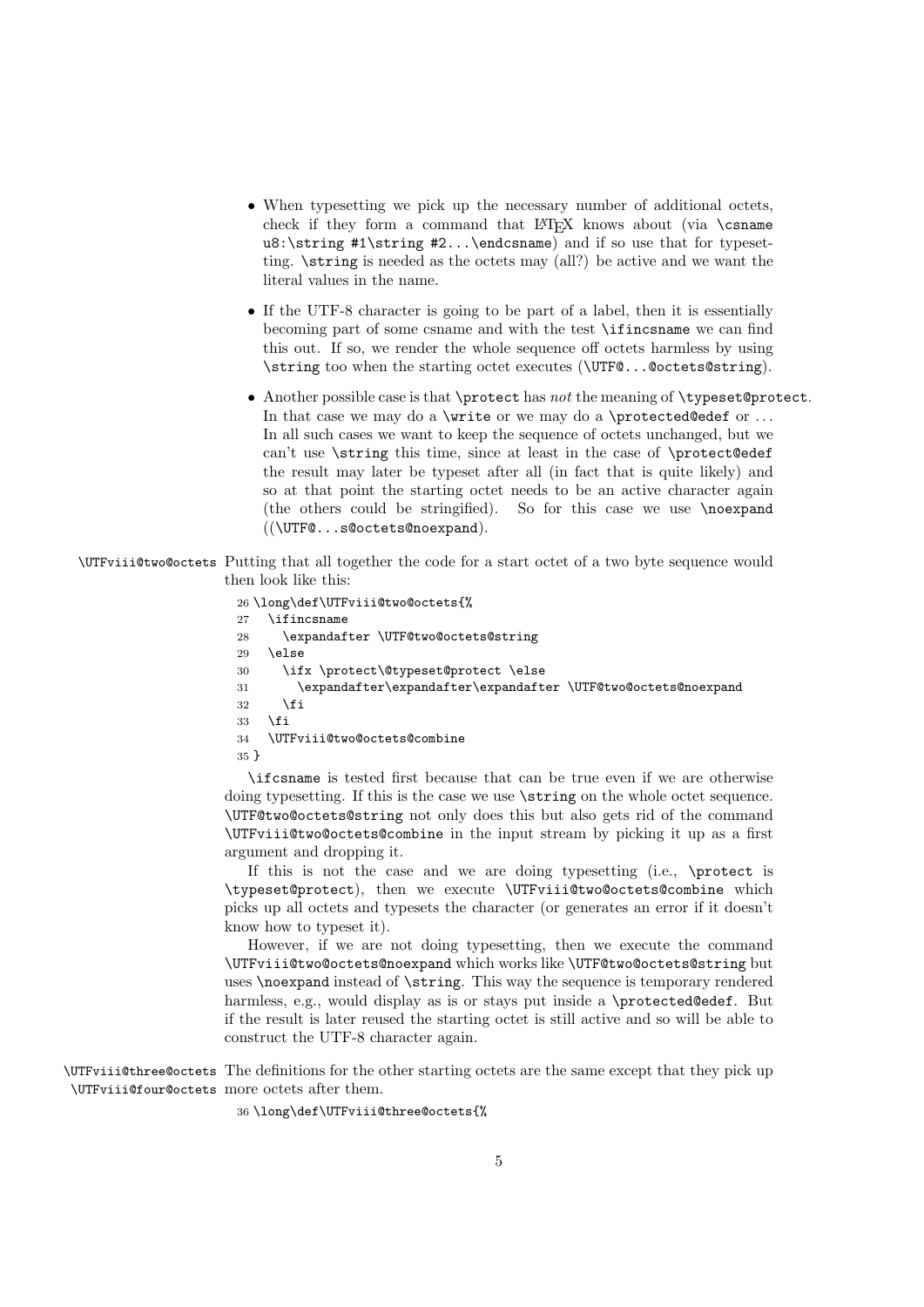```
37 \ifincsname
                                38 \expandafter \UTF@three@octets@string
                                39 \else
                                40 \ifx \protect\@typeset@protect \else
                                41 \expandafter\expandafter\expandafter \UTF@three@octets@noexpand
                                 42 \fi
                                 43 \fi
                                 44 \UTFviii@three@octets@combine
                                45 }
                                46 \long\def\UTFviii@four@octets{%
                                47 \ifincsname
                                48 \expandafter \UTF@four@octets@string
                                 49 \else
                                 50 \ifx \protect\@typeset@protect \else
                                 51 \expandafter\expandafter\expandafter \UTF@four@octets@noexpand
                                 52 \fi
                                 53 \fi
                                 54 \UTFviii@four@octets@combine
                                 55 }
 \UTFviii@two@octets@noexpand
These temporarily prevent the active chars from expanding.
\UTFviii@three@octets@noexpand
\UTFviii@four@octets@noexpand
                                 56 \long\def\UTF@two@octets@noexpand#1#2#3{\unexpanded{#2#3}}
                                57 \long\def\UTF@three@octets@noexpand#1#2#3#4{\unexpanded{#2#3#4}}
                                 58 \long\def\UTF@four@octets@noexpand#1#2#3#4#5{\unexpanded{#2#3#4#5}}
   \UTFviii@two@octets@string
And the same with \string for use in \csname constructions.
 \UTFviii@three@octets@string
  \UTFviii@four@octets@string
                                59 \long\def\UTF@two@octets@string#1#2#3{\detokenize{#2#3}}
                                60 \long\def\UTF@three@octets@string#1#2#3#4{\detokenize{#2#3#4}}
                                61 \long\def\UTF@four@octets@string#1#2#3#4#5{\detokenize{#2#3#4#5}}
  \UTFviii@two@octets@combine
From the arguments a control sequence with a name of the form u8:#1#2... is
\UpsilonTFviii@three@octets@combine constructed where the #i (i > 1) are the arguments and #1 is the starting octet
 \UpsilonUTFviii@four@octets@combine (as a T_{\rm E}X active character token). Since some or even all of these characters are
                               active we need to use \string when building the \csname.
                                  The \csname thus constructed can of course be undefined but to avoid produc-
                               ing an unhelpful low-level undefined command error we pass it to \UTFviii@defined
                               which is responsible for producing a more sensible error message (not yet done!!).
                               If, however, it is defined we simply execute the thing (which should then expand
                               to an encoding specific internal LAT<sub>F</sub>X form).
                                 62 \long\def\UTFviii@two@octets@combine#1#2{\expandafter
                                63 \UTFviii@defined\csname u8:\string#1\string#2\endcsname}
                                 64 \long\def\UTFviii@three@octets@combine#1#2#3{\expandafter
                                65 \UTFviii@defined\csname u8:\string#1\string#2\string#3\endcsname}
                                 66 \long\def\UTFviii@four@octets@combine#1#2#3#4{\expandafter
                                67 \UTFviii@defined\csname u8:\string#1\string#2\string#3\string#4\endcsname}
             \UTFviii@defined This tests whether its argument is different from \relax: it either calls for a
                               sensible error message (not done), or it gets the \fi out of the way (in case the
                               command has arguments) and executes it.
                                 68 \def\UTFviii@defined#1{%
```

```
69 \ifx#1\relax
```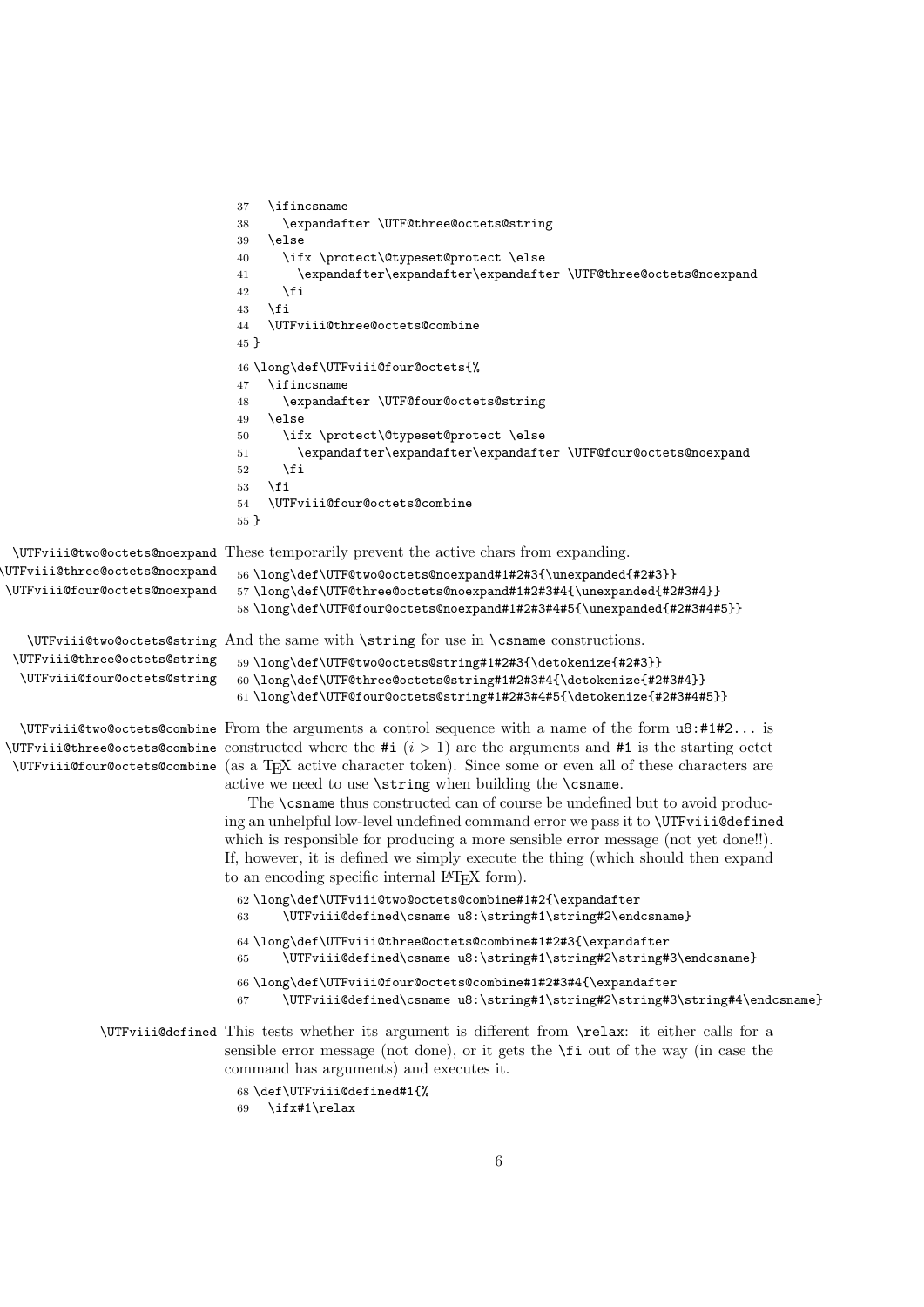Test if the sequence is invalid UTF-8 or valid UTF-8 but without a IAT<sub>E</sub>X definition.

```
70 \if\relax\expandafter\UTFviii@checkseq\string#1\relax\relax
```
The endline character has a special definition within the inputenc package (it is gobbling spaces). For this reason we can't produce multiline strings without some precaution.

|                         | 71<br>\UTFviii@undefined@err{#1}%                                                         |
|-------------------------|-------------------------------------------------------------------------------------------|
|                         | \else<br>72                                                                               |
|                         | \@latex@error{Invalid UTF-8 byte sequence (\expandafter<br>73                             |
|                         | \@gobblefour\string#1)}%<br>74                                                            |
|                         | 75<br>\UTFviii@invalid@help                                                               |
|                         | \fi<br>76                                                                                 |
|                         | \else\expandafter<br>77                                                                   |
|                         | #1%<br>78                                                                                 |
|                         | \fi<br>79                                                                                 |
|                         | 80 }                                                                                      |
|                         |                                                                                           |
| \UTFviii@invalid@err    |                                                                                           |
| \UTFviii@invalid@help   | 81 \def\UTFviii@invalid@err#1{%                                                           |
|                         | \@latex@error{Invalid UTF-8 byte "\UTFviii@hexnumber{'#1}}%<br>82                         |
|                         | \UTFviii@invalid@help}<br>83                                                              |
|                         | 84 \def\UTFviii@invalid@help{%                                                            |
|                         | The document does not appear to be in UTF-8 encoding. MessageBreak<br>85                  |
|                         | Try adding \noexpand\UseRawInputEncoding as the first line of the file\MessageBreak<br>86 |
|                         | or specify an encoding such as \noexpand\usepackage[latin1]{inputenc}\MessageBreak<br>87  |
|                         | in the document preamble. MessageBreak<br>88                                              |
|                         | Alternatively, save the file in UTF-8 using your editor or another tool}<br>89            |
| \UTFviii@undefined@err  |                                                                                           |
|                         |                                                                                           |
|                         | 90 \def\UTFviii@undefined@err#1{%                                                         |
|                         | \@latex@error{Unicode character \expandafter<br>91                                        |
|                         | \UTFviii@splitcsname\string#1\relax<br>92                                                 |
|                         | \MessageBreak<br>93                                                                       |
|                         | not set up for use with LaTeX}%<br>94                                                     |
|                         | {You may provide a definition with\MessageBreak<br>95                                     |
|                         | \noexpand\DeclareUnicodeCharacter}%<br>96                                                 |
|                         | }<br>97                                                                                   |
|                         | \UTFviii@checkseq Check that the csname consists of a valid UTF-8 sequence.               |
| \UTFviii@check@continue | 98 \def\UTFviii@checkseq#1:#2#3{%                                                         |
|                         | \ifnum'#2<"80 %<br>99                                                                     |
|                         | \ifx\relax#3\else1\fi<br>100                                                              |
|                         | \else<br>101                                                                              |
|                         | \ifnum'#2<"CO %<br>102                                                                    |
|                         | $1 \frac{9}{6}$<br>103                                                                    |
|                         | \else<br>104                                                                              |
|                         | \expandafter\expandafter\expandafter\UTFviii@check@continue<br>105                        |
|                         | \expandafter\expandafter\expandafter#3%<br>106                                            |
|                         | \fi<br>107                                                                                |
|                         | $\{fi\}$<br>108                                                                           |
|                         |                                                                                           |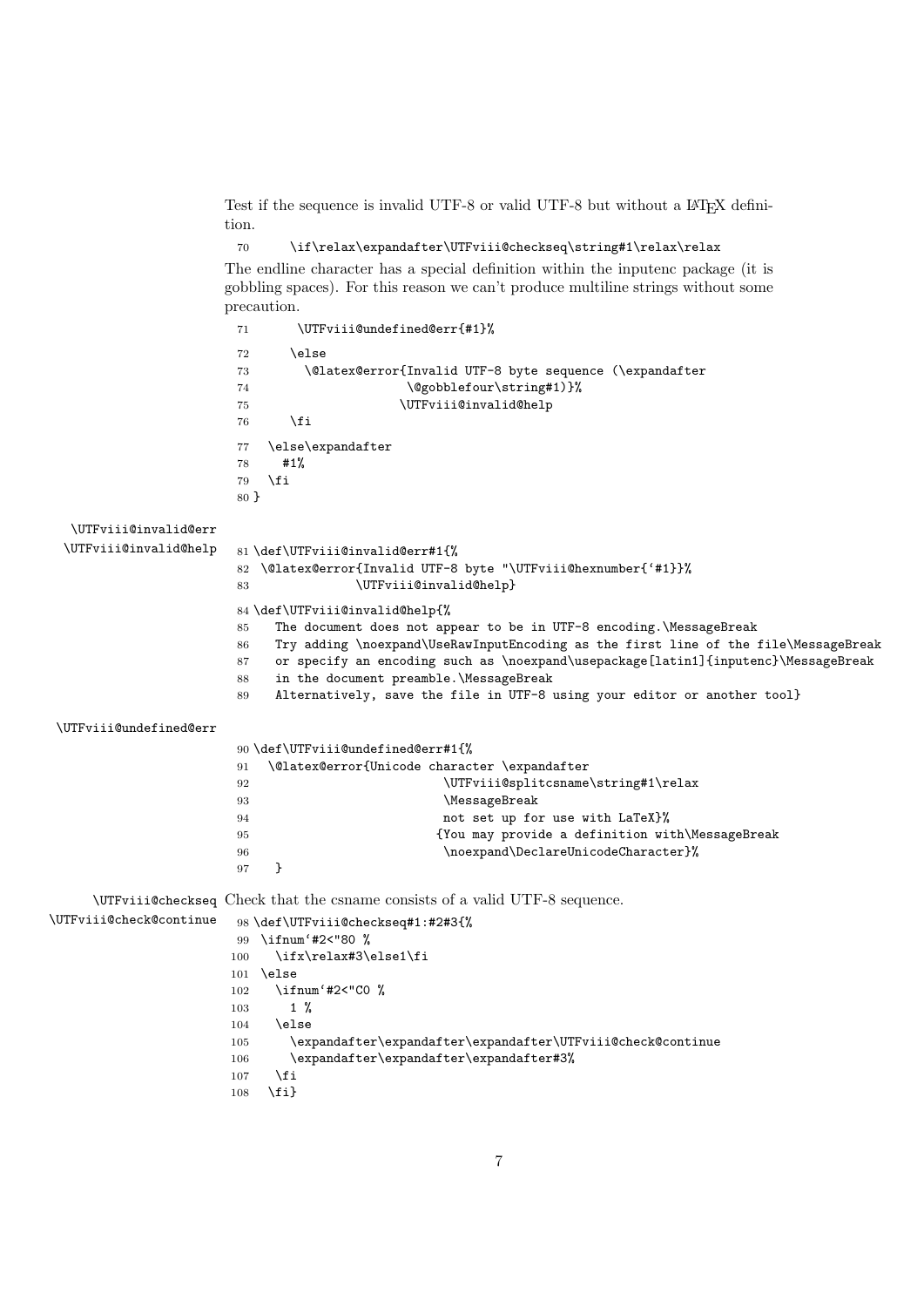```
109 \def\UTFviii@check@continue#1{%
110 \ifx\relax#1%
111 \else
112 \ifnum'#1<"80 1\else\ifnum'#1>"BF 1\fi\fi
113 \expandafter\UTFviii@check@continue
114 \fi
115 }
```
#### \UTFviii@loop This bit of code derived from xmltex defines the active character corresponding to starting octets to call \UTFviii@two@octets etc as appropriate. The starting octet itself is passed directly as the first argument, the others are picked up later en route.

The **\UTFviii@loop** loops through the numbers starting at **\count@** and ending at  $\text{Utempenta} - 1$ , each time executing the code in  $\text{UTFviii@tmp}.$ 

Store current settings so can restore after the loops without using a group (gh/762).

```
116 \edef\reserved@a{%
117\catcode'\noexpand\~=\the\catcode'\~\relax
118 \catcode'\noexpand\"=\the\catcode'\"\relax
119 \uccode'\noexpand\~=\the\uccode'\~\relax
120 \count@=\the\count@\relax
121 \@tempcnta=\the\@tempcnta\relax
122 \let\noexpand\reserved@a\relax}
123 \catcode'\~13
124 \catcode'\"12
125 \def\UTFviii@loop{%
126 \uccode'\~\count@
127 \uppercase\expandafter{\UTFviii@tmp}%
128 \advance\count@\@ne
129 \ifnum\count@<\@tempcnta
130 \expandafter\UTFviii@loop
```
131 \fi}

Handle the single byte control characters. C0 controls are valid UTF-8 but defined to give the "Character not defined error" They may be defined with \DeclareUnicodeCharacter.

```
132 \def\UTFviii@tmp{\protected\edef~{\noexpand\UTFviii@undefined@err{:\string~}}}
133 % 0 ^^@ null
134 \count@"1
135 \@tempcnta9
136 % 9 \simI tab
137 % 10 ^^J nl
138 \UTFviii@loop
139 \count@11
140 \@tempcnta12
141 \UTFviii@loop
142 % 12 \simL
143 % 13 \simM
144 \count@14
145 \@tempcnta32
146 \UTFviii@loop
```
Bytes with leading bits 10 are not valid UTF-8 starting bytes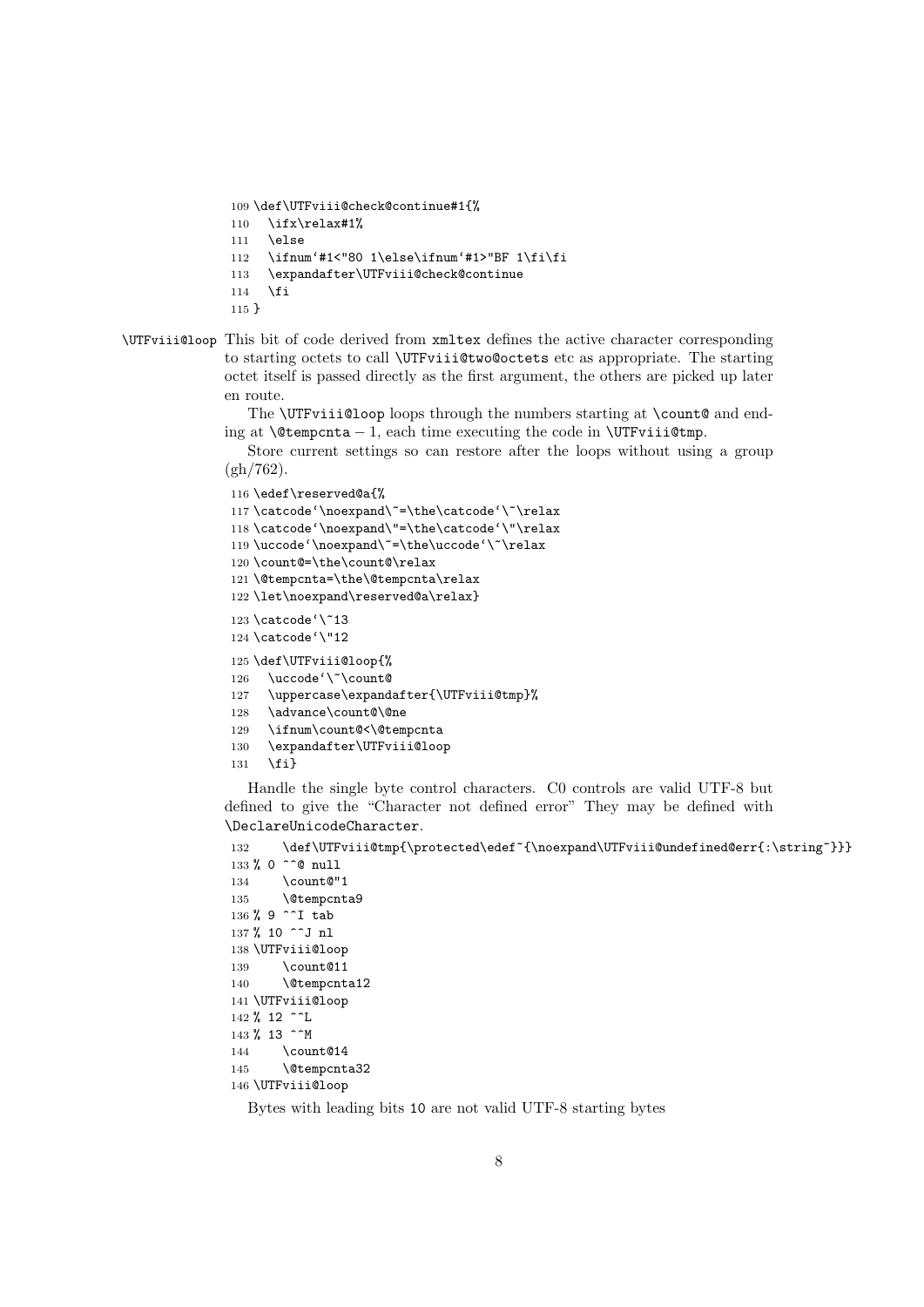147 \count@"80

```
148 \@tempcnta"C2
```

```
149 \def\UTFviii@tmp{\protected\edef~{\noexpand\UTFviii@invalid@err\string~}}
150 \UTFviii@loop
```
Setting up 2-byte UTF-8: The starting bytes is passed as an active character so that it can be reprocessed later!

- $151 \qquad \text{Count@}''C2$
- 152 \@tempcnta"E0

```
153 \def\UTFviii@tmp{\protected\edef~{\noexpand\UTFviii@two@octets\noexpand~}}
154 \UTFviii@loop
```
Setting up 3-byte UTF-8:

- 155 \count@"E0
- 156 \@tempcnta"F0

```
157 \def\UTFviii@tmp{\protected\edef~{\noexpand\UTFviii@three@octets\noexpand~}}
158 \UTFviii@loop
```
Setting up 4-byte UTF-8:

- 159 \count@"F0
- 160 \@tempcnta"F5

```
161 \def\UTFviii@tmp{\protected\edef~{\noexpand\UTFviii@four@octets\noexpand~}}
162 \UTFviii@loop
```
Bytes above F4 are not valid UTF-8 starting bytes as they would encode numbers beyond the Unicode range

- 163 \count@"F5
- 164 \@tempcnta"100

```
165 \def\UTFviii@tmp{\protected\edef~{\noexpand\UTFviii@invalid@err\string~}}
166 \UTFviii@loop
```
Restore values after the loops.

167 \reserved@a

For this case we must disable the warning generated by inputenc if it doesn't see any new \DeclareInputText commands.

168 \@inpenc@test

If this file (utf8.def) is not being read while setting up inputenc, i.e. in the preamble, but when \inputencoding is called somewhere within the document, we do not need to input the specific Unicode mappings again. We therefore stop reading the file at this point.

169 \ifx\@begindocumenthook\@undefined

170 \makeatother

The  $\text{fit}$  must be on the same line as  $\end{split}$  and input or else it will never be seen!

171 \endinput \fi

## <span id="page-8-0"></span>2.3 Mapping Unicode codes to LATEX internal forms

\DeclareUnicodeCharacter The \DeclareUnicodeCharacter declaration defines a mapping from a Unicode character code point to a LATEX internal form. The first argument is the Unicode number as hexadecimal digits and the second is the actual LAT<sub>EX</sub> internal form.

We start by making sure that some characters have the right  $\cdot$  catcode when

they are used in the definitions below.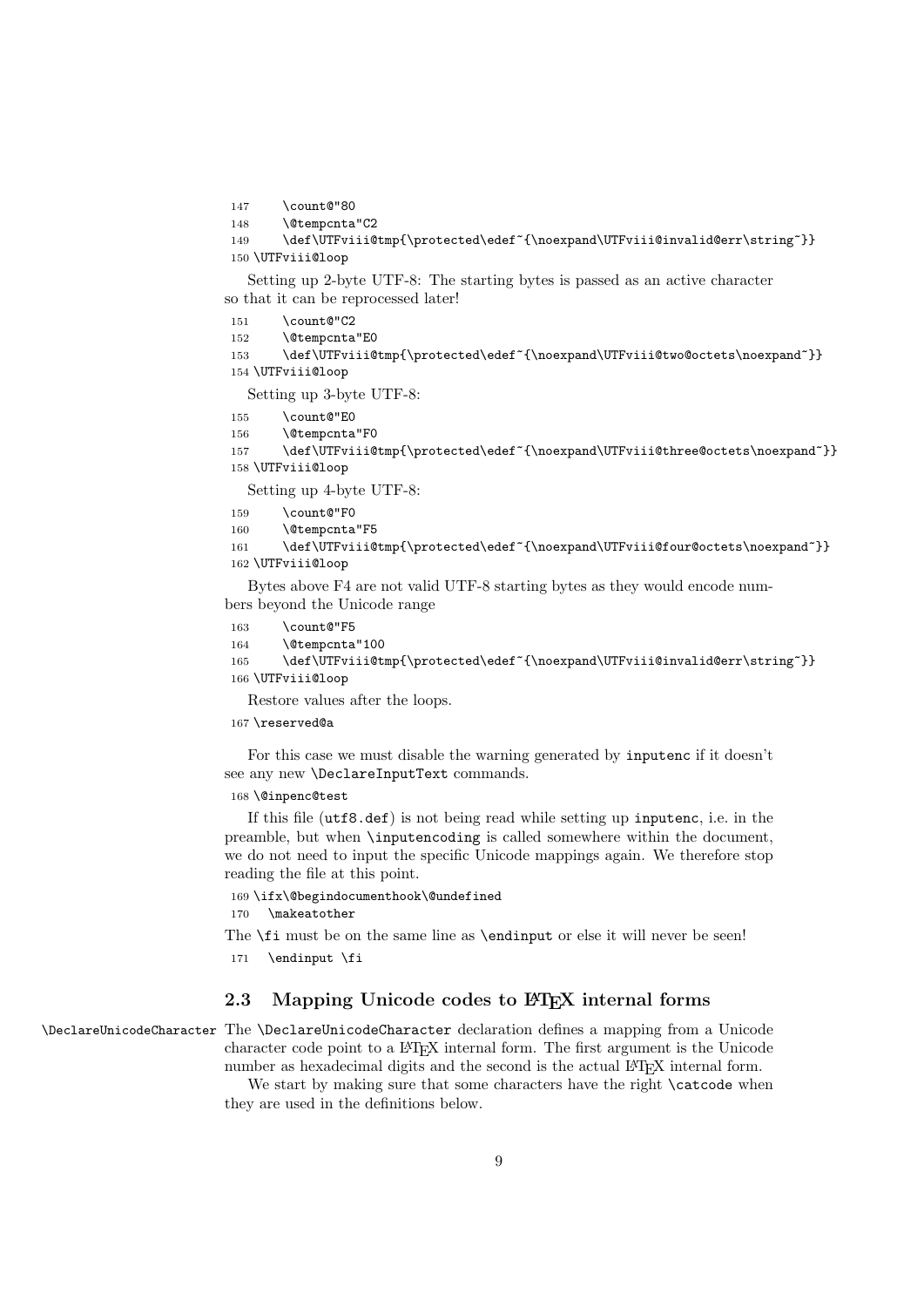```
172 \begingroup
173 \catcode'\"=12
174 \catcode'\<=12
175 \catcode'\.=12
176 \catcode'\,=12
177 \catcode'\;=12
178 \catcode'\!=12
179 \catcode'\"=13
180 \gdef\DeclareUnicodeCharacter#1#2{%
181 \count@"#1\relax
```
182 \wlog{ \space\space defining Unicode char U+#1 (decimal \the\count@)}% 183 \begingroup

Next we do the parsing of the number stored in \count@ and assign the result to **\UTFviii@tmp**. Actually all this could be done in-line, the macro \parse@XML@charref is only there to extend this code to parsing Unicode numbers in other contexts one day (perhaps).

## 184 \parse@XML@charref

Here is an example of what is happening, for the pair "C2 "A3 (which is the utf8 representation for the character  $\mathcal{L}$ . After **\parse@XML@charref** we have, stored in \UTFviii@tmp, a single command with two character tokens as arguments:

```
[t<sub>C2</sub> and t<sub>A3</sub> are the characters corresponding to these two octets]
\UpsilonUTFviii@two@octets t_{C2}t_{A3}
```
what we actually need to produce is a definition of the form

```
\det\{u8:t_{C2}t_{A3} \{BTEX\ internal\ form\}.
```
So here we temporarily redefine the prefix commands \UTFviii@two@octets, etc. to generate the csname that we wish to define¿ the \strings are added in case these tokens are still active.

| \def\UTFviii@two@octets##1##2{\csname u8:##1\string##2\endcsname}% |
|--------------------------------------------------------------------|
| \def\UTFviii@three@octets##1##2##3{\csname u8:##1%                 |
| \string##2\string##3\endcsname}%                                   |
| \def\UTFviii@four@octets##1##2##3##4{\csname u8:##1%               |
| \string##2\string##3\string##4\endcsname}%                         |
|                                                                    |

Now we simply:-) need to use the right number of \expandafters to finally construct the definition: expanding \UTFviii@tmp once to get its contents, a second time to replace the prefix command by its \csname expansion, and a third time to turn the expansion into a csname after which the \gdef finally gets applied. We add an irrelevant  $\I{ec}$  and braces around the definition, in order to avoid any space after the command being gobbled up when the text is written out to an auxiliary file (see inputenc for further details

| 190     | \expandafter\expandafter\expandafter |
|---------|--------------------------------------|
| 191     | \expandafter\expandafter\expandafter |
| 192     | \expandafter                         |
| 193     | \gdef\UTFviii@tmp{\IeC{#2}}%         |
| 194     | \endgroup                            |
| $195$ } |                                      |
|         |                                      |

\parse@XML@charref This macro parses a Unicode number (decimal) and returns its UTF-8 representation as a sequence of non-active TEX character tokens. In the original code it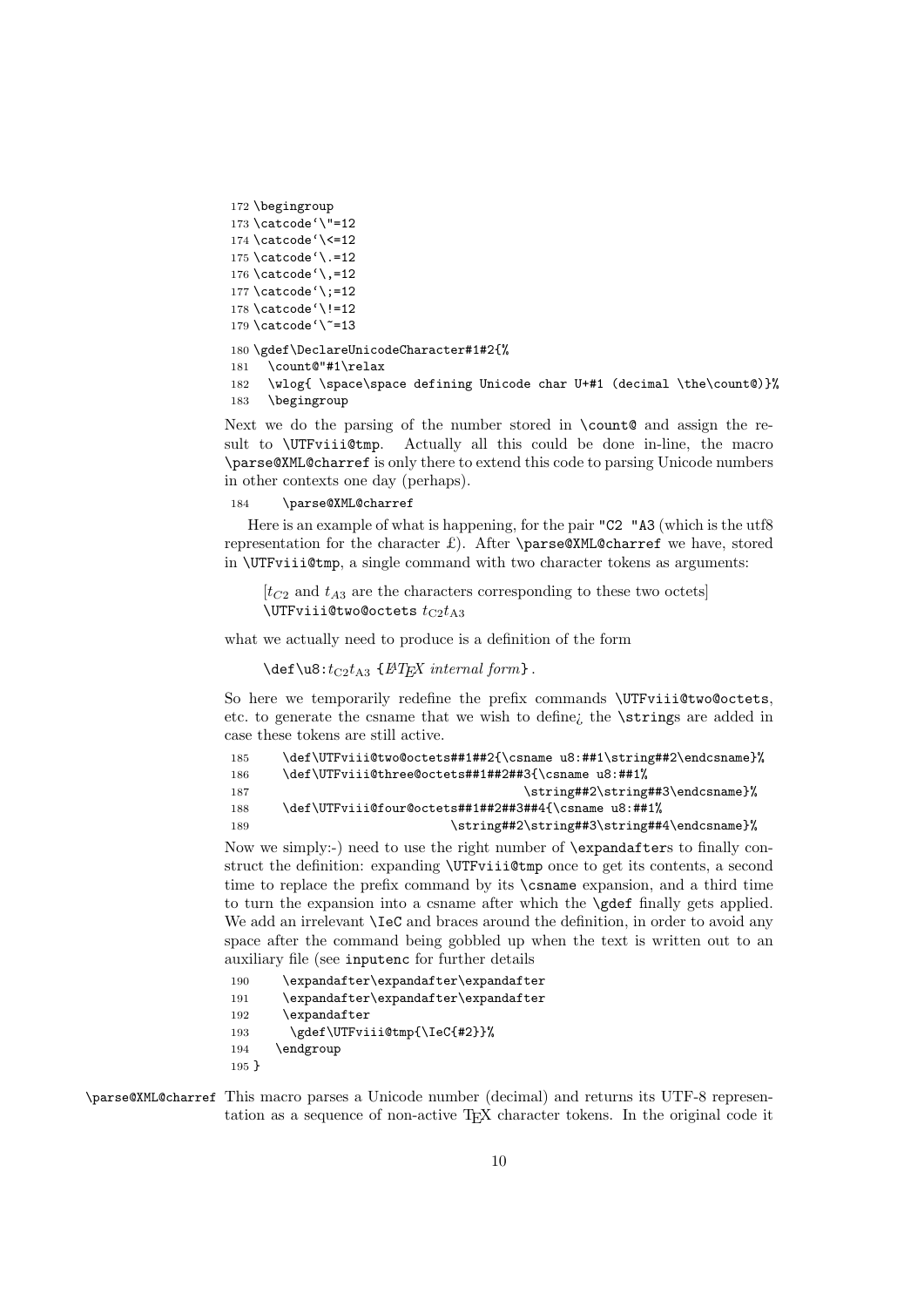had two arguments delimited by ; here, however, we supply the Unicode number implicitly.

#### 196 \gdef\parse@XML@charref{%

We need to keep a few things local, mainly the \uccode's that are set up below. However, the group originally used here is actually unnecessary since we call this macro only within another group; but it will be important to restore the group if this macro gets used for other purposes.

#### 197 % \begingroup

The original code from xmltex supported the convention that a Unicode slot number could be given either as a decimal or as a hexadecimal (by starting with x). We do not do this so this code is also removed. This could be reactivated if one wants to support document commands that accept Unicode numbers (but then the first case needs to be changed from an error message back to something more useful again).

```
198 % \uppercase{\count@\if x\noexpand#1"\else#1\fi#2}\relax
```
As \count@ already contains the right value we make \parse@XML@charref work without arguments. In the case single byte UTF-8 sequences, only allow definition if the character os already active. The definition of **\UTFviii@tmp** looks slightly strange but is designed for the sequence of \expandafter in \DeclareUnicodeCharacter.

```
199 \ifnum\count@<"80\relax
200 \ifnum\catcode\count@=13
201 \uccode'\~=\count@\uppercase{\def\UTFviii@tmp{\@empty\@empty~}}%
202 \qquad \text{leless}203 \@latex@error{Cannot define non-active Unicode char value < 0080}%
204 \qquad \qquad \qquad \qquad \qquad \qquad \qquad \qquad \qquad \qquad \qquad \qquad \qquad \qquad \qquad \qquad \qquad \qquad \qquad \qquad \qquad \qquad \qquad \qquad \qquad \qquad \qquad \qquad \qquad \qquad \qquad \qquad \qquad \qquad \qquad \qquad205 \def\UTFviii@tmp{\UTFviii@tmp}%
206 \fi
```
The code below is derived from xmltex and generates the UTF-8 byte sequence for the number in \count@.

The reverse operation (just used in error messages) has now been added as \decode@UTFviii.

```
207 \else\ifnum\count@<"800\relax
208 \parse@UTFviii@a,%
209 \parse@UTFviii@b C\UTFviii@two@octets.,%
210 \else\ifnum\count@<"10000\relax
211 \parse@UTFviii@a;%
212 \parse@UTFviii@a,%
213 \parse@UTFviii@b E\UTFviii@three@octets.{,;}%
214 \else
```
Test added here for out of range values, the 4-octet definitions are still set up so that \DeclareUnicodeCharacter does something sensible if the user scrolls past this error.

```
215 \ifnum\count@>"10FFFF\relax
216 \@latex@error
217 {\UTFviii@hexnumber\count@\space too large for Unicode}%
218 {Values between 0 and 10FFFF are permitted}%
219 \setminusfi
```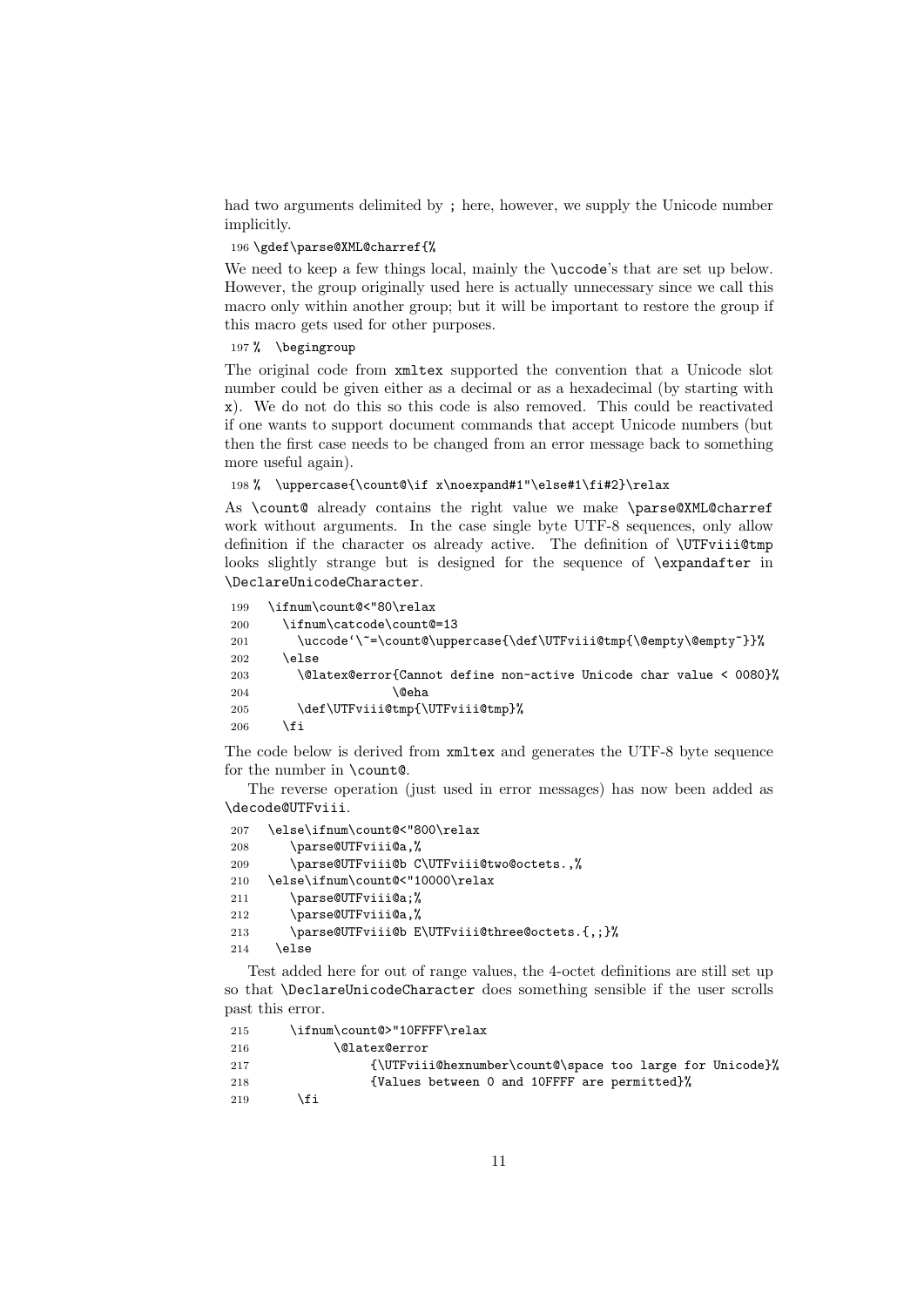```
220 \parse@UTFviii@a;%
221 \parse@UTFviii@a,%
222 \parse@UTFviii@a!%
223 \parse@UTFviii@b F\UTFviii@four@octets.{!,;}%
224 \fi
225 \fi
226 \fi
227 % \endgroup
228 }
```
\parse@UTFviii@a . . . so somebody else can document this part :-)

|     | 229 \gdef\parse@UTFviii@a#1{% |
|-----|-------------------------------|
| 230 | \@tempcnta\count@             |
| 231 | \divide\count@ 64             |
| 232 | \@tempcntb\count@             |
| 233 | \multiply\count@ 64           |
| 234 | \advance\@tempcnta-\count@    |
| 235 | \advance\@tempcnta 128        |
| 236 | \uccode'#1\@tempcnta          |
| 237 | \count@\@tempcntb}            |
|     |                               |

#### \parse@UTFviii@b . . . same here

\gdef\parse@UTFviii@b#1#2#3#4{%

- 239 \advance\count@ "#10\relax
- \uccode'#3\count@
- 241 \uppercase{\gdef\UTFviii@tmp{#2#3#4}}}
- \decode@UTFviii In the reverse direction, take a sequence of octets(bytes) representing a character in UTF-8 and construct the Unicode number. The sequence is terminated by \relax.

In this version, if the sequence is not valid UTF-8 you probably get a low level arithmetic error from \numexpr or stray characters at the end. Getting a better error message would be somewhat expensive. As the main use is for reporting characters in messages, this is done just using expansion, so \numexpr is used, A stub returning 0 is defined if \numexpr is not available.

```
242 \ifx\numexpr\@undefined
```

```
243 \gdef\decode@UTFviii#1{0}
```
\else

If the input is malformed UTF-8 there may not be enough closing ) so add 5 so there are always some remaining then cleanup and remove any remaining ones at the end. This avoids \numexpr parse errors while outputting a package error.

```
245 \gdef\decode@UTFviii#1\relax{%
246 \expandafter\UTFviii@cleanup
247 \the\numexpr\dec@de@UTFviii#1\relax)))))\@empty}
248 \gdef\UTFviii@cleanup#1)#2\@empty{#1}
249 \gdef\dec@de@UTFviii#1{%
250 \ifx\relax#1%
251 \else
252 \ifnum'#1>"EF
253 (((('#1-"F0)%
```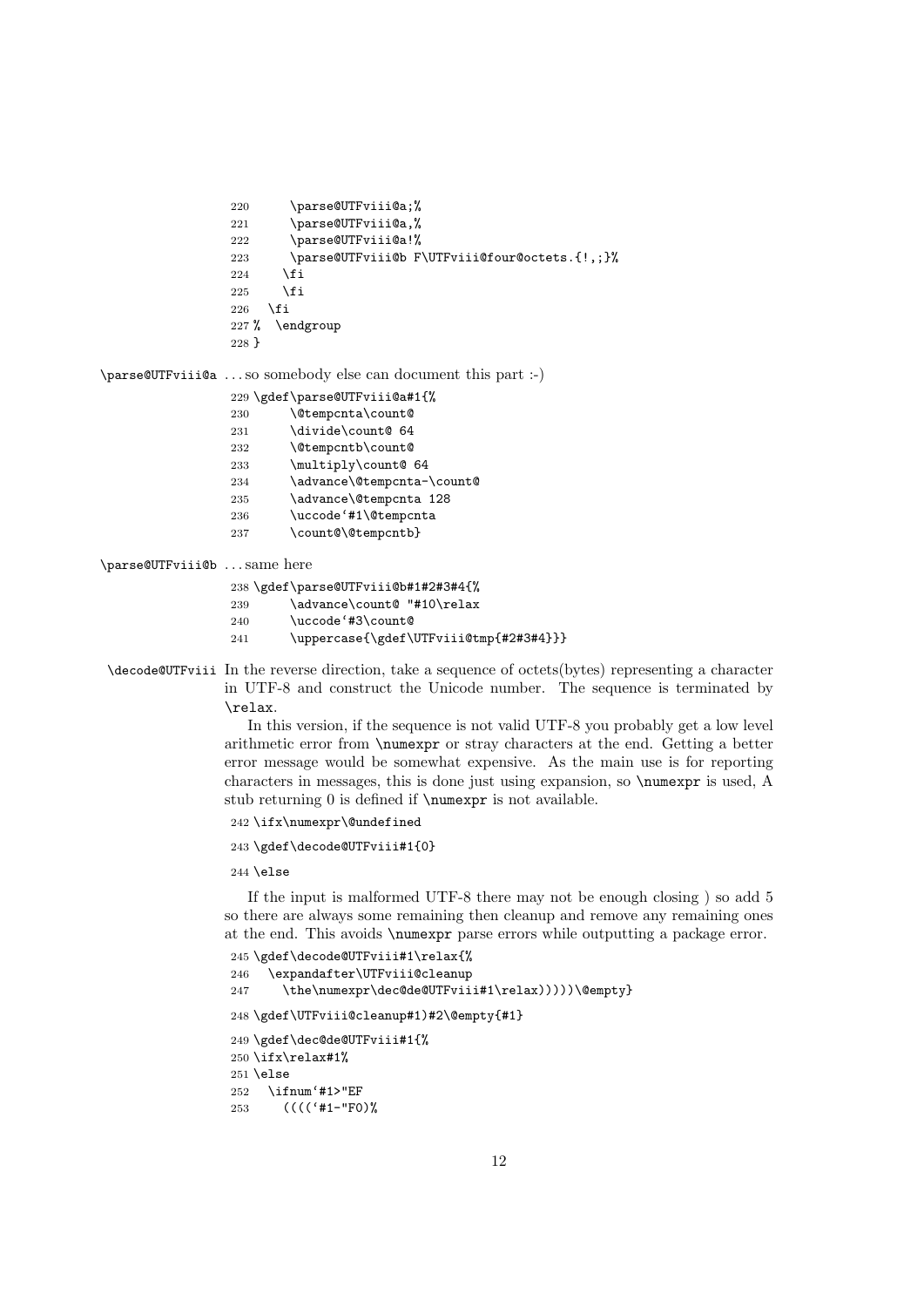```
254 \lambdaelse
                      255 \ifnum'#1>"DF
                      256 ((('#1-"E0)%
                      257 \else
                      258 \ifnum'#1>"BF
                      259 (('#1-"C0)%
                      260 \else
                      261 \ifnum'#1>"7F
                      262 )*64+('#1-"80)%
                      263 \else
                      264 + '#1 %265 \fi
                      266 \fi
                      267 \fi
                      268 \fi
                      269 \expandafter\dec@de@UTFviii
                      270 \fi}
                      271 \setminus fi\UTFviii@hexnumber Convert a number to a sequence of uppercase hex digits. If \numexpr is not
                     available, it returns its argument unchanged.
                      272 \ifx\numexpr\@undefined
                      273 \global\let\UTFviii@hexnumber\@firstofone
                      274 \global\UTFviii@hexdigit\hexnumber@
                      275 \else
                      276 \gdef\UTFviii@hexnumber#1{%
                      277 \ifnum#1>15 %
                      278 \expandafter\UTFviii@hexnumber\expandafter{\the\numexpr(#1-8)/16\relax}%
                      279 \fi
                      280 \UTFviii@hexdigit{\numexpr#1\ifnum#1>0-((#1-8)/16)*16\fi\relax}%
                      281 }
                        Almost but not quite \hexnumber@.
                      282 \gdef\UTFviii@hexdigit#1{\ifcase\numexpr#1\relax
                      283 0\or1\or2\or3\or4\or5\or6\or7\or8\or9\or
                      284 A\or B\or C\or D\or E\or F\fi}
                      285 \fi
\UTFviii@splitcsname
Split a csname representing a unicode character and return the character and the
\UTFviii@hexcodepoint
unicode number in hex.
                      286 \gdef\UTFviii@hexcodepoint#1{U+%
```

```
287 \ifnum#1<16 0\fi
288 \ifnum#1<256 0\fi
289 \ifnum#1<4096 0\fi
290 \UTFviii@hexnumber{#1}%
291 }%
292 \gdef\UTFviii@splitcsname#1:#2\relax{%
Need to pre-expand the argument to ensure cleanup in case of mal-formed UTF-8.
293 #2 (\expandafter\UTFviii@hexcodepoint\expandafter{%
294 \the\numexpr\decode@UTFviii#2\relax})%
295 }
```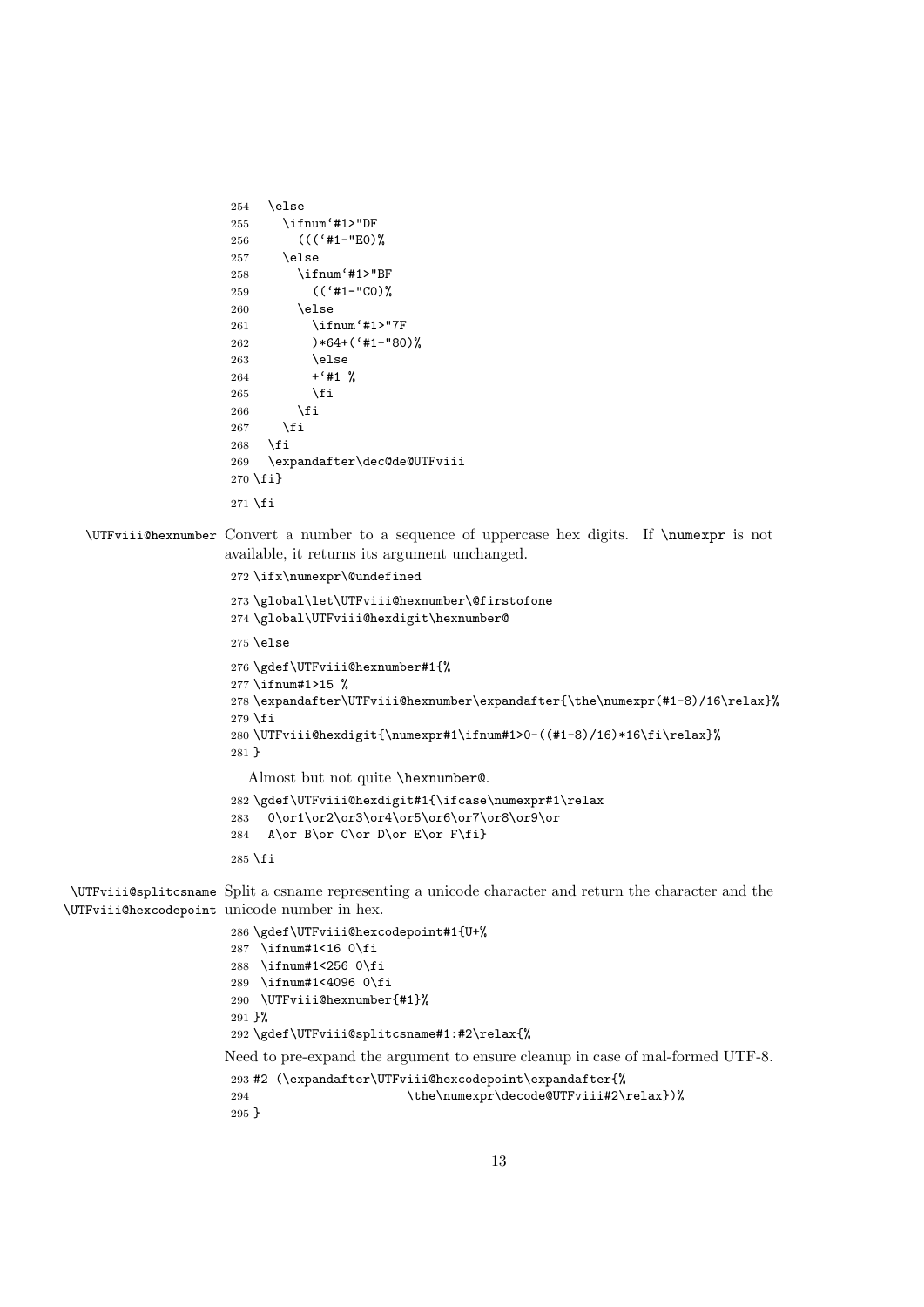296 \endgroup

```
297 \@onlypreamble\DeclareUnicodeCharacter
```
These are preamble only as long as we don't support Unicode charrefs in documents.

```
298 \@onlypreamble\parse@XML@charref
299 \@onlypreamble\parse@UTFviii@a
300 \@onlypreamble\parse@UTFviii@b
```
#### <span id="page-13-0"></span>2.4 Loading Unicode mappings at begin document

The original plan was to set up the UTF-8 support at \begin{document}; but then any text characters used in the preamble (as people do even though advised against it) would fail in one way or the other. So the implementation was changed and the Unicode definition files for already defined encodings are loaded here.

We loop through all defined font encodings (stored in \cdp@list) and for each load a file *name* enc.dfu if it exist. That file is then supposed to contain \DeclareUnicodeCharacter declarations.

```
301 \begingroup
302 \def\cdp@elt#1#2#3#4{%
303 \wlog{Now handling font encoding #1 ...}%
304 \lowercase{%
305 \InputIfFileExists{#1enc.dfu}}%
306 {\wlog{... processing UTF-8 mapping file for font %
307 encoding #1}%
```
The previous line is written to the log with the newline char being ignored (thus not producing a space). Therefore either everything has to be on a single input line or some special care must be taken. From this point on we ignore spaces again, i.e., while we are reading the .dfu file. The \endgroup below will restore it again.

```
308 \catcode'\ 9\relax}%
309 {\wlog{... no UTF-8 mapping file for font encoding #1}}%
310 }
311 \cdp@list
312 \endgroup
```
However, we don't know if there are font encodings still to be loaded (either with fontenc or directly with \input by some package). Font encoding files are loaded only if the corresponding encoding has not been loaded yet, and they always begin with \DeclareFontEncoding. We now redefine the internal kernel version of the latter to load the Unicode file if available.

```
313 \def\DeclareFontEncoding@#1#2#3{%
314 \expandafter
315 \ifx\csname T@#1\endcsname\relax
316 \def\cdp@elt{\noexpand\cdp@elt}%
317 \xdef\cdp@list{\cdp@list\cdp@elt{#1}%
318 {\default@family}{\default@series}%
319 {\default@shape}}%
320 \expandafter\let\csname#1-cmd\endcsname\@changed@cmd
321 \begingroup
322 \wlog{Now handling font encoding #1 ...}%
323 \lowercase{%
```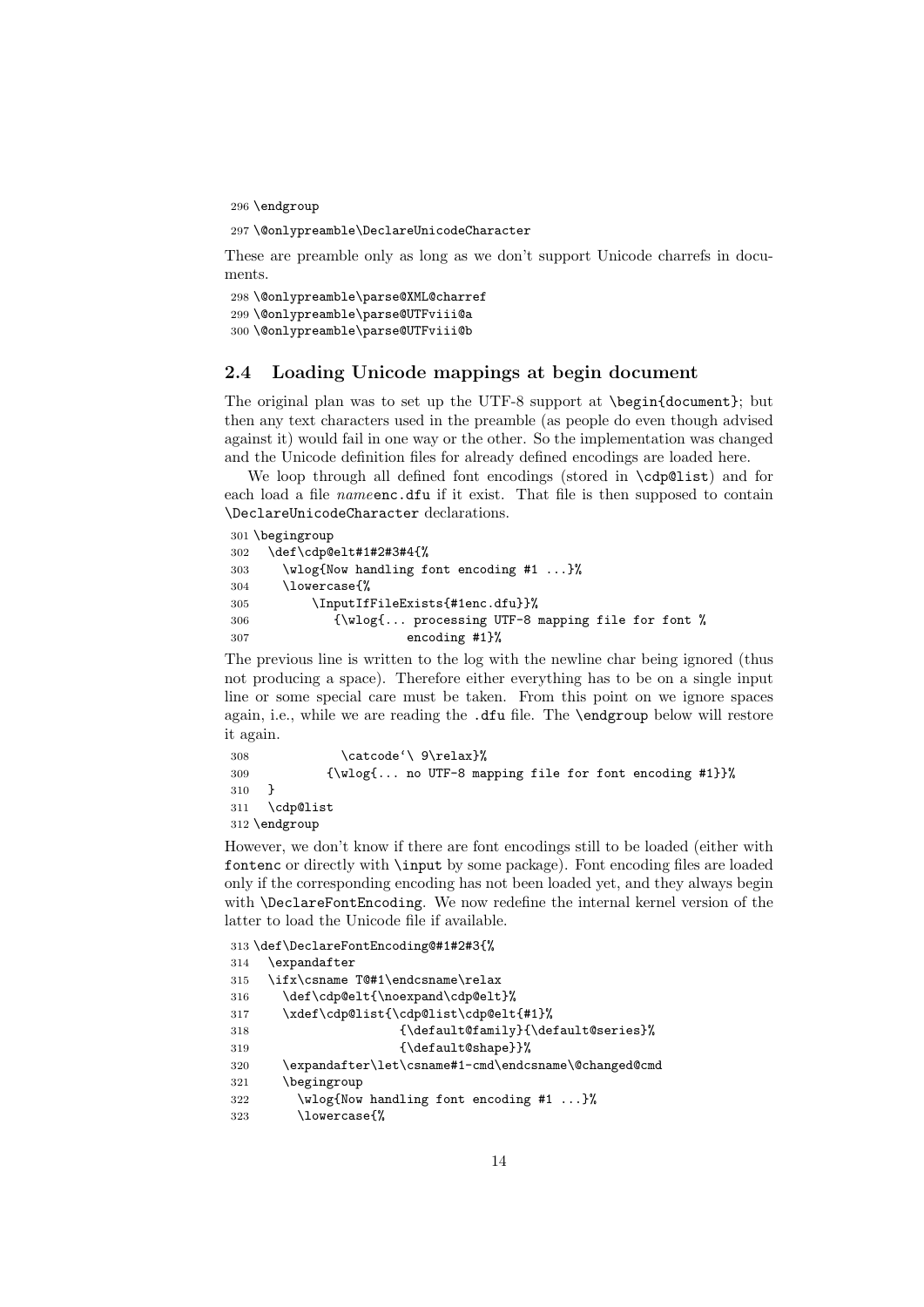```
324 \InputIfFileExists{#1enc.dfu}}%
325 {\wlog{... processing UTF-8 mapping file for font %
326 encoding #1}}%
327 {\wlog{... no UTF-8 mapping file for font encoding #1}}%
328 \endgroup
329 \else
330 \@font@info{Redeclaring font encoding #1}%
331 \fi
332 \global\@namedef{T@#1}{#2}%
333 \global\@namedef{M@#1}{\default@M#3}%
334 \xdef\LastDeclaredEncoding{#1}%
335 }
336 ⟨/utf8⟩
```
## <span id="page-14-0"></span>3 Mapping characters based on font (glyph) encodings

This section is a first attempt to provide Unicode definitions for characters whose standard glyphs are currently provided by the standard LATEX font-encodings T1, OT1, etc. They are by no means completed and need checking.

For example, one should check the already existing input encodings for glyphs that may in fact be available and required, e.g. latin4 has a number of glyphs with the  $\geq$  accent. Since the T1 encoding does not provide such glyphs, these characters are not listed below (yet).

The list below was generated by looking at the current LAT<sub>EX</sub> font encoding files, e.g., t1enc.def and using the work by Sebastian Rahtz (in ucharacters.sty) with a few modifications. In combinations such as  $\iota$  the preferred form is that and not  $\hat{\ }$ .

This list has been built from several sources, obviously including the Unicode Standard itself. These sources include Passive TEX by Sebastian Rahtz, the unicode package by Dominique P. G. Unruh (mainly for Latin encodings) and text4ht by Eitan Gurari (for Cyrillic ones).

Note that it strictly follows the Mittelbach principles for input character encodings: thus it offers no support for using utf8 representations of math symbols such as  $\times$  or  $\div$  (in math mode).

#### <span id="page-14-1"></span>3.1 About the table itself

In addition to generating individual files, the table below is, at present, a oneone (we think) partial relationship between the (ill-defined) set of LICRs and the Unicode slots "0080 to "FFFF. At present these entries are used only to define a collection of partial mappings from Unicode slots to LICRs; each of these mappings becomes full if we add an exception value ('not defined') to the set of LICRs.

It is probably not essential for the relationship in the full table to be one-one; this raises questions such as: the exact role of LICRs; the formal relationships on the set of LICRs; the (non-mathematical) relationship between LICRs and Unicode (which has its own somewhat fuzzy equivalences); and ultimately what a character is and what a character representation and/or name is.

It is unclear the extent to which entries in this table should resemble the closely related ones in the 8-bit inputenc files. The Unicode standard claims that the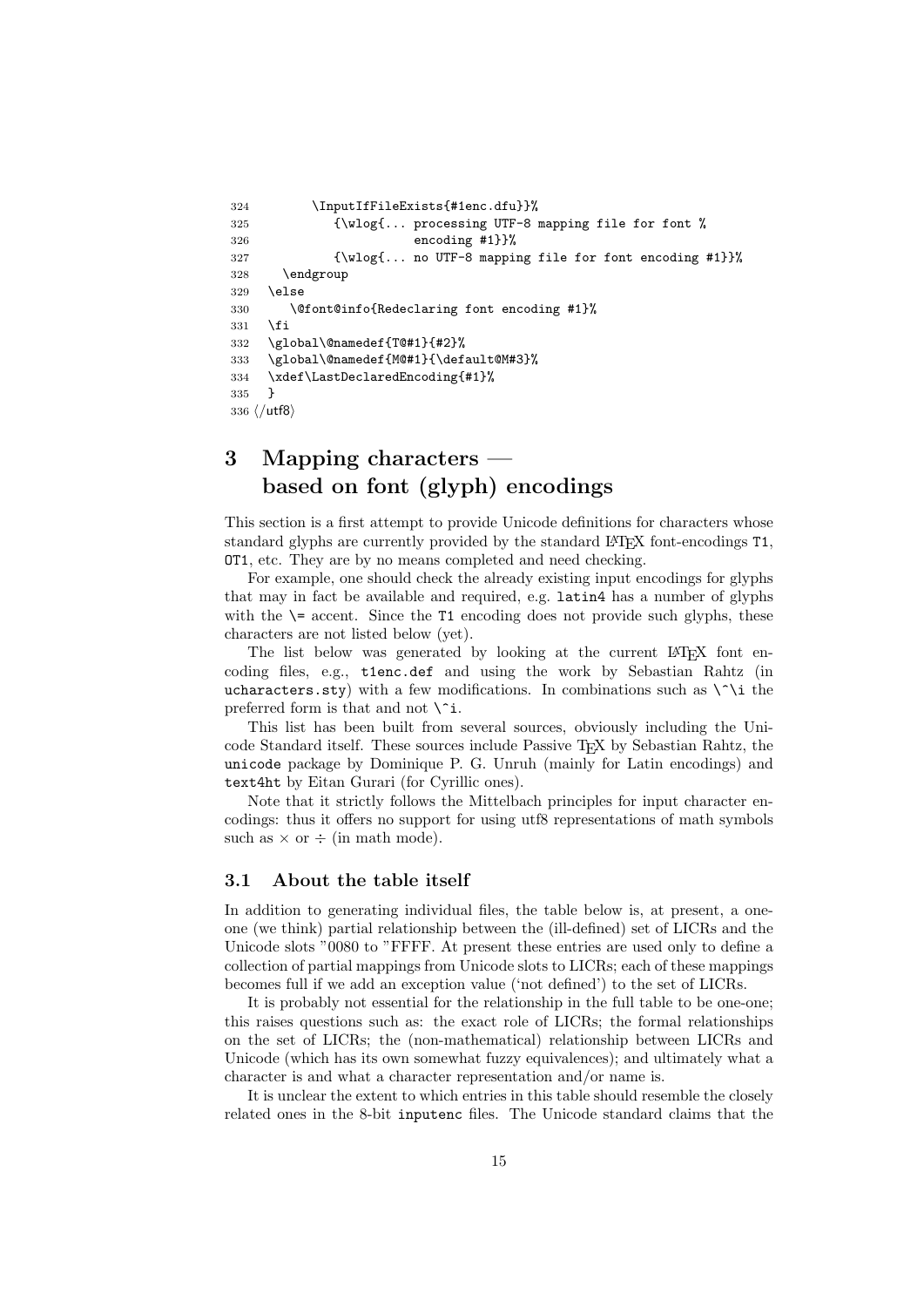first 256 slots 'are' ASCII and Latin-1.

Of course, TEX itself typically does not treat even many perfectly 'normal text' 7-bit slots as text characters, so it is unclear whether LATEX should even attempt to deal in any consistent way with those Unicode slots that are not definitive text characters.

### <span id="page-15-0"></span>3.2 The mapping table

Note that the first argument must be a hex-digit number greater than 00BF and at most 10FFFF.

There are few notes about inconsistencies etc at the end of the table.

```
337 ⟨all,t1, ot1, ly1⟩\DeclareUnicodeCharacter{00A0}{\nobreakspace}
338 ⟨all,t1, ot1, ly1⟩\DeclareUnicodeCharacter{00A1}{\textexclamdown}
339 ⟨all,ts1, ly1⟩\DeclareUnicodeCharacter{00A2}{\textcent}
340 ⟨all,ts1,t1, ot1, ly1⟩\DeclareUnicodeCharacter{00A3}{\textsterling}
341 ⟨all, x2,ts1,t2c,t2b,t2a, ly1, lcy⟩\DeclareUnicodeCharacter{00A4}{\textcurrency}
342 ⟨all,ts1, ly1⟩\DeclareUnicodeCharacter{00A5}{\textyen}
343 ⟨all,ts1, ly1⟩\DeclareUnicodeCharacter{00A6}{\textbrokenbar}
344 ⟨all, x2,ts1,t2c,t2b,t2a, oms, ly1⟩\DeclareUnicodeCharacter{00A7}{\textsection}
345 ⟨all,ts1⟩\DeclareUnicodeCharacter{00A8}{\textasciidieresis}
346 \all,ts1, utf8\DeclarelUnicodeCharacter{00A9}{\text{extcopyright}}347 ⟨all,ts1, ly1, utf8⟩\DeclareUnicodeCharacter{00AA}{\textordfeminine}
348 ⟨∗all, x2,t2c,t2b,t2a,t1, ot2, ly1, lcy⟩
349 %\DeclareUnicodeCharacter{00AB}{\guillemotleft} % wrong Adobe name
350 \DeclareUnicodeCharacter{00AB}{\guillemetleft}
351 ⟨/all, x2,t2c,t2b,t2a,t1, ot2, ly1, lcy⟩
352 ⟨all,ts1⟩\DeclareUnicodeCharacter{00AC}{\textlnot}
353 ⟨all,t1, ot1, ly1⟩\DeclareUnicodeCharacter{00AD}{\-}
354 ⟨all,ts1, ly1, utf8⟩\DeclareUnicodeCharacter{00AE}{\textregistered}
355 ⟨all,ts1⟩\DeclareUnicodeCharacter{00AF}{\textasciimacron}
356 ⟨all,ts1, ly1⟩\DeclareUnicodeCharacter{00B0}{\textdegree}
357 ⟨all,ts1⟩\DeclareUnicodeCharacter{00B1}{\textpm}
358 ⟨all,ts1⟩\DeclareUnicodeCharacter{00B2}{\texttwosuperior}
359 ⟨all,ts1⟩\DeclareUnicodeCharacter{00B3}{\textthreesuperior}
360 ⟨all,ts1⟩\DeclareUnicodeCharacter{00B4}{\textasciiacute}
361 ⟨all,ts1, ly1⟩\DeclareUnicodeCharacter{00B5}{\textmu} % micro sign
362 ⟨all,ts1, oms, ly1⟩\DeclareUnicodeCharacter{00B6}{\textparagraph}
363 ⟨all, oms,ts1, ly1⟩\DeclareUnicodeCharacter{00B7}{\textperiodcentered}
364 ⟨all, ot1⟩\DeclareUnicodeCharacter{00B8}{\c\ }
365 ⟨all,ts1⟩\DeclareUnicodeCharacter{00B9}{\textonesuperior}
366 ⟨all,ts1, ly1, utf8⟩\DeclareUnicodeCharacter{00BA}{\textordmasculine}
367 ⟨∗all, x2,t2c,t2b,t2a,t1, ot2, ly1, lcy⟩
368 %\DeclareUnicodeCharacter{00BB}{\guillemotright} % wrong Adobe name
369 \DeclareUnicodeCharacter{00BB}{\guillemetright}
370 ⟨/all, x2,t2c,t2b,t2a,t1, ot2, ly1, lcy⟩
371 ⟨all,ts1, ly1⟩\DeclareUnicodeCharacter{00BC}{\textonequarter}
372 \all,ts1, ly1\rangle\DeclarelUnicodeCharacter{00BD} {\textexponent}373 ⟨all,ts1, ly1⟩\DeclareUnicodeCharacter{00BE}{\textthreequarters}
374 ⟨all,t1, ot1, ly1⟩\DeclareUnicodeCharacter{00BF}{\textquestiondown}
375 ⟨all,t1, ly1⟩\DeclareUnicodeCharacter{00C0}{\@tabacckludge'A}
376 ⟨all,t1, ly1⟩\DeclareUnicodeCharacter{00C1}{\@tabacckludge'A}
377 ⟨all,t1, ly1⟩\DeclareUnicodeCharacter{00C2}{\^A}
378 ⟨all,t1, ly1⟩\DeclareUnicodeCharacter{00C3}{\~A}
```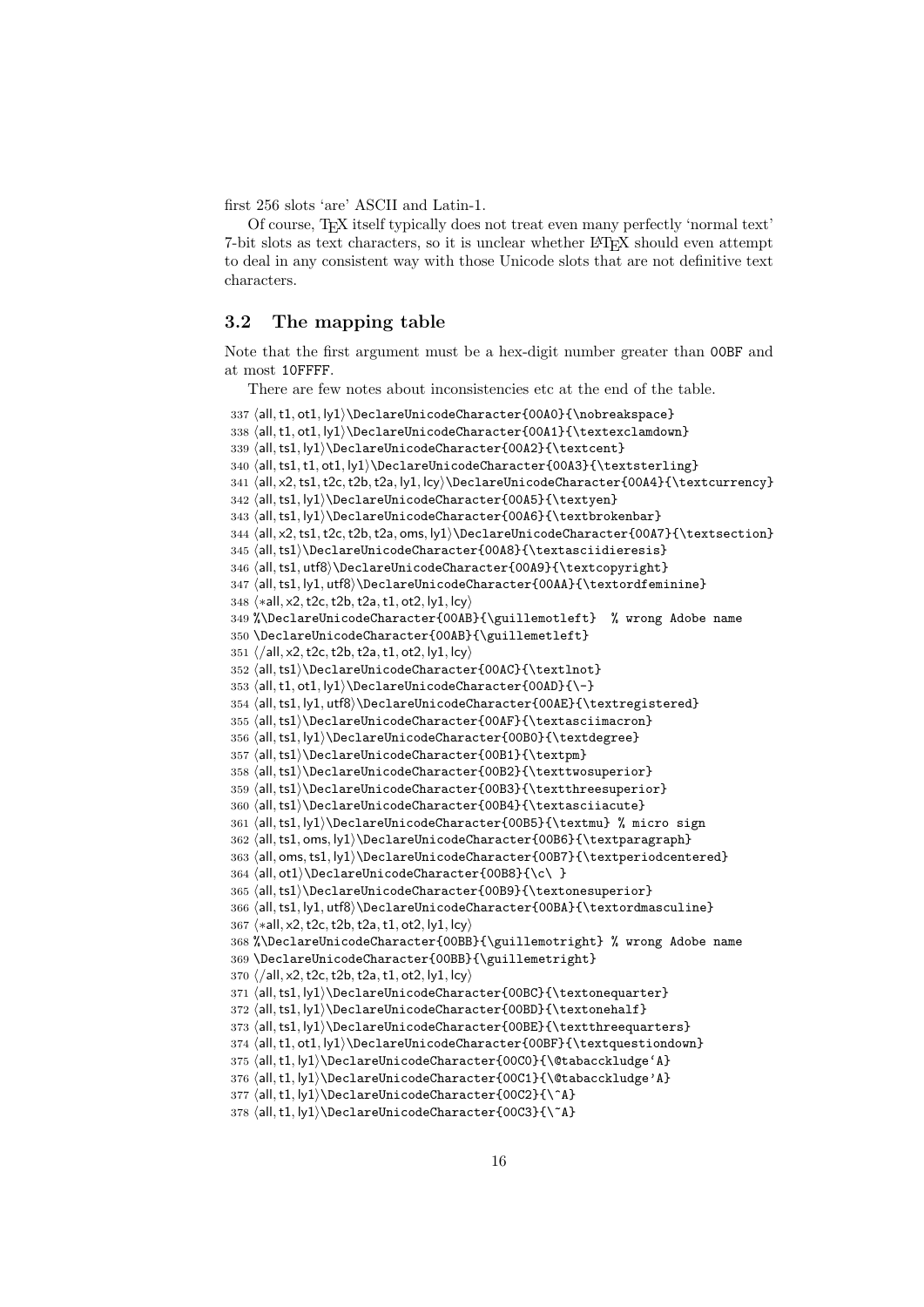```
379 ⟨all,t1, ly1⟩\DeclareUnicodeCharacter{00C4}{\"A}
380 ⟨all,t1, ot1, ly1⟩\DeclareUnicodeCharacter{00C5}{\r A}
381 ⟨all,t1, ot1, ly1, lcy⟩\DeclareUnicodeCharacter{00C6}{\AE}
382 ⟨all,t1, ly1⟩\DeclareUnicodeCharacter{00C7}{\c C}
383 ⟨all,t1, ly1⟩\DeclareUnicodeCharacter{00C8}{\@tabacckludge'E}
384 ⟨all,t1, ly1⟩\DeclareUnicodeCharacter{00C9}{\@tabacckludge'E}
385 ⟨all,t1, ly1⟩\DeclareUnicodeCharacter{00CA}{\^E}
386 ⟨all,t1, ly1⟩\DeclareUnicodeCharacter{00CB}{\"E}
387 ⟨all,t1, ly1⟩\DeclareUnicodeCharacter{00CC}{\@tabacckludge'I}
388 ⟨all,t1, ly1⟩\DeclareUnicodeCharacter{00CD}{\@tabacckludge'I}
389 \langleall,t1, ly1\rangle\DeclarelUnicodeCharacter{00CE}{\^I}390 ⟨all,t1, ly1⟩\DeclareUnicodeCharacter{00CF}{\"I}
391 ⟨all,t1, ly1⟩\DeclareUnicodeCharacter{00D0}{\DH}
392 ⟨all,t1, ly1⟩\DeclareUnicodeCharacter{00D1}{\~N}
393 ⟨all,t1, ly1⟩\DeclareUnicodeCharacter{00D2}{\@tabacckludge'O}
394 ⟨all,t1, ly1⟩\DeclareUnicodeCharacter{00D3}{\@tabacckludge'O}
395 ⟨all,t1, ly1⟩\DeclareUnicodeCharacter{00D4}{\^O}
396 ⟨all,t1, ly1⟩\DeclareUnicodeCharacter{00D5}{\~O}
397 ⟨all,t1, ly1⟩\DeclareUnicodeCharacter{00D6}{\"O}
398 ⟨all,ts1⟩\DeclareUnicodeCharacter{00D7}{\texttimes}
399 ⟨all,t1, ot1, ly1, lcy⟩\DeclareUnicodeCharacter{00D8}{\O}
400 ⟨all,t1, ly1⟩\DeclareUnicodeCharacter{00D9}{\@tabacckludge'U}
401 ⟨all,t1, ly1⟩\DeclareUnicodeCharacter{00DA}{\@tabacckludge'U}
402 ⟨all,t1, ly1⟩\DeclareUnicodeCharacter{00DB}{\^U}
403 ⟨all,t1, ly1⟩\DeclareUnicodeCharacter{00DC}{\"U}
404 ⟨all,t1, ly1⟩\DeclareUnicodeCharacter{00DD}{\@tabacckludge'Y}
405 ⟨all,t1, ly1⟩\DeclareUnicodeCharacter{00DE}{\TH}
406 ⟨all,t1, ot1, ly1, lcy⟩\DeclareUnicodeCharacter{00DF}{\ss}
407 ⟨all,t1, ly1⟩\DeclareUnicodeCharacter{00E0}{\@tabacckludge'a}
408 ⟨all,t1, ly1⟩\DeclareUnicodeCharacter{00E1}{\@tabacckludge'a}
409 \langleall,t1, ly1\rangle\DeclarelUnicodeCharacter{00E2}{\^a}410 \all, t1, ly1\rangle\DeclarelUnicodeCharacter{00E3}{\a411 ⟨all,t1, ly1⟩\DeclareUnicodeCharacter{00E4}{\"a}
412 ⟨all,t1, ly1⟩\DeclareUnicodeCharacter{00E5}{\r a}
413 \{all, tl, ot1, ly1, lcy\Delta:DeclarelUnicodeCharacter{00E6}{\ae}414 ⟨all,t1, ly1⟩\DeclareUnicodeCharacter{00E7}{\c c}
415 ⟨all,t1, ly1⟩\DeclareUnicodeCharacter{00E8}{\@tabacckludge'e}
416 ⟨all,t1, ly1⟩\DeclareUnicodeCharacter{00E9}{\@tabacckludge'e}
417 \langleall,t1, ly1\rangle\DeclareUnicodeCharacter{00EA}{\^e}
418 ⟨all,t1, ly1⟩\DeclareUnicodeCharacter{00EB}{\"e}
419 ⟨all,t1, ot1, ly1⟩\DeclareUnicodeCharacter{00EC}{\@tabacckludge'\i}
420 ⟨all,t1, ot1, ly1⟩\DeclareUnicodeCharacter{00ED}{\@tabacckludge'\i}
421 ⟨all,t1, ot1, ly1⟩\DeclareUnicodeCharacter{00EE}{\^\i}
422 ⟨all,t1, ot1, ly1⟩\DeclareUnicodeCharacter{00EF}{\"\i}
423 \langleall,t1, |v1\rangle)DeclareUnicodeCharacter{00F0}{\dh}
424 \langleall,t1, ly1\rangle\DeclareUnicodeCharacter{00F1}{\425 ⟨all,t1, ly1⟩\DeclareUnicodeCharacter{00F2}{\@tabacckludge'o}
426 ⟨all,t1, ly1⟩\DeclareUnicodeCharacter{00F3}{\@tabacckludge'o}
427 \langleall,t1, ly1\rangle\DeclarelUnicodeCharacter{00F4}{\^o}428 \langleall,t1, ly1\rangle\DeclareUnicodeCharacter{00F5}{\429 ⟨all,t1, ly1⟩\DeclareUnicodeCharacter{00F6}{\"o}
430 ⟨all,ts1⟩\DeclareUnicodeCharacter{00F7}{\textdiv}
431 ⟨all,t1, ot1, ly1, lcy⟩\DeclareUnicodeCharacter{00F8}{\o}
432 ⟨all,t1, ly1⟩\DeclareUnicodeCharacter{00F9}{\@tabacckludge'u}
```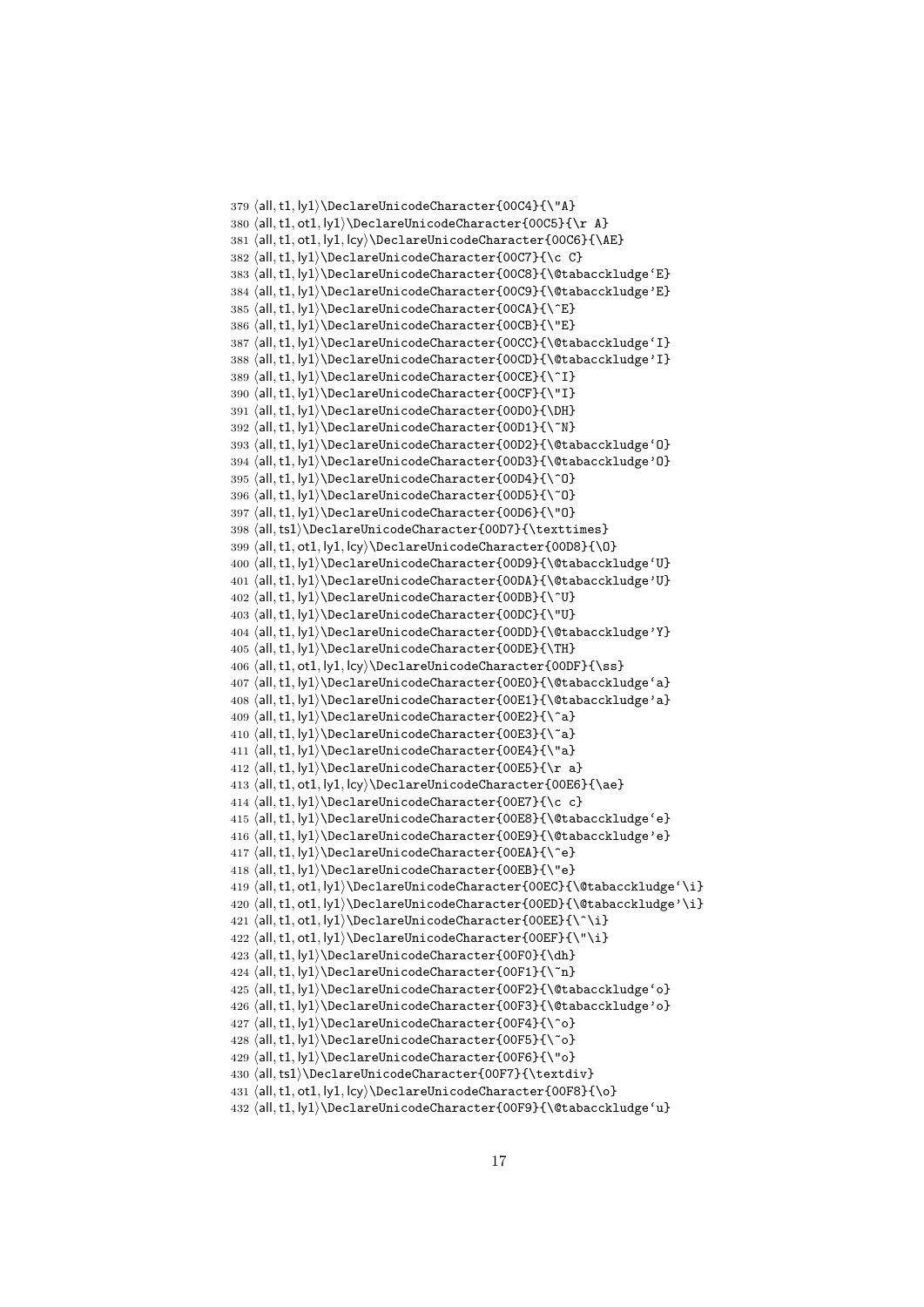```
433 ⟨all,t1, ly1⟩\DeclareUnicodeCharacter{00FA}{\@tabacckludge'u}
434 \langleall,t1, ly1\rangle\DeclareUnicodeCharacter{00FB}{\^u}
435 ⟨all,t1, ly1⟩\DeclareUnicodeCharacter{00FC}{\"u}
436 ⟨all,t1, ly1⟩\DeclareUnicodeCharacter{00FD}{\@tabacckludge'y}
437 ⟨all,t1, ly1⟩\DeclareUnicodeCharacter{00FE}{\th}
438 ⟨all,t1, ly1⟩\DeclareUnicodeCharacter{00FF}{\"y}
439 ⟨all,t1⟩\DeclareUnicodeCharacter{0100}{\@tabacckludge=A}
440 ⟨all,t1⟩\DeclareUnicodeCharacter{0101}{\@tabacckludge=a}
441 ⟨all,t1⟩\DeclareUnicodeCharacter{0102}{\u A}
442 ⟨all,t1⟩\DeclareUnicodeCharacter{0103}{\u a}
443 ⟨all,t1⟩\DeclareUnicodeCharacter{0104}{\k A}
444 ⟨all,t1⟩\DeclareUnicodeCharacter{0105}{\k a}
445 ⟨all,t1⟩\DeclareUnicodeCharacter{0106}{\@tabacckludge'C}
446 ⟨all,t1⟩\DeclareUnicodeCharacter{0107}{\@tabacckludge'c}
447 ⟨all,t1⟩\DeclareUnicodeCharacter{0108}{\^C}
448 ⟨all,t1⟩\DeclareUnicodeCharacter{0109}{\^c}
449 ⟨all,t1⟩\DeclareUnicodeCharacter{010A}{\.C}
450 ⟨all,t1⟩\DeclareUnicodeCharacter{010B}{\.c}
451 ⟨all,t1⟩\DeclareUnicodeCharacter{010C}{\v C}
452 ⟨all,t1⟩\DeclareUnicodeCharacter{010D}{\v c}
453 ⟨all,t1⟩\DeclareUnicodeCharacter{010E}{\v D}
454 ⟨all,t1⟩\DeclareUnicodeCharacter{010F}{\v d}
455 ⟨all,t1⟩\DeclareUnicodeCharacter{0110}{\DJ}
456 ⟨all,t1⟩\DeclareUnicodeCharacter{0111}{\dj}
457 ⟨all,t1⟩\DeclareUnicodeCharacter{0112}{\@tabacckludge=E}
458 ⟨all,t1⟩\DeclareUnicodeCharacter{0113}{\@tabacckludge=e}
459 ⟨all,t1⟩\DeclareUnicodeCharacter{0114}{\u E}
460 ⟨all,t1⟩\DeclareUnicodeCharacter{0115}{\u e}
461 ⟨all,t1⟩\DeclareUnicodeCharacter{0116}{\.E}
462 ⟨all,t1⟩\DeclareUnicodeCharacter{0117}{\.e}
463 ⟨all,t1⟩\DeclareUnicodeCharacter{0118}{\k E}
464 ⟨all,t1⟩\DeclareUnicodeCharacter{0119}{\k e}
465 ⟨all,t1⟩\DeclareUnicodeCharacter{011A}{\v E}
466 ⟨all,t1⟩\DeclareUnicodeCharacter{011B}{\v e}
467 ⟨all,t1⟩\DeclareUnicodeCharacter{011C}{\^G}
468 ⟨all,t1⟩\DeclareUnicodeCharacter{011D}{\^g}
469 ⟨all,t1⟩\DeclareUnicodeCharacter{011E}{\u G}
470 ⟨all,t1⟩\DeclareUnicodeCharacter{011F}{\u g}
471 ⟨all,t1⟩\DeclareUnicodeCharacter{0120}{\.G}
472 \langle all, t1 \rangle \DeltaDeclareUnicodeCharacter{0121}{\.g}
473 ⟨all,t1⟩\DeclareUnicodeCharacter{0122}{\c G}
474 ⟨all,t1⟩\DeclareUnicodeCharacter{0123}{\c g}
475 ⟨all,t1⟩\DeclareUnicodeCharacter{0124}{\^H}
476 \all,t1 \DeclareUnicodeCharacter{0125}{\^h}
477 ⟨all,t1⟩\DeclareUnicodeCharacter{0128}{\~I}
478 ⟨all,t1⟩\DeclareUnicodeCharacter{0129}{\~\i}
479 ⟨all,t1⟩\DeclareUnicodeCharacter{012A}{\@tabacckludge=I}
480 ⟨all,t1⟩\DeclareUnicodeCharacter{012B}{\@tabacckludge=\i}
481 ⟨all,t1⟩\DeclareUnicodeCharacter{012C}{\u I}
482 ⟨all,t1⟩\DeclareUnicodeCharacter{012D}{\u\i}
483 ⟨all,t1⟩\DeclareUnicodeCharacter{012E}{\k I}
484 ⟨all,t1⟩\DeclareUnicodeCharacter{012F}{\k i}
485 ⟨all,t1⟩\DeclareUnicodeCharacter{0130}{\.I}
486 ⟨all,t2c,t2b,t2a,t1, ot2, ot1, ly1, lcy⟩\DeclareUnicodeCharacter{0131}{\i}
```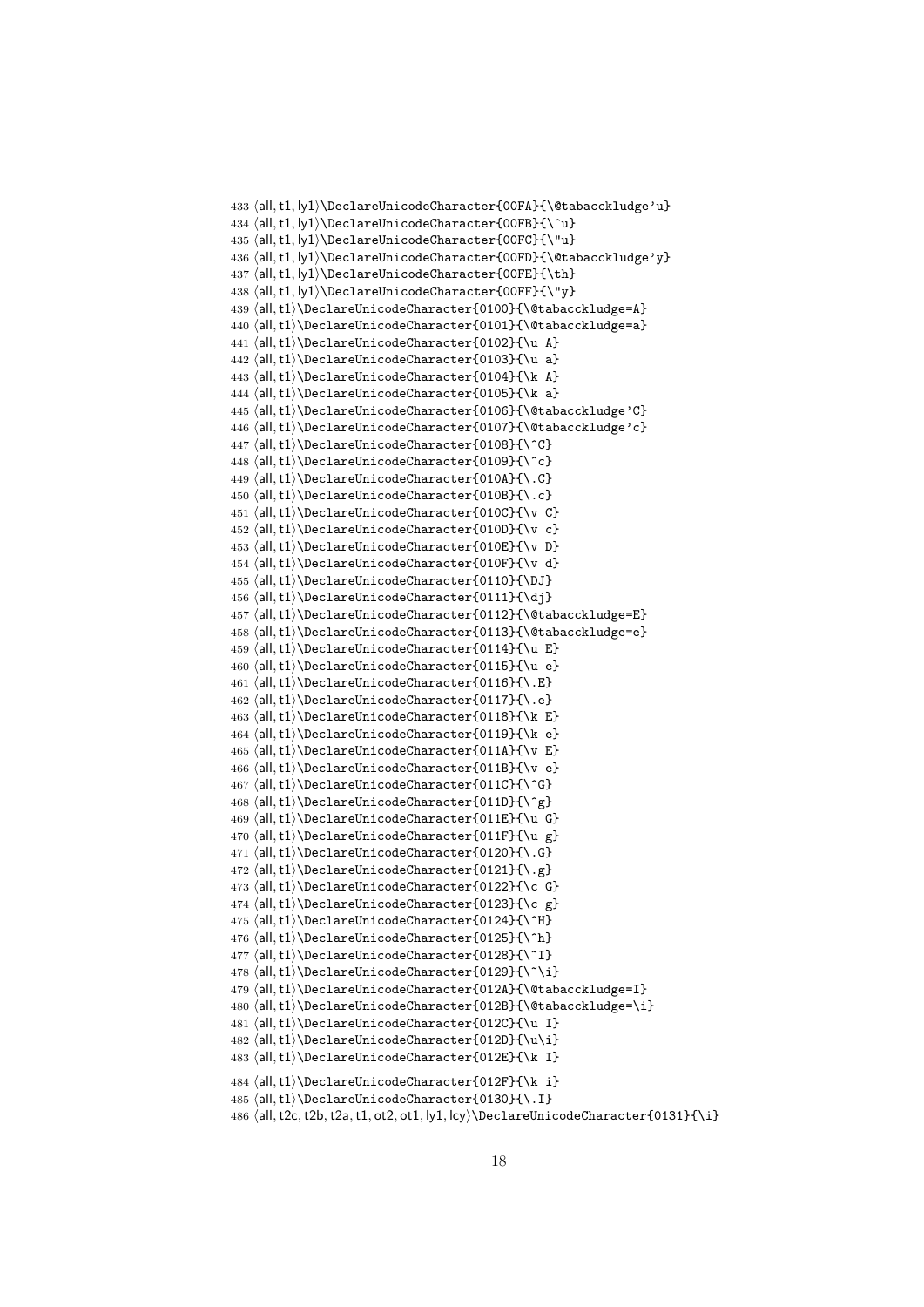```
487 ⟨all,t1⟩\DeclareUnicodeCharacter{0132}{\IJ}
488 ⟨all,t1⟩\DeclareUnicodeCharacter{0133}{\ij}
489 ⟨all,t1⟩\DeclareUnicodeCharacter{0134}{\^J}
490 \langleall,t1\rangleDeclareUnicodeCharacter{0135}{\^\j}
491 ⟨all,t1⟩\DeclareUnicodeCharacter{0136}{\c K}
492 ⟨all,t1⟩\DeclareUnicodeCharacter{0137}{\c k}
493 ⟨all,t1⟩\DeclareUnicodeCharacter{0139}{\@tabacckludge'L}
494 ⟨all,t1⟩\DeclareUnicodeCharacter{013A}{\@tabacckludge'l}
495 \langle all, t1 \rangle \DeltaDeclareUnicodeCharacter{013B}{\c L}
496 ⟨all,t1⟩\DeclareUnicodeCharacter{013C}{\c l}
497 ⟨all,t1⟩\DeclareUnicodeCharacter{013D}{\v L}
498 ⟨all,t1⟩\DeclareUnicodeCharacter{013E}{\v l}
499 \all, t1, ot1, ly1\rangle\DeclarelUnicodeCharacter{0141}{\L}500 \left\{ \lceil \frac{1}{10} \rceil \cdot \lceil \frac{1}{2} \rceil \right\}501 ⟨all,t1⟩\DeclareUnicodeCharacter{0143}{\@tabacckludge'N}
502 ⟨all,t1⟩\DeclareUnicodeCharacter{0144}{\@tabacckludge'n}
503 ⟨all,t1⟩\DeclareUnicodeCharacter{0145}{\c N}
504 ⟨all,t1⟩\DeclareUnicodeCharacter{0146}{\c n}
505 ⟨all,t1⟩\DeclareUnicodeCharacter{0147}{\v N}
506 ⟨all,t1⟩\DeclareUnicodeCharacter{0148}{\v n}
507 ⟨all,t1⟩\DeclareUnicodeCharacter{014A}{\NG}
508 ⟨all,t1⟩\DeclareUnicodeCharacter{014B}{\ng}
509 ⟨all,t1⟩\DeclareUnicodeCharacter{014C}{\@tabacckludge=O}
510 ⟨all,t1⟩\DeclareUnicodeCharacter{014D}{\@tabacckludge=o}
511 ⟨all,t1⟩\DeclareUnicodeCharacter{014E}{\u O}
512 ⟨all,t1⟩\DeclareUnicodeCharacter{014F}{\u o}
513 ⟨all,t1⟩\DeclareUnicodeCharacter{0150}{\H O}
514 ⟨all,t1⟩\DeclareUnicodeCharacter{0151}{\H o}
515 \all, t1, ot1, ly1, lcy\\DeclarelUnicodeCharacter{0152}{\DE}516 ⟨all,t1, ot1, ly1, lcy⟩\DeclareUnicodeCharacter{0153}{\oe}
517 ⟨all,t1⟩\DeclareUnicodeCharacter{0154}{\@tabacckludge'R}
518 ⟨all,t1⟩\DeclareUnicodeCharacter{0155}{\@tabacckludge'r}
519 ⟨all,t1⟩\DeclareUnicodeCharacter{0156}{\c R}
520 ⟨all,t1⟩\DeclareUnicodeCharacter{0157}{\c r}
521 ⟨all,t1⟩\DeclareUnicodeCharacter{0158}{\v R}
522 ⟨all,t1⟩\DeclareUnicodeCharacter{0159}{\v r}
523 ⟨all,t1⟩\DeclareUnicodeCharacter{015A}{\@tabacckludge'S}
524 ⟨all,t1⟩\DeclareUnicodeCharacter{015B}{\@tabacckludge's}
525 ⟨all,t1⟩\DeclareUnicodeCharacter{015C}{\^S}
526 \langleall,t1\rangle\DeclarelUnicodeCharacter{015D}{\hat{s}}
527 ⟨all,t1⟩\DeclareUnicodeCharacter{015E}{\c S}
528 ⟨all,t1⟩\DeclareUnicodeCharacter{015F}{\c s}
529 ⟨all,t1, ly1⟩\DeclareUnicodeCharacter{0160}{\v S}
530 \all, t1, ly1\rangle\DeclarelUnicodeCharacter{0161}{\v s}531 ⟨all,t1⟩\DeclareUnicodeCharacter{0162}{\c T}
532 ⟨all,t1⟩\DeclareUnicodeCharacter{0163}{\c t}
533 ⟨all,t1⟩\DeclareUnicodeCharacter{0164}{\v T}
534 ⟨all,t1⟩\DeclareUnicodeCharacter{0165}{\v t}
535 ⟨all,t1⟩\DeclareUnicodeCharacter{0168}{\~U}
536 ⟨all,t1⟩\DeclareUnicodeCharacter{0169}{\~u}
537 ⟨all,t1⟩\DeclareUnicodeCharacter{016A}{\@tabacckludge=U}
538 ⟨all,t1⟩\DeclareUnicodeCharacter{016B}{\@tabacckludge=u}
539 ⟨all,t1⟩\DeclareUnicodeCharacter{016C}{\u U}
540 ⟨all,t1⟩\DeclareUnicodeCharacter{016D}{\u u}
```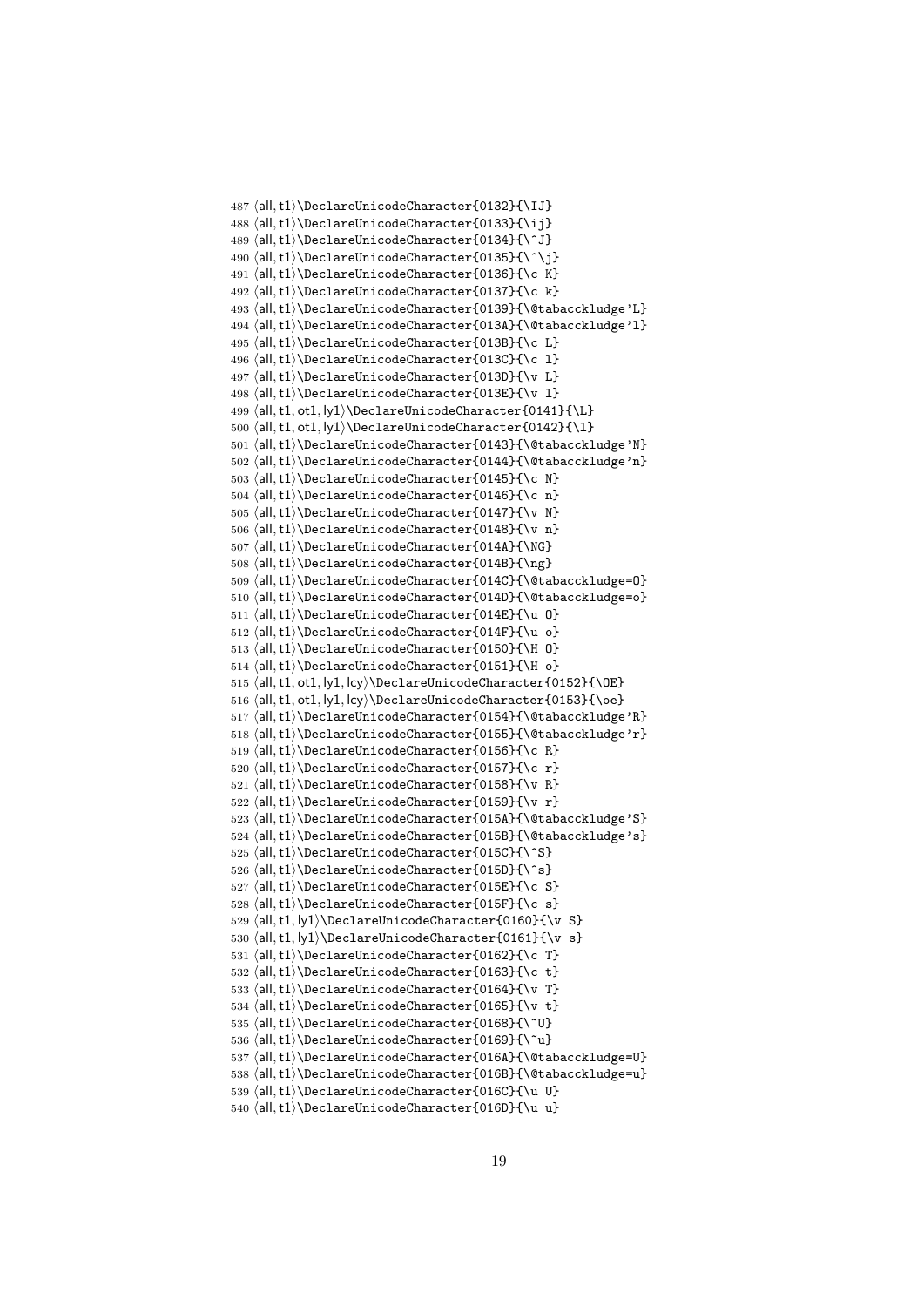```
541 ⟨all,t1⟩\DeclareUnicodeCharacter{016E}{\r U}
542 ⟨all,t1⟩\DeclareUnicodeCharacter{016F}{\r u}
543 ⟨all,t1⟩\DeclareUnicodeCharacter{0170}{\H U}
544 ⟨all,t1⟩\DeclareUnicodeCharacter{0171}{\H u}
545 ⟨all,t1⟩\DeclareUnicodeCharacter{0172}{\k U}
546 ⟨all,t1⟩\DeclareUnicodeCharacter{0173}{\k u}
547 \all, t1, o t1, ly1 \Delta = \UnicodeCharacter{0174}{\W}548 \{all, t1, ot1, ly1\}\DeclarelUnicodeCharacter{0175}{\`w}549 \{l, t1, otl, ly1\}\DeclareUnicodeCharacter{0176}{\^Y}
550 ⟨all,t1, ot1, ly1⟩\DeclareUnicodeCharacter{0177}{\^y}
551 ⟨all,t1, ly1⟩\DeclareUnicodeCharacter{0178}{\"Y}
552 ⟨all,t1⟩\DeclareUnicodeCharacter{0179}{\@tabacckludge'Z}
553 ⟨all,t1⟩\DeclareUnicodeCharacter{017A}{\@tabacckludge'z}
554 ⟨all,t1⟩\DeclareUnicodeCharacter{017B}{\.Z}
555 ⟨all,t1⟩\DeclareUnicodeCharacter{017C}{\.z}
556 ⟨all,t1, ly1⟩\DeclareUnicodeCharacter{017D}{\v Z}
557 ⟨all,t1, ly1⟩\DeclareUnicodeCharacter{017E}{\v z}
558 ⟨all,ts1, ly1⟩\DeclareUnicodeCharacter{0192}{\textflorin}
559 ⟨all,t1⟩\DeclareUnicodeCharacter{01C4}{D\v Z}
560 ⟨all,t1⟩\DeclareUnicodeCharacter{01C5}{D\v z}
561 ⟨all,t1⟩\DeclareUnicodeCharacter{01C6}{d\v z}
562 ⟨all,t1⟩\DeclareUnicodeCharacter{01C7}{LJ}
563 ⟨all,t1⟩\DeclareUnicodeCharacter{01C8}{Lj}
564 ⟨all,t1⟩\DeclareUnicodeCharacter{01C9}{lj}
565 ⟨all,t1⟩\DeclareUnicodeCharacter{01CA}{NJ}
566 ⟨all,t1⟩\DeclareUnicodeCharacter{01CB}{Nj}
567 ⟨all,t1⟩\DeclareUnicodeCharacter{01CC}{nj}
568 ⟨all,t1⟩\DeclareUnicodeCharacter{01CD}{\v A}
569 ⟨all,t1⟩\DeclareUnicodeCharacter{01CE}{\v a}
570 ⟨all,t1⟩\DeclareUnicodeCharacter{01CF}{\v I}
571 ⟨all,t1⟩\DeclareUnicodeCharacter{01D0}{\v \i}
572 ⟨all,t1⟩\DeclareUnicodeCharacter{01D1}{\v O}
573 ⟨all,t1⟩\DeclareUnicodeCharacter{01D2}{\v o}
574 ⟨all,t1⟩\DeclareUnicodeCharacter{01D3}{\v U}
575 ⟨all,t1⟩\DeclareUnicodeCharacter{01D4}{\v u}
576 ⟨all,t1⟩\DeclareUnicodeCharacter{01E2}{\@tabacckludge=\AE}
577 (all,t1)\DeclareUnicodeCharacter{01E3}{\@tabacckludge=\ae}
578 ⟨all,t1⟩\DeclareUnicodeCharacter{01E6}{\v G}
579 ⟨all,t1⟩\DeclareUnicodeCharacter{01E7}{\v g}
580 ⟨all,t1⟩\DeclareUnicodeCharacter{01E8}{\v K}
581 ⟨all,t1⟩\DeclareUnicodeCharacter{01E9}{\v k}
582 ⟨all,t1⟩\DeclareUnicodeCharacter{01EA}{\k O}
583 ⟨all,t1⟩\DeclareUnicodeCharacter{01EB}{\k o}
584 ⟨all,t1⟩\DeclareUnicodeCharacter{01F0}{\v\j}
585 ⟨all,t1⟩\DeclareUnicodeCharacter{01F4}{\@tabacckludge'G}
586 ⟨all,t1⟩\DeclareUnicodeCharacter{01F5}{\@tabacckludge'g}
587 ⟨all,t1, ot1, ly1⟩\DeclareUnicodeCharacter{0218}{\textcommabelow S}
588 ⟨all,t1, ot1, ly1⟩\DeclareUnicodeCharacter{0219}{\textcommabelow s}
589 ⟨all,t1, ot1, ly1⟩\DeclareUnicodeCharacter{021A}{\textcommabelow T}
590 ⟨all,t1, ot1, ly1⟩\DeclareUnicodeCharacter{021B}{\textcommabelow t}
591 ⟨all,t1⟩\DeclareUnicodeCharacter{0232}{\@tabacckludge=Y}
592 ⟨all,t1⟩\DeclareUnicodeCharacter{0233}{\@tabacckludge=y}
```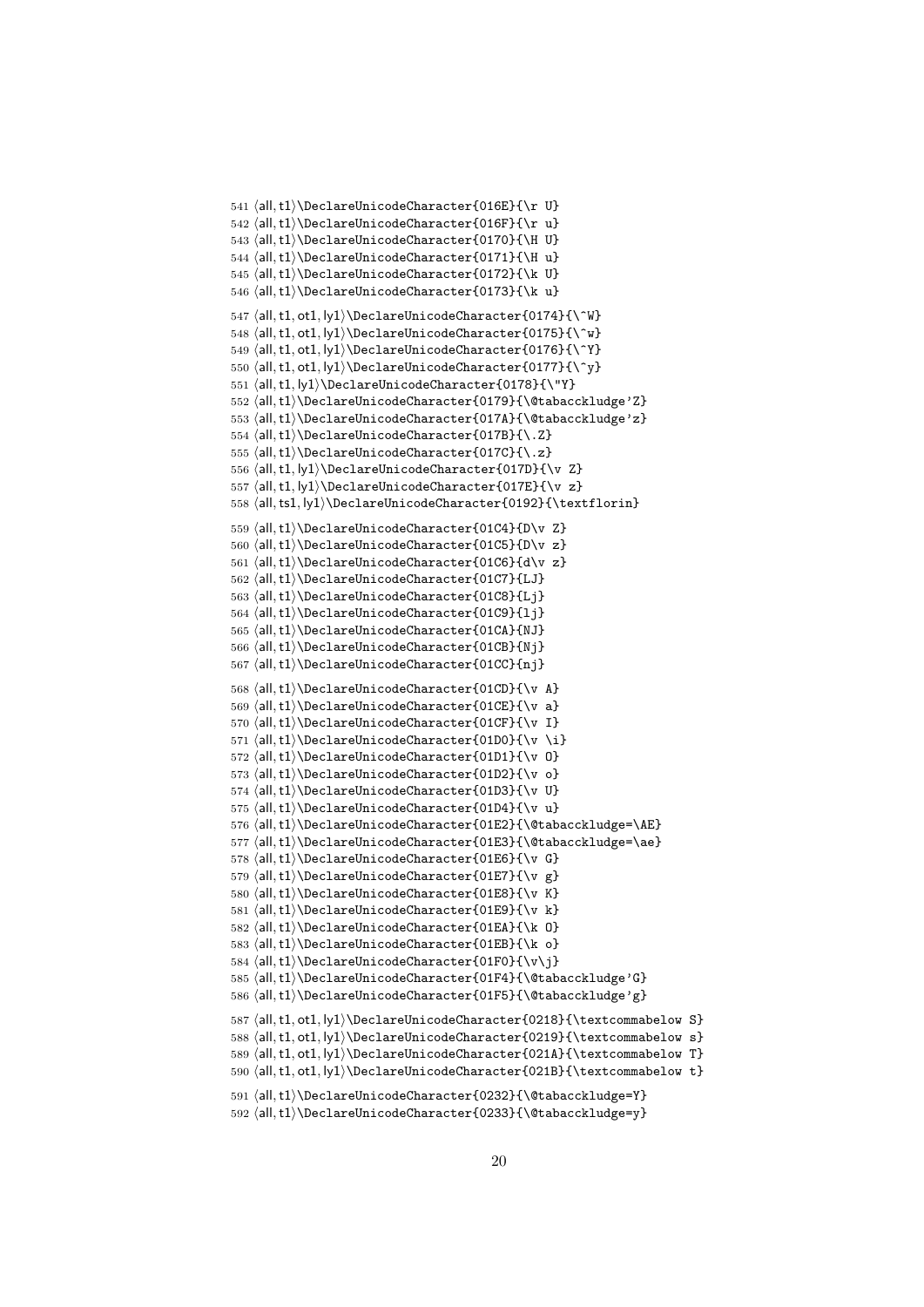```
593 \all, t2c, t2b, t2a, t1, ot2, ot1, ly1, lcy)\DeclareluricodeCharacter{0237}{\i}594 ⟨all, ly1, utf8⟩\DeclareUnicodeCharacter{02C6}{\textasciicircum}
595 ⟨all,ts1⟩\DeclareUnicodeCharacter{02C7}{\textasciicaron}
596 ⟨all, ly1, utf8⟩\DeclareUnicodeCharacter{02DC}{\textasciitilde}
597 ⟨all,ts1⟩\DeclareUnicodeCharacter{02D8}{\textasciibreve}
598 ⟨all,t1⟩\DeclareUnicodeCharacter{02D9}{\.{}}
599 ⟨all,t1⟩\DeclareUnicodeCharacter{02DB}{\k{}}
600 ⟨all,ts1⟩\DeclareUnicodeCharacter{02DD}{\textacutedbl}
The Cyrillic code points have been recently checked (2007) and extended and
corrected by Matthias Noe (a9931078@unet.univie.ac.at) — thanks.
601 ⟨∗all, x2,t2c,t2b,t2a, ot2, lcy⟩
602 \DeclareUnicodeCharacter{0400}{\@tabacckludge'\CYRE}
603 ⟨/all, x2,t2c,t2b,t2a, ot2, lcy⟩
604 ⟨all, x2,t2c,t2b,t2a, ot2, lcy⟩\DeclareUnicodeCharacter{0401}{\CYRYO}
605 ⟨all, x2,t2a, ot2⟩\DeclareUnicodeCharacter{0402}{\CYRDJE}
606 \langle *all, x2, t2c, t2b, t2a, ot2, lcy \rangle607 \DeclareUnicodeCharacter{0403}{\@tabacckludge'\CYRG}
608 ⟨/all, x2,t2c,t2b,t2a, ot2, lcy⟩
609 ⟨all, x2,t2a, ot2, lcy⟩\DeclareUnicodeCharacter{0404}{\CYRIE}
610 ⟨all, x2,t2c,t2b,t2a, ot2⟩\DeclareUnicodeCharacter{0405}{\CYRDZE}
611 ⟨all, x2,t2c,t2b,t2a, ot2, lcy⟩\DeclareUnicodeCharacter{0406}{\CYRII}
612 ⟨all, x2,t2a, lcy⟩\DeclareUnicodeCharacter{0407}{\CYRYI}
613 ⟨all, x2,t2c,t2b,t2a, ot2⟩\DeclareUnicodeCharacter{0408}{\CYRJE}
614 ⟨all, x2,t2b,t2a, ot2⟩\DeclareUnicodeCharacter{0409}{\CYRLJE}
615 ⟨all, x2,t2b,t2a, ot2⟩\DeclareUnicodeCharacter{040A}{\CYRNJE}
616 ⟨all, x2,t2a, ot2⟩\DeclareUnicodeCharacter{040B}{\CYRTSHE}
617 ⟨∗all, x2,t2c,t2b,t2a, ot2, lcy⟩
618 \DeclareUnicodeCharacter{040C}{\@tabacckludge'\CYRK}
619 \DeclareUnicodeCharacter{040D}{\@tabacckludge'\CYRI}
620 ⟨/all, x2,t2c,t2b,t2a, ot2, lcy⟩
621 ⟨all, x2,t2b,t2a, lcy⟩\DeclareUnicodeCharacter{040E}{\CYRUSHRT}
622 ⟨all, x2,t2c,t2a, ot2⟩\DeclareUnicodeCharacter{040F}{\CYRDZHE}
623 ⟨∗all, x2,t2c,t2b,t2a, ot2, lcy⟩
624 \DeclareUnicodeCharacter{0410}{\CYRA}
625 \DeclareUnicodeCharacter{0411}{\CYRB}
626 \DeclareUnicodeCharacter{0412}{\CYRV}
627 \DeclareUnicodeCharacter{0413}{\CYRG}
628 \DeclareUnicodeCharacter{0414}{\CYRD}
629 \DeclareUnicodeCharacter{0415}{\CYRE}
630 \DeclareUnicodeCharacter{0416}{\CYRZH}
631 \DeclareUnicodeCharacter{0417}{\CYRZ}
632 \DeclareUnicodeCharacter{0418}{\CYRI}
633 \DeclareUnicodeCharacter{0419}{\CYRISHRT}
634 \DeclareUnicodeCharacter{041A}{\CYRK}
635 \DeclareUnicodeCharacter{041B}{\CYRL}
636 \DeclareUnicodeCharacter{041C}{\CYRM}
637 \DeclareUnicodeCharacter{041D}{\CYRN}
638 \DeclareUnicodeCharacter{041E}{\CYRO}
639 \DeclareUnicodeCharacter{041F}{\CYRP}
640 \DeclareUnicodeCharacter{0420}{\CYRR}
641 \DeclareUnicodeCharacter{0421}{\CYRS}
642 \DeclareUnicodeCharacter{0422}{\CYRT}
643 \DeclareUnicodeCharacter{0423}{\CYRU}
```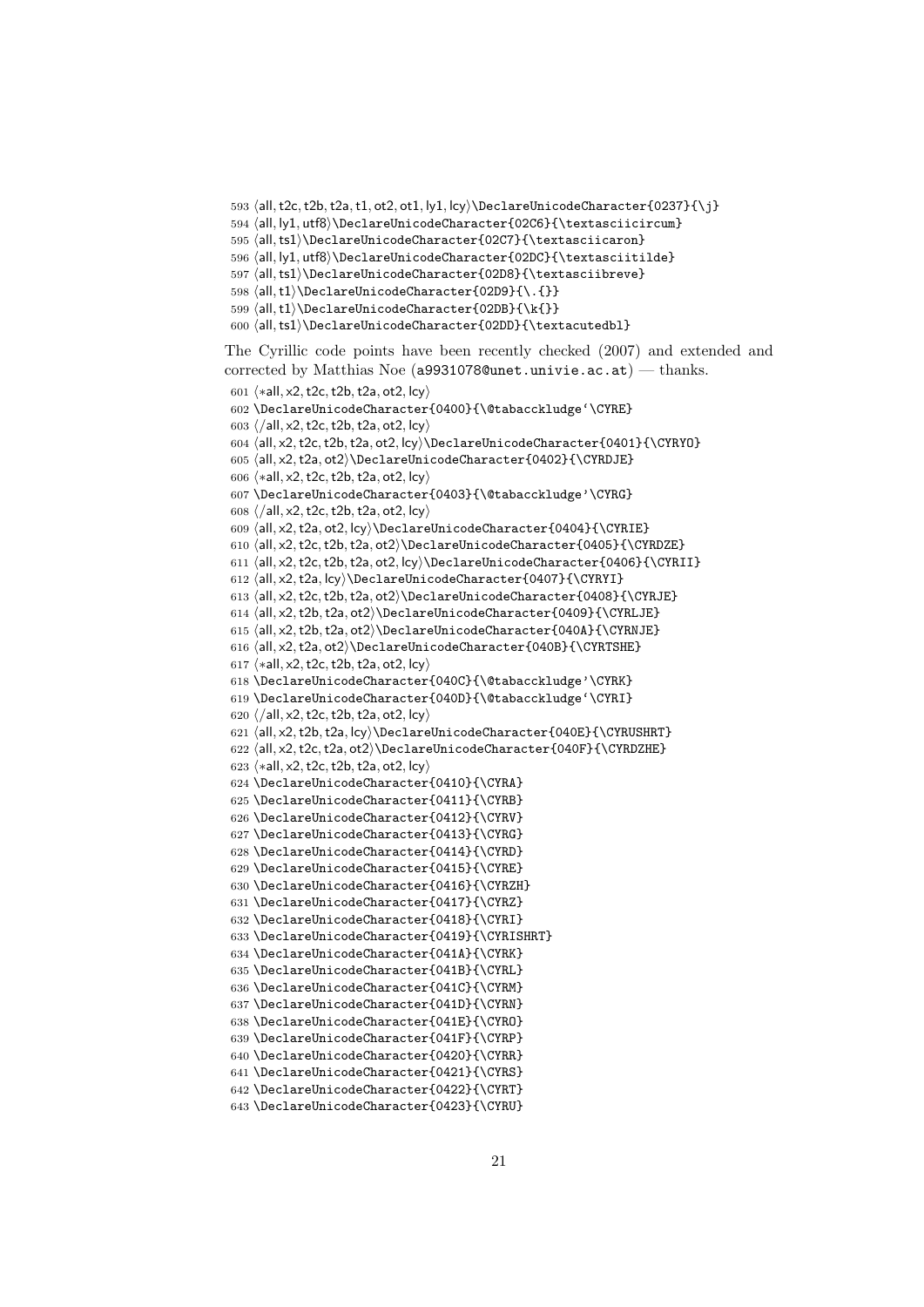```
644 \DeclareUnicodeCharacter{0424}{\CYRF}
645 \DeclareUnicodeCharacter{0425}{\CYRH}
646 \DeclareUnicodeCharacter{0426}{\CYRC}
647 \DeclareUnicodeCharacter{0427}{\CYRCH}
648 \DeclareUnicodeCharacter{0428}{\CYRSH}
649 \DeclareUnicodeCharacter{0429}{\CYRSHCH}
650 \DeclareUnicodeCharacter{042A}{\CYRHRDSN}
651 \DeclareUnicodeCharacter{042B}{\CYRERY}
652 \DeclareUnicodeCharacter{042C}{\CYRSFTSN}
653 \DeclareUnicodeCharacter{042D}{\CYREREV}
654 \DeclareUnicodeCharacter{042E}{\CYRYU}
655 \DeclareUnicodeCharacter{042F}{\CYRYA}
656 \DeclareUnicodeCharacter{0430}{\cyra}
657 \DeclareUnicodeCharacter{0431}{\cyrb}
658 \DeclareUnicodeCharacter{0432}{\cyrv}
659 \DeclareUnicodeCharacter{0433}{\cyrg}
660 \DeclareUnicodeCharacter{0434}{\cyrd}
661 \DeclareUnicodeCharacter{0435}{\cyre}
662 \DeclareUnicodeCharacter{0436}{\cyrzh}
663 \DeclareUnicodeCharacter{0437}{\cyrz}
664 \DeclareUnicodeCharacter{0438}{\cyri}
665 \DeclareUnicodeCharacter{0439}{\cyrishrt}
666 \DeclareUnicodeCharacter{043A}{\cyrk}
667 \DeclareUnicodeCharacter{043B}{\cyrl}
668 \DeclareUnicodeCharacter{043C}{\cyrm}
669 \DeclareUnicodeCharacter{043D}{\cyrn}
670 \DeclareUnicodeCharacter{043E}{\cyro}
671 \DeclareUnicodeCharacter{043F}{\cyrp}
672 \DeclareUnicodeCharacter{0440}{\cyrr}
673 \DeclareUnicodeCharacter{0441}{\cyrs}
674 \DeclareUnicodeCharacter{0442}{\cyrt}
675 \DeclareUnicodeCharacter{0443}{\cyru}
676 \DeclareUnicodeCharacter{0444}{\cyrf}
677 \DeclareUnicodeCharacter{0445}{\cyrh}
678 \DeclareUnicodeCharacter{0446}{\cyrc}
679 \DeclareUnicodeCharacter{0447}{\cyrch}
680 \DeclareUnicodeCharacter{0448}{\cyrsh}
681 \DeclareUnicodeCharacter{0449}{\cyrshch}
682 \DeclareUnicodeCharacter{044A}{\cyrhrdsn}
683 \DeclareUnicodeCharacter{044B}{\cyrery}
684 \DeclareUnicodeCharacter{044C}{\cyrsftsn}
685 \DeclareUnicodeCharacter{044D}{\cyrerev}
686 \DeclareUnicodeCharacter{044E}{\cyryu}
687 \DeclareUnicodeCharacter{044F}{\cyrya}
688 \DeclareUnicodeCharacter{0450}{\@tabacckludge'\cyre}
689 \DeclareUnicodeCharacter{0451}{\cyryo}
690 \langle/all, x2, t2c, t2b, t2a, ot2, lcy\rangle691 ⟨all, x2,t2a, ot2⟩\DeclareUnicodeCharacter{0452}{\cyrdje}
692 ⟨∗all, x2,t2c,t2b,t2a, ot2, lcy⟩
693 \DeclareUnicodeCharacter{0453}{\@tabacckludge'\cyrg}
694 \langle/all, x2, t2c, t2b, t2a, ot2, lcy\rangle695 \all, x2, t2a, ot2, lcy\\DeclarelUnicodeCharacter{0454}{\cyrie}696 ⟨all, x2,t2c,t2b,t2a, ot2⟩\DeclareUnicodeCharacter{0455}{\cyrdze}
697 ⟨all, x2,t2c,t2b,t2a, ot2, lcy⟩\DeclareUnicodeCharacter{0456}{\cyrii}
```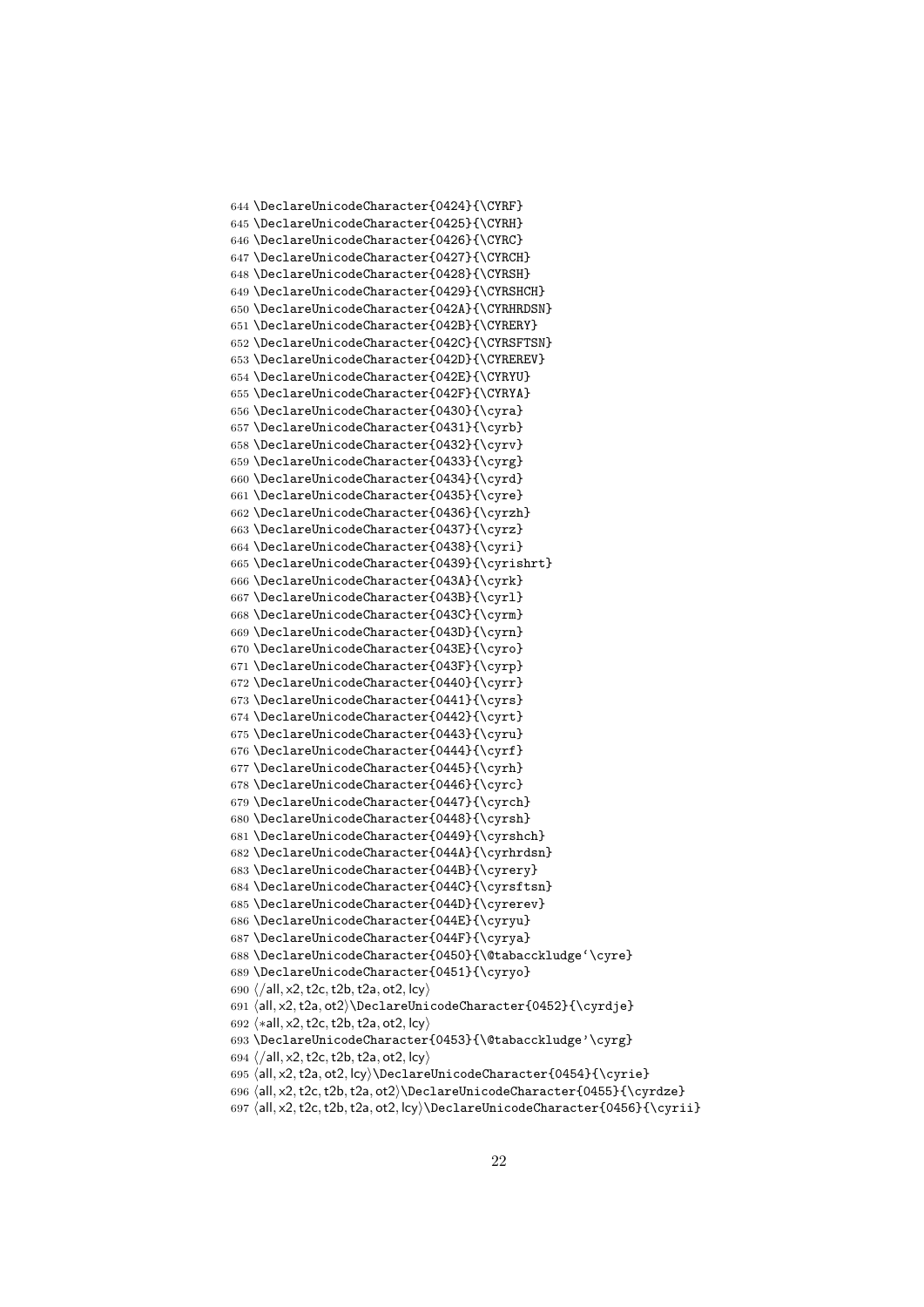⟨all, x2,t2a, lcy⟩\DeclareUnicodeCharacter{0457}{\cyryi} ⟨all, x2,t2c,t2b,t2a, ot2⟩\DeclareUnicodeCharacter{0458}{\cyrje} ⟨all, x2,t2b,t2a, ot2⟩\DeclareUnicodeCharacter{0459}{\cyrlje} ⟨all, x2,t2b,t2a, ot2⟩\DeclareUnicodeCharacter{045A}{\cyrnje} ⟨all, x2,t2a, ot2⟩\DeclareUnicodeCharacter{045B}{\cyrtshe} ⟨∗all, x2,t2c,t2b,t2a, ot2, lcy⟩ \DeclareUnicodeCharacter{045C}{\@tabacckludge'\cyrk} \DeclareUnicodeCharacter{045D}{\@tabacckludge'\cyri}  $706 \ \langle /all, x2, t2c, t2b, t2a, ot2, lcy \rangle$  ⟨all, x2,t2b,t2a, lcy⟩\DeclareUnicodeCharacter{045E}{\cyrushrt} ⟨all, x2,t2c,t2a, ot2⟩\DeclareUnicodeCharacter{045F}{\cyrdzhe} ⟨all, x2, ot2⟩\DeclareUnicodeCharacter{0462}{\CYRYAT} ⟨all, x2, ot2⟩\DeclareUnicodeCharacter{0463}{\cyryat} ⟨all, x2⟩\DeclareUnicodeCharacter{046A}{\CYRBYUS}

⟨all, x2⟩\DeclareUnicodeCharacter{046B}{\cyrbyus}

The next two declarations are questionable, the encoding definition should probably contain  $\C{YROTLD}$  and  $\cyrot1d$ . Or alternatively, if the characters in the X2 encodings are really meant to represent the historical characters in Ux0472 and Ux0473 (they look like them) then they would need to change instead.

However, their looks are probably a font designers decision and the next two mappings are wrong or rather the names in OT2 should change for consistency.

On the other hand the names \CYROTLD are somewhat questionable as the Unicode standard only describes "Cyrillic barred O" while TLD refers to a tilde (which is more less what the "Cyrillic FITA looks according to the Unicode book).

```
713 ⟨all, ot2⟩\DeclareUnicodeCharacter{0472}{\CYRFITA}
714 ⟨all, ot2⟩\DeclareUnicodeCharacter{0473}{\cyrfita}
```

```
715 ⟨all, x2, ot2⟩\DeclareUnicodeCharacter{0474}{\CYRIZH}
716 ⟨all, x2, ot2⟩\DeclareUnicodeCharacter{0475}{\cyrizh}
```
While the double grave accent seems to exist in X2, T2A, T2B and T2C encoding, the letter izhitsa exists only in X2 and OT2. Therefore, izhitsa with double grave seems to be possible only using X2.

⟨all, x2⟩\DeclareUnicodeCharacter{0476}{\C\CYRIZH}

⟨all, x2⟩\DeclareUnicodeCharacter{0477}{\C\cyrizh}

⟨all,t2c⟩\DeclareUnicodeCharacter{048C}{\CYRSEMISFTSN}

720  $\all, t2c\rangle\DeclareUnicodeCharacter{048D}{{cyresemistsn}}$ 

⟨all,t2c⟩\DeclareUnicodeCharacter{048E}{\CYRRTICK}

⟨all,t2c⟩\DeclareUnicodeCharacter{048F}{\cyrrtick}

⟨all, x2,t2a, lcy⟩\DeclareUnicodeCharacter{0490}{\CYRGUP}

724  $\{all, x2, t2a, lcy\DeclarelUnicodeCharacter{0491}{\cyrgup}\$ 

 ⟨all, x2,t2b,t2a⟩\DeclareUnicodeCharacter{0492}{\CYRGHCRS} ⟨all, x2,t2b,t2a⟩\DeclareUnicodeCharacter{0493}{\cyrghcrs}

727 (all, x2, t2c, t2b)\DeclareUnicodeCharacter{0494}{\CYRGHK}

⟨all, x2,t2c,t2b⟩\DeclareUnicodeCharacter{0495}{\cyrghk}

⟨all, x2,t2b,t2a⟩\DeclareUnicodeCharacter{0496}{\CYRZHDSC}

⟨all, x2,t2b,t2a⟩\DeclareUnicodeCharacter{0497}{\cyrzhdsc}

⟨all, x2,t2a⟩\DeclareUnicodeCharacter{0498}{\CYRZDSC}

⟨all, x2,t2a⟩\DeclareUnicodeCharacter{0499}{\cyrzdsc}

⟨all, x2,t2c,t2b,t2a⟩\DeclareUnicodeCharacter{049A}{\CYRKDSC}

⟨all, x2,t2c,t2b,t2a⟩\DeclareUnicodeCharacter{049B}{\cyrkdsc}

⟨all, x2,t2a⟩\DeclareUnicodeCharacter{049C}{\CYRKVCRS}

⟨all, x2,t2a⟩\DeclareUnicodeCharacter{049D}{\cyrkvcrs}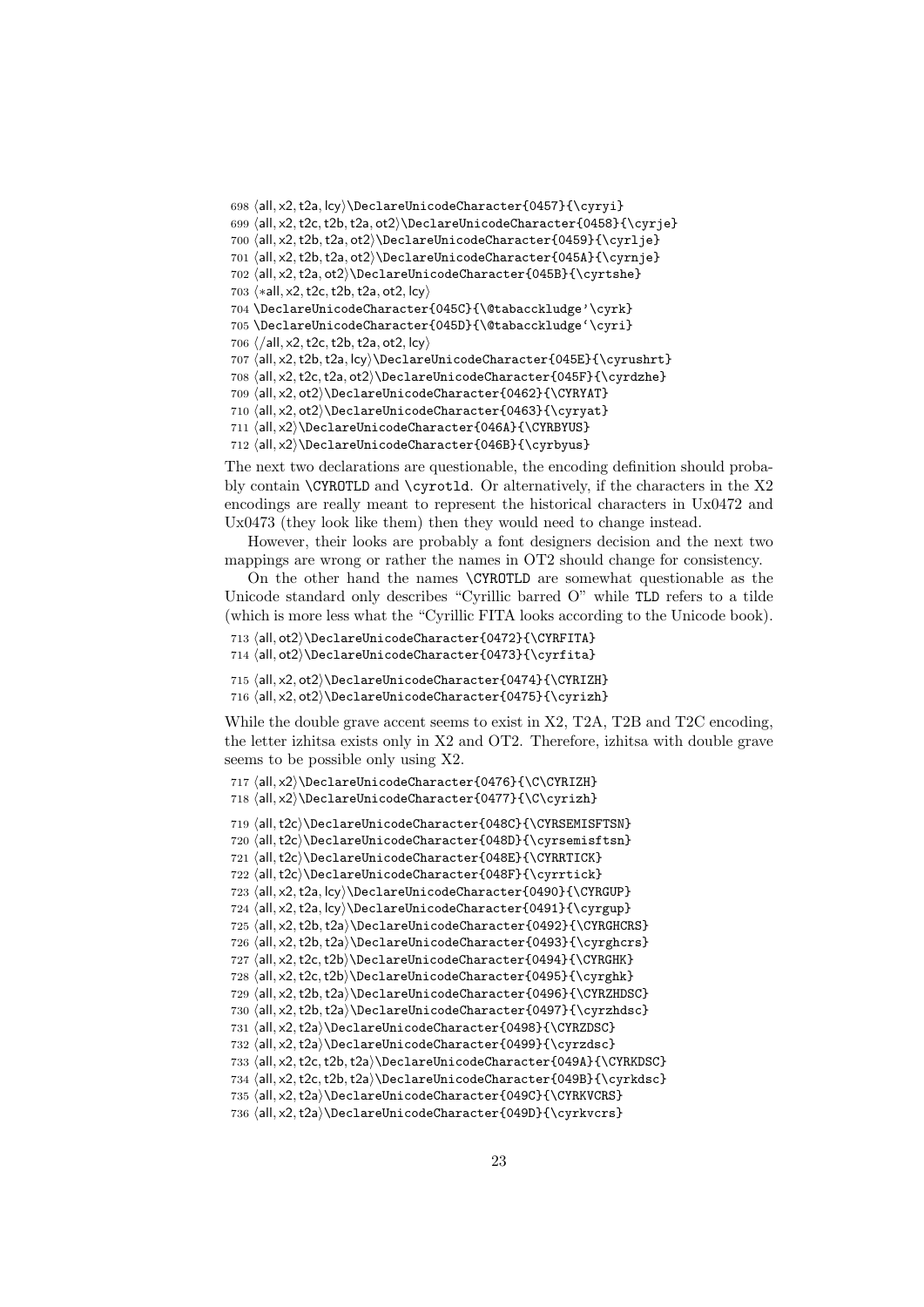```
737 ⟨all, x2,t2c⟩\DeclareUnicodeCharacter{049E}{\CYRKHCRS}
738 ⟨all, x2,t2c⟩\DeclareUnicodeCharacter{049F}{\cyrkhcrs}
739 ⟨all, x2,t2a⟩\DeclareUnicodeCharacter{04A0}{\CYRKBEAK}
740 ⟨all, x2,t2a⟩\DeclareUnicodeCharacter{04A1}{\cyrkbeak}
741 ⟨all, x2,t2c,t2b,t2a⟩\DeclareUnicodeCharacter{04A2}{\CYRNDSC}
742 ⟨all, x2,t2c,t2b,t2a⟩\DeclareUnicodeCharacter{04A3}{\cyrndsc}
743 ⟨all, x2,t2b,t2a⟩\DeclareUnicodeCharacter{04A4}{\CYRNG}
744 \all, x2, t2b, t2a\rangle\DeclarelUnicodeCharacter{04A5}{\cyrng}745 ⟨all, x2,t2c⟩\DeclareUnicodeCharacter{04A6}{\CYRPHK}
746 \{all, x2, t2c\\DeclarelUnicodeCharacter{04A7}{\cyrphk}747 ⟨all, x2,t2c⟩\DeclareUnicodeCharacter{04A8}{\CYRABHHA}
748 ⟨all, x2,t2c⟩\DeclareUnicodeCharacter{04A9}{\cyrabhha}
749 ⟨all, x2,t2a⟩\DeclareUnicodeCharacter{04AA}{\CYRSDSC}
750 ⟨all, x2,t2a⟩\DeclareUnicodeCharacter{04AB}{\cyrsdsc}
751 ⟨all, x2,t2c⟩\DeclareUnicodeCharacter{04AC}{\CYRTDSC}
752 ⟨all, x2,t2c⟩\DeclareUnicodeCharacter{04AD}{\cyrtdsc}
753 ⟨all, x2,t2b,t2a⟩\DeclareUnicodeCharacter{04AE}{\CYRY}
754 ⟨all, x2,t2b,t2a⟩\DeclareUnicodeCharacter{04AF}{\cyry}
755 ⟨all, x2,t2a⟩\DeclareUnicodeCharacter{04B0}{\CYRYHCRS}
756 ⟨all, x2,t2a⟩\DeclareUnicodeCharacter{04B1}{\cyryhcrs}
757 ⟨all, x2,t2c,t2b,t2a⟩\DeclareUnicodeCharacter{04B2}{\CYRHDSC}
758 (all, x2, t2c, t2b, t2a)\DeclareUnicodeCharacter{04B3}{\cyrhdsc}
759 ⟨all, x2,t2c⟩\DeclareUnicodeCharacter{04B4}{\CYRTETSE}
760 ⟨all, x2,t2c⟩\DeclareUnicodeCharacter{04B5}{\cyrtetse}
761 ⟨all, x2,t2c,t2b,t2a⟩\DeclareUnicodeCharacter{04B6}{\CYRCHRDSC}
762 ⟨all, x2,t2c,t2b,t2a⟩\DeclareUnicodeCharacter{04B7}{\cyrchrdsc}
763 ⟨all, x2,t2a⟩\DeclareUnicodeCharacter{04B8}{\CYRCHVCRS}
764 ⟨all, x2,t2a⟩\DeclareUnicodeCharacter{04B9}{\cyrchvcrs}
765 ⟨all, x2,t2c,t2b,t2a⟩\DeclareUnicodeCharacter{04BA}{\CYRSHHA}
766 ⟨all, x2,t2c,t2b,t2a⟩\DeclareUnicodeCharacter{04BB}{\cyrshha}
767 ⟨all, x2,t2c⟩\DeclareUnicodeCharacter{04BC}{\CYRABHCH}
768 ⟨all, x2,t2c⟩\DeclareUnicodeCharacter{04BD}{\cyrabhch}
769 ⟨all, x2,t2c⟩\DeclareUnicodeCharacter{04BE}{\CYRABHCHDSC}
770 \all, x2, t2c\rangle\DeclarelUnicodeCharacter{04BF}{\cyrabhchdsc}
```
The character \CYRpalochka is not defined by OT2 and LCY. However it is looking identical to \CYRII and the Unicode standard explicitly refers to that (and to Latin I). So perhaps those encodings could get an alias? On the other hand, why are there two distinct slots in the T2 encodings even though they are so pressed for space? Perhaps they don't always look alike.

⟨all, x2,t2c,t2b,t2a⟩\DeclareUnicodeCharacter{04C0}{\CYRpalochka}

⟨all, x2,t2c,t2b,t2a, ot2, lcy⟩\DeclareUnicodeCharacter{04C1}{\U\CYRZH}

773  $\all, x2, t2c, t2b, t2a, ot2, lcy\\DeclarelUnicodeCharacter{04C2}{\U\cyrzh}$ 

⟨all, x2,t2b⟩\DeclareUnicodeCharacter{04C3}{\CYRKHK}

775  $\langle$ all, x2,t2b $\rangle\DeclarelUnicodeCharacter{04C4}{\cyrkhk}$ 

According to the Unicode standard Ux04C5 should be an L with "tail" not with descender (which also exists as Ux04A2) but it looks as if the char names do not make this distinction). Should they?

⟨all, x2,t2c,t2b⟩\DeclareUnicodeCharacter{04C5}{\CYRLDSC}

777 (all, x2, t2c, t2b)\DeclareUnicodeCharacter{04C6}{\cyrldsc}

⟨all, x2,t2c,t2b⟩\DeclareUnicodeCharacter{04C7}{\CYRNHK}

779  $\all, x2, t2c, t2b$ ) DeclareUnicodeCharacter{04C8}{\cyrnhk}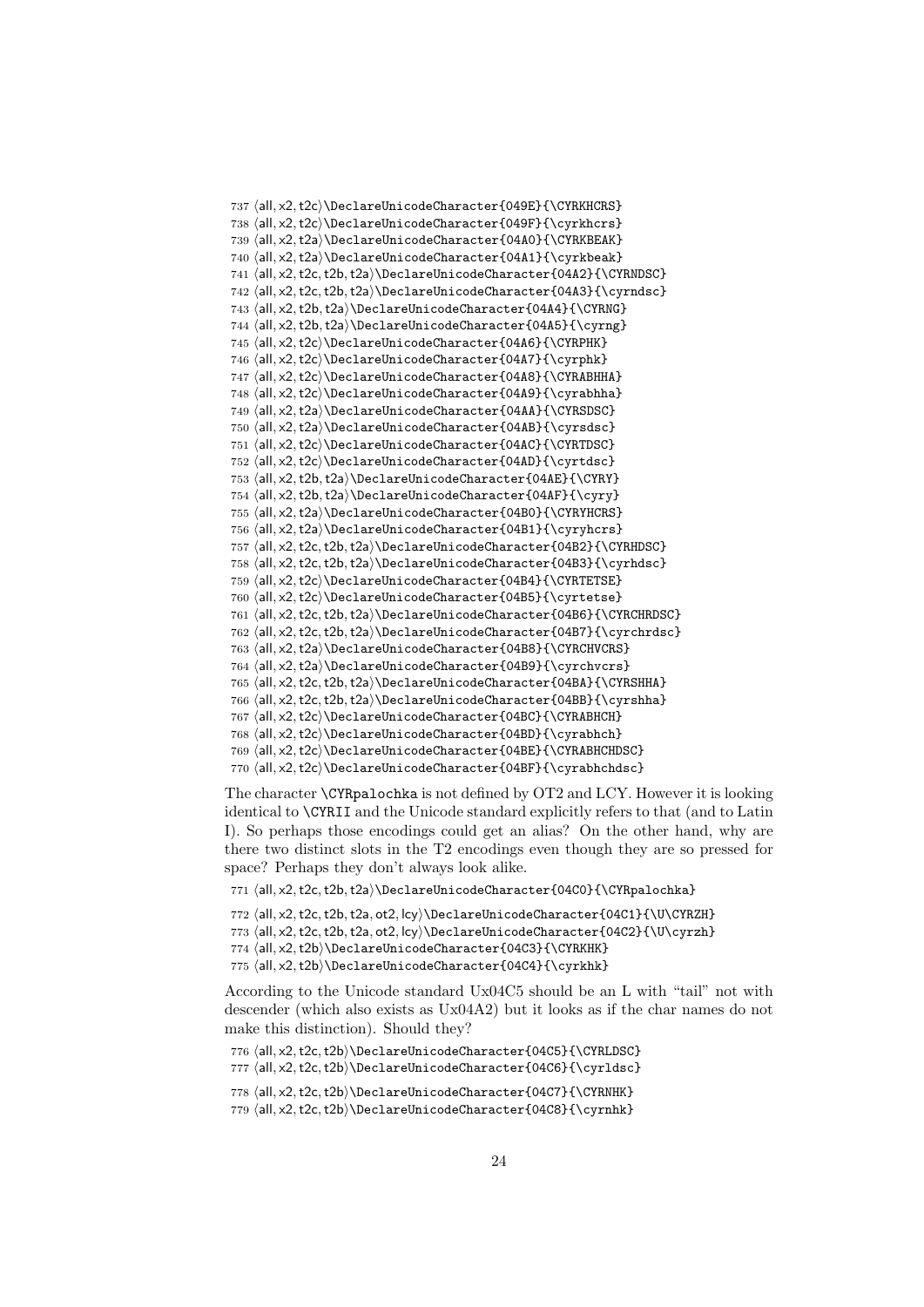780 ⟨all, x2,t2b⟩\DeclareUnicodeCharacter{04CB}{\CYRCHLDSC} 781 ⟨all, x2,t2b⟩\DeclareUnicodeCharacter{04CC}{\cyrchldsc}

According to the Unicode standard Ux04CD should be an M with "tail" not with descender. However this time there is no M with descender in the Unicode standard.

```
782 ⟨all, x2,t2c⟩\DeclareUnicodeCharacter{04CD}{\CYRMDSC}
783 ⟨all, x2,t2c⟩\DeclareUnicodeCharacter{04CE}{\cyrmdsc}
784 ⟨all, x2,t2c,t2b,t2a, ot2, lcy⟩\DeclareUnicodeCharacter{04D0}{\U\CYRA}
785 (all, x2, t2c, t2b, t2a, ot2, lcy)\DeclareUnicodeCharacter{04D1}{\U\cyra}
786 ⟨all, x2,t2c,t2b,t2a, ot2, lcy⟩\DeclareUnicodeCharacter{04D2}{\"\CYRA}
787 ⟨all, x2,t2c,t2b,t2a, ot2, lcy⟩\DeclareUnicodeCharacter{04D3}{\"\cyra}
788 ⟨all, x2,t2a⟩\DeclareUnicodeCharacter{04D4}{\CYRAE}
789 ⟨all, x2,t2a⟩\DeclareUnicodeCharacter{04D5}{\cyrae}
790 ⟨all, x2,t2c,t2b,t2a, ot2, lcy⟩\DeclareUnicodeCharacter{04D6}{\U\CYRE}
791 ⟨all, x2,t2c,t2b,t2a, ot2, lcy⟩\DeclareUnicodeCharacter{04D7}{\U\cyre}
792 ⟨all, x2,t2c,t2b,t2a⟩\DeclareUnicodeCharacter{04D8}{\CYRSCHWA}
793 (all, x2, t2c, t2b, t2a)\DeclareUnicodeCharacter{04D9}{\cyrschwa}
794 ⟨all, x2,t2c,t2b,t2a⟩\DeclareUnicodeCharacter{04DA}{\"\CYRSCHWA}
795 ⟨all, x2,t2c,t2b,t2a⟩\DeclareUnicodeCharacter{04DB}{\"\cyrschwa}
796 ⟨all, x2,t2c,t2b,t2a, ot2, lcy⟩\DeclareUnicodeCharacter{04DC}{\"\CYRZH}
797 ⟨all, x2,t2c,t2b,t2a, ot2, lcy⟩\DeclareUnicodeCharacter{04DD}{\"\cyrzh}
798 ⟨all, x2,t2c,t2b,t2a, ot2, lcy⟩\DeclareUnicodeCharacter{04DE}{\"\CYRZ}
799 ⟨all, x2,t2c,t2b,t2a, ot2, lcy⟩\DeclareUnicodeCharacter{04DF}{\"\cyrz}
800 (all, x2, t2c, t2b)\DeclareUnicodeCharacter{04E0}{\CYRABHDZE}
801 \all, x2, t2c, t2b) DeclareUnicodeCharacter{04E1}{\cyrabhdze}
802 ⟨all, x2,t2c,t2b,t2a, ot2, lcy⟩\DeclareUnicodeCharacter{04E2}{\@tabacckludge=\CYRI}
803 (all, x2, t2c, t2b, t2a, ot2, lcy)\DeclareUnicodeCharacter{04E3}{\@tabacckludge=\cyri}
804 \langleall, x2, t2c, t2b, t2a, ot2, lcy\rangle\DeclarelUnicodeCharacter{04E4}{\"\CYRI}
805 ⟨all, x2,t2c,t2b,t2a, ot2, lcy⟩\DeclareUnicodeCharacter{04E5}{\"\cyri}
806 \alphall, x2, t2c, t2b, t2a, ot2, lcy \DeclareUnicodeCharacter{04E6}{\"\CYRO}
807 (all, x2, t2c, t2b, t2a, ot2, lcy) \DeclareUnicodeCharacter{04E7}{\"\cyro}
808 \deltall, x2, t2c, t2b, t2a)\DeclareUnicodeCharacter{04E8}{\CYROTLD}
809 (all, x2, t2c, t2b, t2a)\DeclareUnicodeCharacter{04E9}{\cyrotld}
810 ⟨all, x2,t2c,t2b,t2a, ot2, lcy⟩\DeclareUnicodeCharacter{04EC}{\"\CYREREV}
811 \left\{ \alpha, \alpha, \gamma \geq 811 \right\} (all, x2, t2c, t2b, t2a, ot2, lcy) \DeclareUnicodeCharacter{04ED}{\"\cyrerev}
812 \all, x2, t2c, t2b, t2a, ot2, lcy \DeclareUnicodeCharacter{04EE}{\@tabacckludge=\CYRU}
813 \all, x2, t2c, t2b, t2a, ot2, lcy\\DeclarelUnicodeCharacter{04EF}{\thetaacckludge=\cyru}814 \all, x2, t2c, t2b, t2a, ot2, lcy\\DeclarelUnicodeCharacter{04F0}{\\"CYRU}815 \langleall, x2, t2c, t2b, t2a, ot2, lcy\rangle\DeclarelUnicodeCharacter{04F1}{\`cyru}
816 \langleall, x2, t2c, t2b, t2a, ot2, lcy \DeclareUnicodeCharacter{04F2}{\H\CYRU}
817 \all, x2, t2c, t2b, t2a, ot2, lcy)\DeclarelUnicodeCharacter{04F3}{\H\cyru}818 \all, x2, t2c, t2b, t2a, ot2, lcy\\DeclarelUnicodeCharacter{04F4}{\''CYRCH}819 ⟨all, x2,t2c,t2b,t2a, ot2, lcy⟩\DeclareUnicodeCharacter{04F5}{\"\cyrch}
820 \langleall, x2,t2b\rangle\DeclareUnicodeCharacter{04F6}{\CYRGDSC}821 (all, x2, t2b)\DeclareUnicodeCharacter{04F7}{\cyrgdsc}
822 (all, x2, t2c, t2b, t2a, ot2, lcy) \DeclareUnicodeCharacter{04F8}{\"\CYRERY}
823 (all, x2, t2c, t2b, t2a, ot2, lcy) \DeclareUnicodeCharacter{04F9}{\"\cyrery}
824 (all,t2b)\DeclareUnicodeCharacter{04FA}{\CYRGDSCHCRS}
825 (all,t2b)\DeclareUnicodeCharacter{04FB}{\cyrgdschcrs}
826 \all, x2, t2b DeclareUnicodeCharacter{04FC}{\CYRHHK}
827 \alphall, x2,t2b)\DeclareUnicodeCharacter{04FD}{\cyrhhk}
828 (all.t2b)\DeclareUnicodeCharacter{04FE}{\CYRHHCRS}
829 \deltall,t2b)\DeclareUnicodeCharacter{04FF}{\cyrhhcrs}
```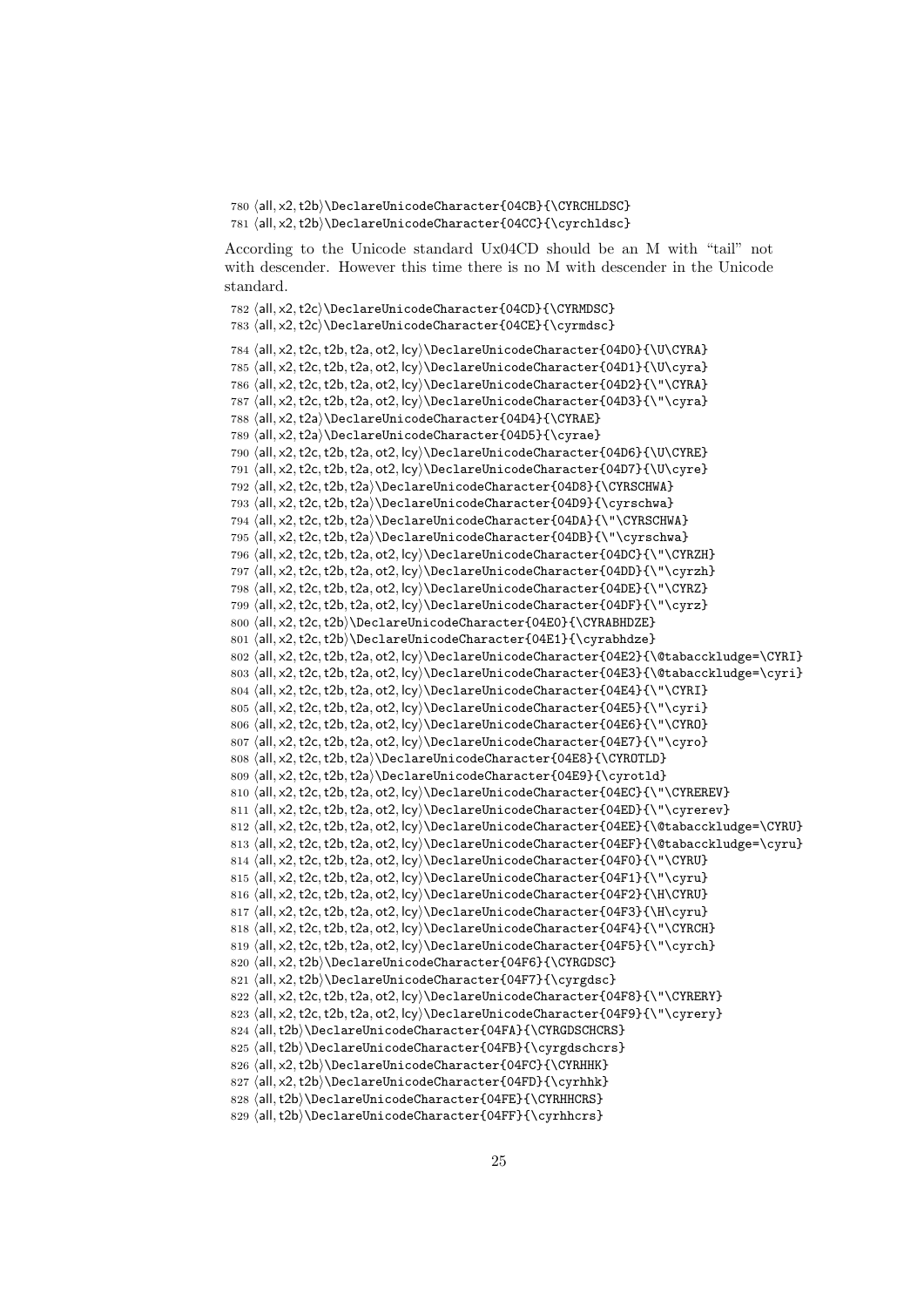```
830 \all,ts1\rangle\DeclarelUnicodeCharacter{OEST}{\textbf{)}831 \langleall,t1\rangle\DeclareUnicodeCharacter{1E02}{\.B}
832 ⟨all,t1⟩\DeclareUnicodeCharacter{1E03}{\.b}
833 \langleall,t1\rangle\DeclareUnicodeCharacter{1E0D}{\d d}
834 ⟨all,t1⟩\DeclareUnicodeCharacter{1E1E}{\.F}
835 \langleall,t1\rangle\DeclareUnicodeCharacter{1E1F}{\.f}
836 \langleall,t1\rangle\DeclarelUnicodeCharacter{1E25}{\d h}837 (all,t1)\DeclareUnicodeCharacter{1E30}{\@tabacckludge'K}
838 (all,t1)\DeclareUnicodeCharacter{1E31}{\@tabacckludge'k}
839 \langleall,t1\rangle\DeclarelUnicodeCharacter{1E37}{\d 1}840 ⟨all,t1⟩\DeclareUnicodeCharacter{1E8E}{\.Y}
841 ⟨all,t1⟩\DeclareUnicodeCharacter{1E8F}{\.y}
842 \all, t1\rangle\DeclareUnicodeCharacter{1E43}{\d m}843 ⟨all,t1⟩\DeclareUnicodeCharacter{1E45}{\.n}
844 \all, t1\rangle\DeclarelUnicodeCharacter{1E47}{\d n}845 \{all, t1\} DeclareUnicodeCharacter{1E5B}{\d r}
846 ⟨all,t1⟩\DeclareUnicodeCharacter{1E63}{\d s}
847 \left\{ \mathcal{L} \right\} \DeclareUnicodeCharacter{1E6D}{\d t}
848 \{all, t1\} DeclareUnicodeCharacter{1E90}{\^Z}
849 \{all, t1\}DeclareUnicodeCharacter{1E91}{\^z}
850 ⟨all,t1⟩\DeclareUnicodeCharacter{1E9E}{\SS}
851 ⟨all,t1⟩\DeclareUnicodeCharacter{1EF2}{\@tabacckludge'Y}
852 ⟨all,t1⟩\DeclareUnicodeCharacter{1EF3}{\@tabacckludge'y}
853 (all, x2, t2c, t2b, t2a, t1, utf8)\DeclareUnicodeCharacter{200C}{\textcompwordmark}
854 ⟨all,t1⟩\DeclareUnicodeCharacter{2010}{-}
855 ⟨all,t1⟩\DeclareUnicodeCharacter{2011}{\mbox{-}}
U+2012 should be the width of a digit, endash is OK in many fonts including cm.
856 ⟨all,t1⟩\DeclareUnicodeCharacter{2012}{\textendash}
857 ⟨∗all, x2,t2c,t2b,t2a,t1, ot2, ot1, ly1, lcy⟩
858 \DeclareUnicodeCharacter{2013}{\textendash}
859 \DeclareUnicodeCharacter{2014}{\textemdash}
U+2015 is Horizontal bar
860 \{all, t1\} DeclareUnicodeCharacter{2015}{\textemdash}
861 ⟨/all, x2,t2c,t2b,t2a,t1, ot2, ot1, ly1, lcy⟩
862 (all,ts1)\DeclareUnicodeCharacter{2016}{\textbardbl}
863 ⟨∗all, x2,t2c,t2b,t2a,t1, ot2, ot1, lcy⟩
864 \DeclareUnicodeCharacter{2018}{\textquoteleft}
865 \DeclareUnicodeCharacter{2019}{\textquoteright}
866 ⟨/all, x2,t2c,t2b,t2a,t1, ot2, ot1, lcy⟩
867 ⟨all,t1⟩\DeclareUnicodeCharacter{201A}{\quotesinglbase}
868 ⟨∗all, x2,t2c,t2b,t2a,t1, ot2, ot1, ly1, lcy⟩
869 \DeclareUnicodeCharacter{201C}{\textquotedblleft}
870 \DeclareUnicodeCharacter{201D}{\textquotedblright}
871 ⟨/all, x2,t2c,t2b,t2a,t1, ot2, ot1, ly1, lcy⟩
872 (all, x2, t2c, t2b, t2a, t1, lcy) \DeclareUnicodeCharacter{201E}{\quotedblbase}
873 (all,ts1, oms, ly1)\DeclareUnicodeCharacter{2020}{\textdagger}
874 (all, ts1, oms, ly1)\DeclareUnicodeCharacter{2021}{\textdaggerdbl}
875 (all,ts1, oms, ly1)\DeclareUnicodeCharacter{2022}{\textbullet}
876 \all, ly1, utf8\rangle\DeclarelUnicodeCharacter{2026}{\text{extellipsis}}877 ⟨∗all, x2,ts1,t2c,t2b,t2a,t1, ly1⟩
878 \DeclareUnicodeCharacter{2030}{\textperthousand}
```

```
879 ⟨/all, x2,ts1,t2c,t2b,t2a,t1, ly1⟩
```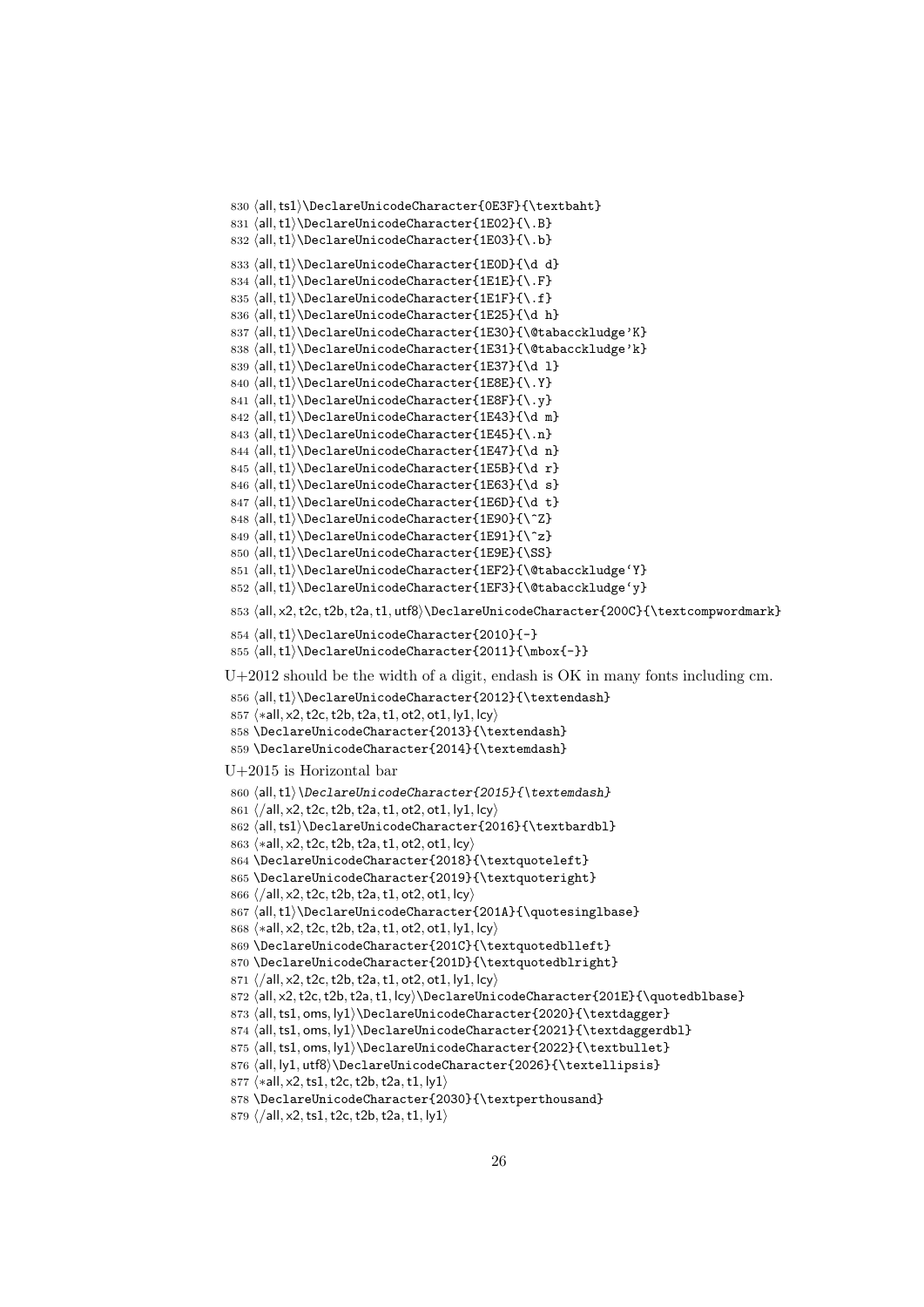```
880 ⟨∗all, x2,ts1,t2c,t2b,t2a,t1⟩
881 \DeclareUnicodeCharacter{2031}{\textpertenthousand}
882 ⟨/all, x2,ts1,t2c,t2b,t2a,t1⟩
883 \all, t1, \vert v1 \rangle DeclareUnicodeCharacter{2039}{\guilsinglleft}
884 \all, t1, ly1\rangle\DeclarelUnicodeCharacter{203A}{equilsinglright}885 (all,ts1)\DeclareUnicodeCharacter{203B}{\textreferencemark}
886 (all,ts1)\DeclareUnicodeCharacter{203D}{\textinterrobang}
887 (all,ts1)\DeclareUnicodeCharacter{2044}{\textfractionsolidus}
888 \all,ts1\rangle\DeclarelUnicodeCharacter{204E}{textasteriskcentered}889 ⟨all,ts1⟩\DeclareUnicodeCharacter{2052}{\textdiscount}
890 \all,ts1\rangle\DeclarelUnicodeCharacter{20A1}{textcolommonetary}891 ⟨all,ts1⟩\DeclareUnicodeCharacter{20A4}{\textlira}
892 \all,ts1\rangle\DeclarelUnicodeCharacter{20A6}{\textvaraira}893 (all,ts1)\DeclareUnicodeCharacter{20A9}{\textwon}
894 \all,ts1\rangle\DeclarelUnicodeCharacter{20AB}{\text{extrdong}}895 \all,ts1\rangle\DeclarelUnicodeCharacter{20AC}{\texteuro}896 ⟨all,ts1⟩\DeclareUnicodeCharacter{20B1}{\textpeso}
897 \all,ts1\rangle\DeclarelUnicodeCharacter{2103}{\textcelsius}898 \all, x2, ts1, t2c, t2b, t2a, ot2, lcy\\\DeclaredUnicodeCharacter{2116}{\texttt{return}899 \all,ts1\rangle\DeclarelUnicodeCharacter{2117}{\textcircledP}900 \all,ts1\rangle\DeclarelUnicodeCharacter{211E}{\text{re})}901 ⟨all,ts1⟩\DeclareUnicodeCharacter{2120}{\textservicemark}
902 ⟨all,ts1, ly1, utf8⟩\DeclareUnicodeCharacter{2122}{\texttrademark}
903 \all,ts1\rangle\DeclaredUnicodeCharacter{2126}{\text{or}}904 ⟨all,ts1⟩\DeclareUnicodeCharacter{2127}{\textmho}
905 \all,ts1\rangle\DeclarelUnicodeCharacter{212E}{\textestimated}906 \all,ts1\rangle\DeclarelUnicodeCharacter{2190}{\textttleftarrow}907 ⟨all,ts1⟩\DeclareUnicodeCharacter{2191}{\textuparrow}
908 ⟨all,ts1⟩\DeclareUnicodeCharacter{2192}{\textrightarrow}
909 ⟨all,ts1⟩\DeclareUnicodeCharacter{2193}{\textdownarrow}
910 \left\{ \text{all}, x2, ts1, t2c, t2b, t2a \Delta\text{UnicodeCharacter} \text{2329}911 \all, x2, ts1, t2c, t2b, t2a DeclareUnicodeCharacter{3008}{\textlangle}
912 ⟨all, x2,ts1,t2c,t2b,t2a⟩\DeclareUnicodeCharacter{232A}{\textrangle}
913 \all, x2, ts1, t2c, t2b, t2a DeclareUnicodeCharacter{3009}{\textrangle}
914 \all,ts1\rangle\DeclarelUnicodeCharacter{2422}{\textblank}915 ⟨all, x2,t2c,t2b,t2a,t1, utf8⟩\DeclareUnicodeCharacter{2423}{\textvisiblespace}
916 \all,ts1\rangle\DeclarelUnicodeCharacter{25E6}{\texttt{obendullet}}917 ⟨all,ts1⟩\DeclareUnicodeCharacter{25EF}{\textbigcircle}
918 \all,ts1\rangle\DeclarelUnicodeCharacter{266A}{\textttmusicalnote}919 ⟨all, x2,ts1,t2c,t2b,t2a⟩\DeclareUnicodeCharacter{27E8}{\textlangle}
920 ⟨all, x2,ts1,t2c,t2b,t2a⟩\DeclareUnicodeCharacter{27E9}{\textrangle}
921 ⟨all,t1⟩\DeclareUnicodeCharacter{1E20}{\@tabacckludge=G}
922 ⟨all,t1⟩\DeclareUnicodeCharacter{1E21}{\@tabacckludge=g}
```
When doing cut-and-paste from other documents f-ligatures might show up as Unicode characters. We translate them back to individual characters so that they get accepted. If supported by the font (which is normally the case) they are then reconstructed as ligatures so they come out as desired. Otherwise they will come out as individual characters which is fine too.

```
923 (all,t1, ot1, ly1,t2a,t2b,t2c)\DeclareUnicodeCharacter{FB00}{ff} % ff
924 ⟨all,t1, ot1, ly1,t2a,t2b,t2c⟩\DeclareUnicodeCharacter{FB01}{fi} % fi
925 (all,t1, ot1, ly1,t2a,t2b,t2c)\DeclareUnicodeCharacter{FB02}{fl} % fl
926 ⟨all,t1, ot1, ly1,t2a,t2b,t2c⟩\DeclareUnicodeCharacter{FB03}{ffi} % ffi
```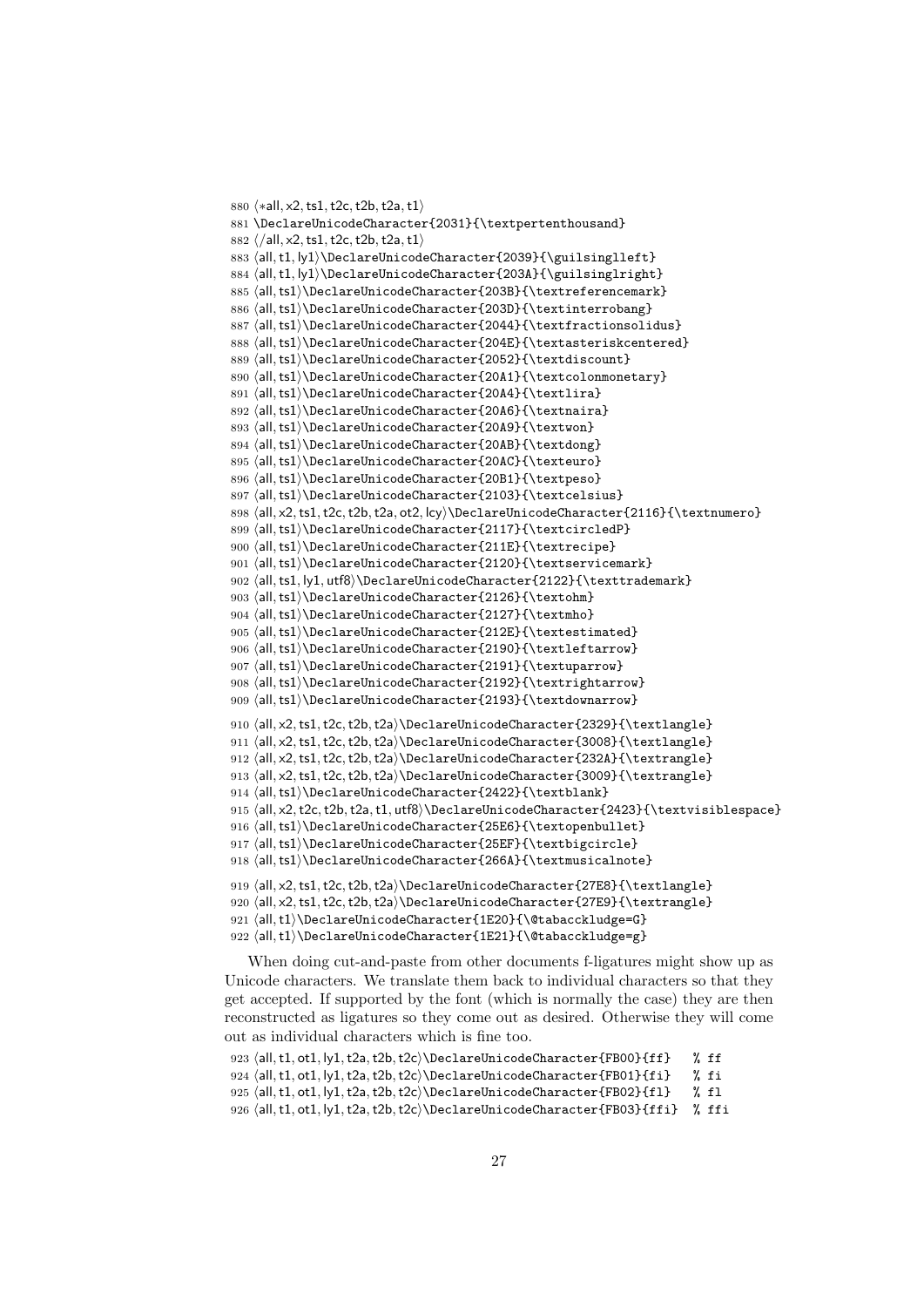```
927 ⟨all,t1, ot1, ly1,t2a,t2b,t2c⟩\DeclareUnicodeCharacter{FB04}{ffl} % ffl
928 (all,t1, ot1, ly1,t2a,t2b,t2c)\DeclareUnicodeCharacter{FB05}{st} % st -- this is the long s (not
929 (all,t1, ot1, ly1,t2a,t2b,t2c)\DeclareUnicodeCharacter{FB06}{st} % st
```
930  $\all, tsl, utf8\rangle\DeclarelUnicodeCharacter{FEFF}{\ifhmode\nobreak\nobreak\ref{}$ 

#### <span id="page-27-0"></span>3.3 Notes

The following inputs are inconsistent with the 8-bit inputenc files since they will always only produce the 'text character'. This is an area where inputenc is notoriously confused.

```
%<all,ts1,t1,ot1,ly1>\DeclareUnicodeCharacter{00A3}{\textsterling}
%<*all,x2,ts1,t2c,t2b,t2a,oms,ly1>
\DeclareUnicodeCharacter{00A7}{\textsection}
%</all,x2,ts1,t2c,t2b,t2a,oms,ly1>
%<all,ts1,utf8>\DeclareUnicodeCharacter{00A9}{\textcopyright}
%<all,ts1>\DeclareUnicodeCharacter{00B1}{\textpm}
%<all,ts1,oms,ly1>\DeclareUnicodeCharacter{00B6}{\textparagraph}
%<all,ts1,oms,ly1>\DeclareUnicodeCharacter{2020}{\textdagger}
%<all,ts1,oms,ly1>\DeclareUnicodeCharacter{2021}{\textdaggerdbl}
%<all,ly1,utf8>\DeclareUnicodeCharacter{2026}{\textellipsis}
```
The following definitions are in an encoding file but have no direct equivalent in Unicode, or they simply do not make sense in that context (or we have not yet found anything or  $\dots$ :-). For example, the non-combining accent characters are certainly available somewhere but these are not equivalent to a TEX accent command.

```
\DeclareTextSymbol{\j}{OT1}{17}
\DeclareTextSymbol{\SS}{T1}{223}
\DeclareTextSymbol{\textcompwordmark}{T1}{23}
\DeclareTextAccent{\"}{OT1}{127}
\DeclareTextAccent{\'}{OT1}{19}
```

```
\DeclareTextAccent{\.}{OT1}{95}
\DeclareTextAccent{\=}{OT1}{22}
\DeclareTextAccent{\H}{OT1}{125}
\DeclareTextAccent{\^}{OT1}{94}
\DeclareTextAccent{\'}{OT1}{18}
\DeclareTextAccent{\r}{OT1}{23}
\DeclareTextAccent{\u}{OT1}{21}
\DeclareTextAccent{\v}{OT1}{20}
\DeclareTextAccent{\~}{OT1}{126}
\DeclareTextCommand{\b}{OT1}[1]
\DeclareTextCommand{\c}{OT1}[1]
\DeclareTextCommand{\d}{OT1}[1]
\DeclareTextCommand{\k}{T1}[1]
```
## <span id="page-27-1"></span>3.4 Mappings for OT1 glyphs

This is even more incomplete as again it covers only the single glyphs from OT1 plus some that have been explicitly defined for this encoding. Everything that is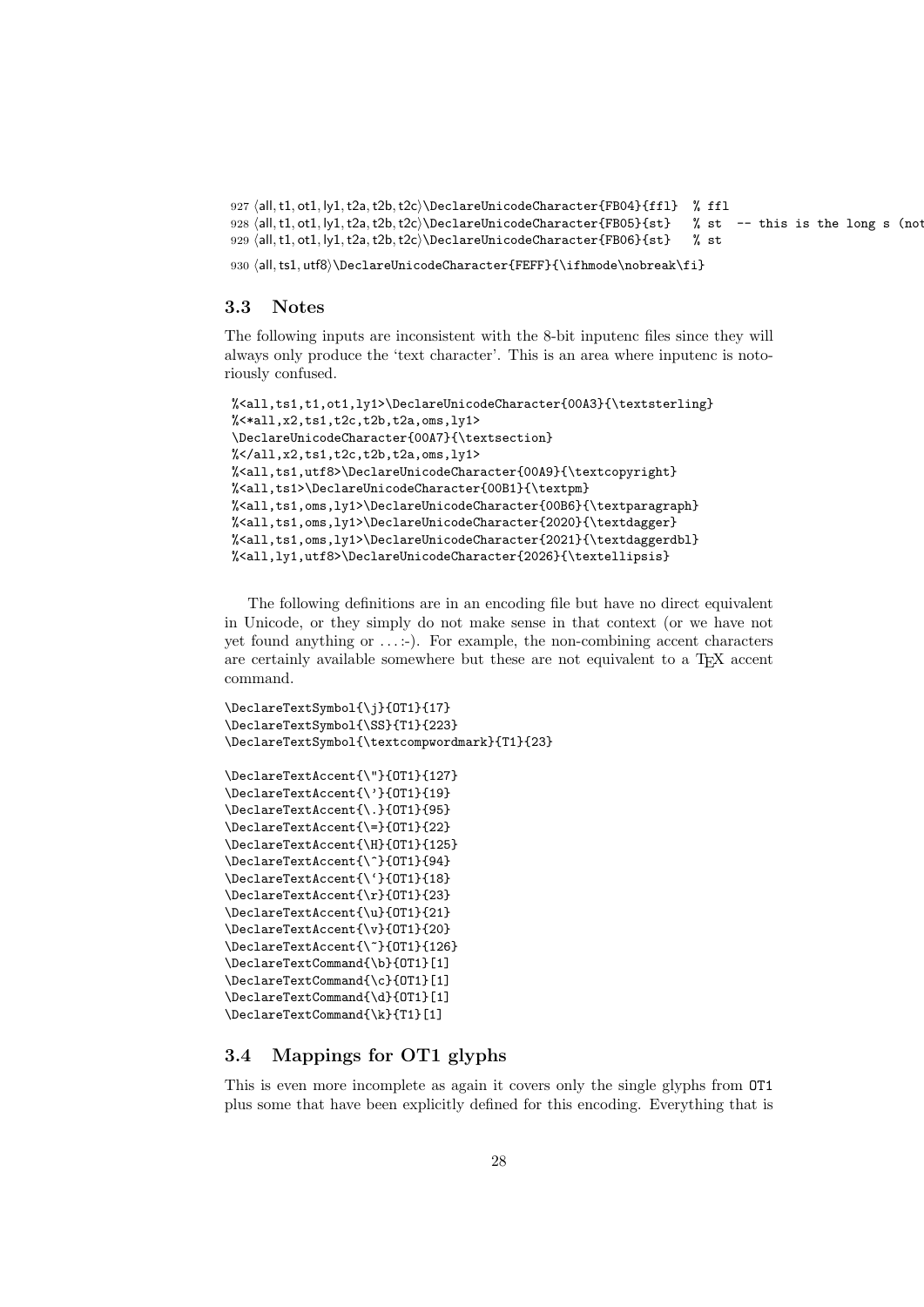provided in T1, and that could be provided as composite glyphs via OT1, could and probably should be set up as well. Which leaves the many things that are not provided in T1 but can be provided in OT1 (and in T1) by composite glyphs.

Stuff not mapped (note that  $\iota$  i  $(j)$ ) is not equivalent to any Unicode character):

```
\DeclareTextSymbol{\j}{OT1}{17}
\DeclareTextAccent{\"}{OT1}{127}
\DeclareTextAccent{\'}{OT1}{19}
\DeclareTextAccent{\.}{OT1}{95}
\DeclareTextAccent{\=}{OT1}{22}
\DeclareTextAccent{\^}{OT1}{94}
\DeclareTextAccent{\'}{OT1}{18}
\DeclareTextAccent{\~}{OT1}{126}
\DeclareTextAccent{\H}{OT1}{125}
\DeclareTextAccent{\u}{OT1}{21}
\DeclareTextAccent{\v}{OT1}{20}
\DeclareTextAccent{\r}{OT1}{23}
\DeclareTextCommand{\b}{OT1}[1]
\DeclareTextCommand{\c}{OT1}[1]
\DeclareTextCommand{\d}{OT1}[1]
```
## <span id="page-28-0"></span>3.5 Mappings for OMS glyphs

Characters like \textbackslash are not mapped as they are (primarily) only in the lower 127 and the code here only sets up mappings for UTF-8 characters that are at least 2 octets long.

| \DeclareTextSymbol{\textbackslash}{OMS}{110}  | % "6E |
|-----------------------------------------------|-------|
| \DeclareTextSymbol{\textbar}{0MS}{106}        | % "6A |
| \DeclareTextSymbol{\textbraceleft}{0MS}{102}  | % "66 |
| \DeclareTextSymbol{\textbraceright}{0MS}{103} | % "67 |

But the following (and some others) might actually lurk in Unicode somewhere. . .

```
\DeclareTextSymbol{\textasteriskcentered}{OMS}{3} % "03
\DeclareTextCommand{\textcircled}{OMS}
```
## <span id="page-28-1"></span>3.6 Mappings for TS1 glyphs

Exercise for somebody else.

## <span id="page-28-2"></span>3.7 Mappings for latex.ltx glyphs

There is also a collection of characters already set up in the kernel, one way or the other. Since these do not clearly relate to any particular font encoding they are mapped when the utf8 support is first set up.

Also there are a number of \providecommands in the various input encoding files which may or may not go into this part.

```
931 ⟨∗utf8⟩
932 % This space is intentionally empty ...
933 ⟨/utf8⟩
```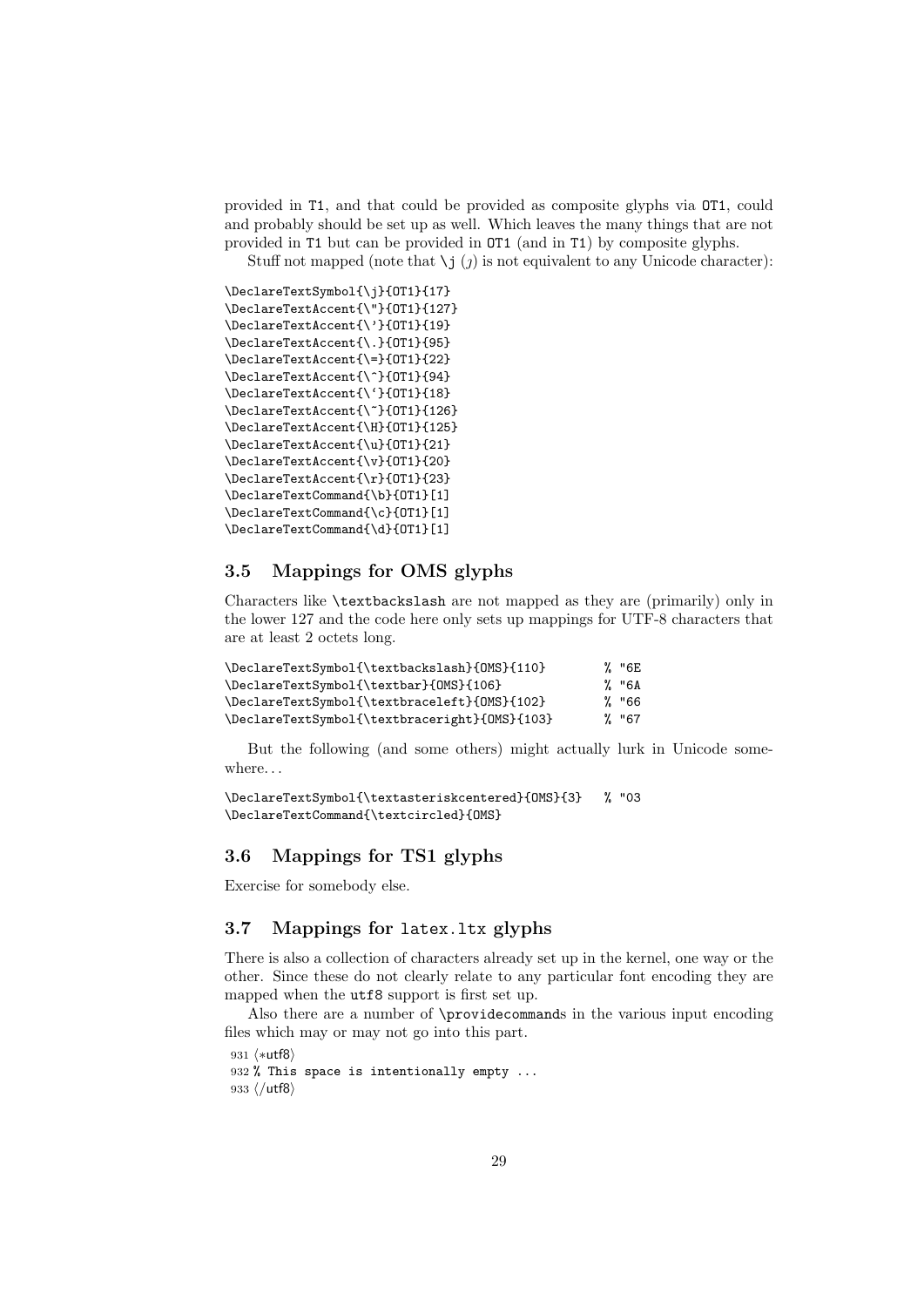#### <span id="page-29-0"></span>3.8 Old utf8.def file as a temp fix for  $pT_FX$  and friends

```
934 ⟨∗utf8-2018⟩
935 \ProvidesFile{utf8.def}
936 [2018/10/05 v1.2f UTF-8 support for inputenc]
937 \makeatletter
938 \catcode'\ \saved@space@catcode
939 \long\def\UTFviii@two@octets#1#2{\expandafter
940 \UTFviii@defined\csname u8:#1\string#2\endcsname}
941 \long\def\UTFviii@three@octets#1#2#3{\expandafter
942 \UTFviii@defined\csname u8:#1\string#2\string#3\endcsname}
943 \long\def\UTFviii@four@octets#1#2#3#4{\expandafter
944 \UTFviii@defined\csname u8:#1\string#2\string#3\string#4\endcsname}
945 \def\UTFviii@defined#1{%
946 \ifx#1\relax
947 \if\relax\expandafter\UTFviii@checkseq\string#1\relax\relax
948 \UTFviii@undefined@err{#1}%
949 \text{delse}950 \PackageError{inputenc}{Invalid UTF-8 byte sequence}%
951 \UTFviii@invalid@help
952 \fi
953 \else\expandafter
954 #1%
955 \fi
956 }
957 \def\UTFviii@invalid@err#1{%
958 \PackageError{inputenc}{Invalid UTF-8 byte "\UTFviii@hexnumber{'#1}}%
959 \UTFviii@invalid@help}
960 \def\UTFviii@invalid@help{%
961 The document does not appear to be in UTF-8 encoding.\MessageBreak
962 Try adding \noexpand\UseRawInputEncoding as the first line of the file\MessageBreak
963 or specify an encoding such as \noexpand\usepackage[latin1]{inputenc}\MessageBreak
964 in the document preamble.\MessageBreak
965 Alternatively, save the file in UTF-8 using your editor or another tool}
966 \def\UTFviii@undefined@err#1{%
967 \PackageError{inputenc}{Unicode character \expandafter
968 \UTFviii@splitcsname\string#1\relax
969 \MessageBreak
970 not set up for use with LaTeX}%
971 6971 6971 6971 (You may provide a definition with\MessageBreak
972 \noexpand\DeclareUnicodeCharacter}%
973 }
974 \def\UTFviii@checkseq#1:#2#3{%
975 \ifnum'#2<"80 %
976 \ifx\relax#3\else1\fi
977 \else
978 \ifnum'#2<"C0 %
979 1 %
980 \else
981 \expandafter\expandafter\expandafter\UTFviii@check@continue
982 \expandafter\expandafter\expandafter#3%
983 \fi
984 \fi}
985 \def\UTFviii@check@continue#1{%
```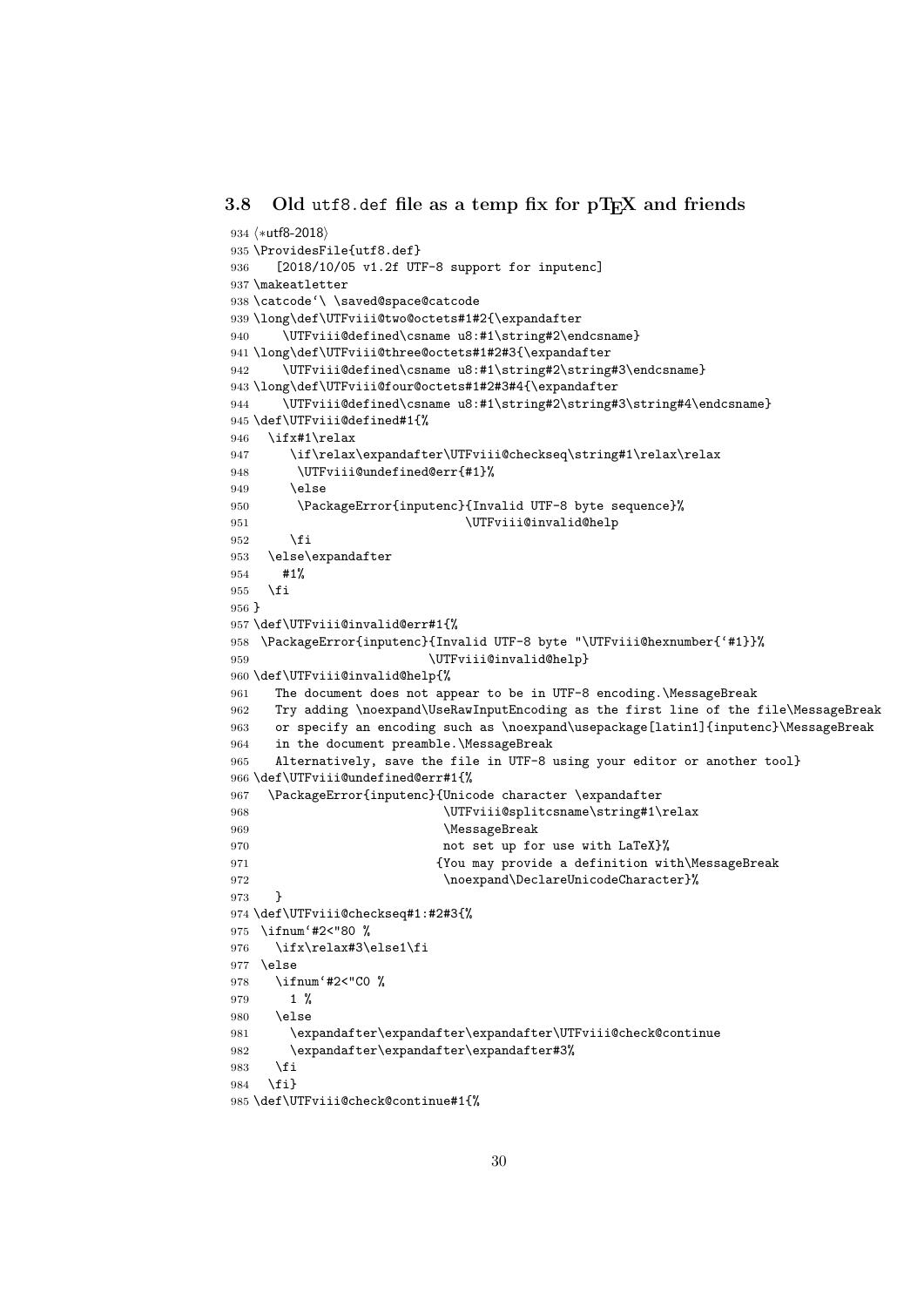```
986 \ifx\relax#1%
987 \else
988 \ifnum'#1<"80 1\else\ifnum'#1>"BF 1\fi\fi
989 \expandafter\UTFviii@check@continue
990 \fi
991 }
992 \begingroup
993 \catcode'\~13
994 \catcode'\"12
995 \def\UTFviii@loop{%
996 \uccode'\~\count@
997 \uppercase\expandafter{\UTFviii@tmp}%
998 \advance\count@\@ne
999 \ifnum\count@<\@tempcnta
1000 \expandafter\UTFviii@loop
1001 \fi}
1002 \def\UTFviii@tmp{\xdef~{\noexpand\UTFviii@undefined@err{:\string~}}}
1003 \count@"1
1004 \@tempcnta9
1005 \UTFviii@loop
1006 \count@11
1007 \@tempcnta12
1008 \UTFviii@loop
1009 \count@14
1010 \@tempcnta32
1011 \UTFviii@loop
1012 \count@"80
1013 \@tempcnta"C2
1014 \def\UTFviii@tmp{\xdef~{\noexpand\UTFviii@invalid@err\string~}}
1015 \UTFviii@loop
1016 \count@"C2
1017 \@tempcnta"E0
1018 \def\UTFviii@tmp{\xdef~{\noexpand\UTFviii@two@octets\string~}}
1019 \UTFviii@loop
1020 \count@"E0
1021 \@tempcnta"F0
1022 \def\UTFviii@tmp{\xdef~{\noexpand\UTFviii@three@octets\string~}}
1023 \UTFviii@loop
1024 \count@"F0
1025 \@tempcnta"F5
1026 \def\UTFviii@tmp{\xdef~{\noexpand\UTFviii@four@octets\string~}}
1027 \UTFviii@loop
1028 \count@"F5
1029 \@tempcnta"100
1030 \def\UTFviii@tmp{\xdef~{\noexpand\UTFviii@invalid@err\string~}}
1031 \UTFviii@loop
1032 \endgroup
1033 \@inpenc@test
1034 \ifx\@begindocumenthook\@undefined
1035 \makeatother
1036 \endinput \fi
1037 \begingroup
1038 \catcode'\"=12
```
\catcode'\<=12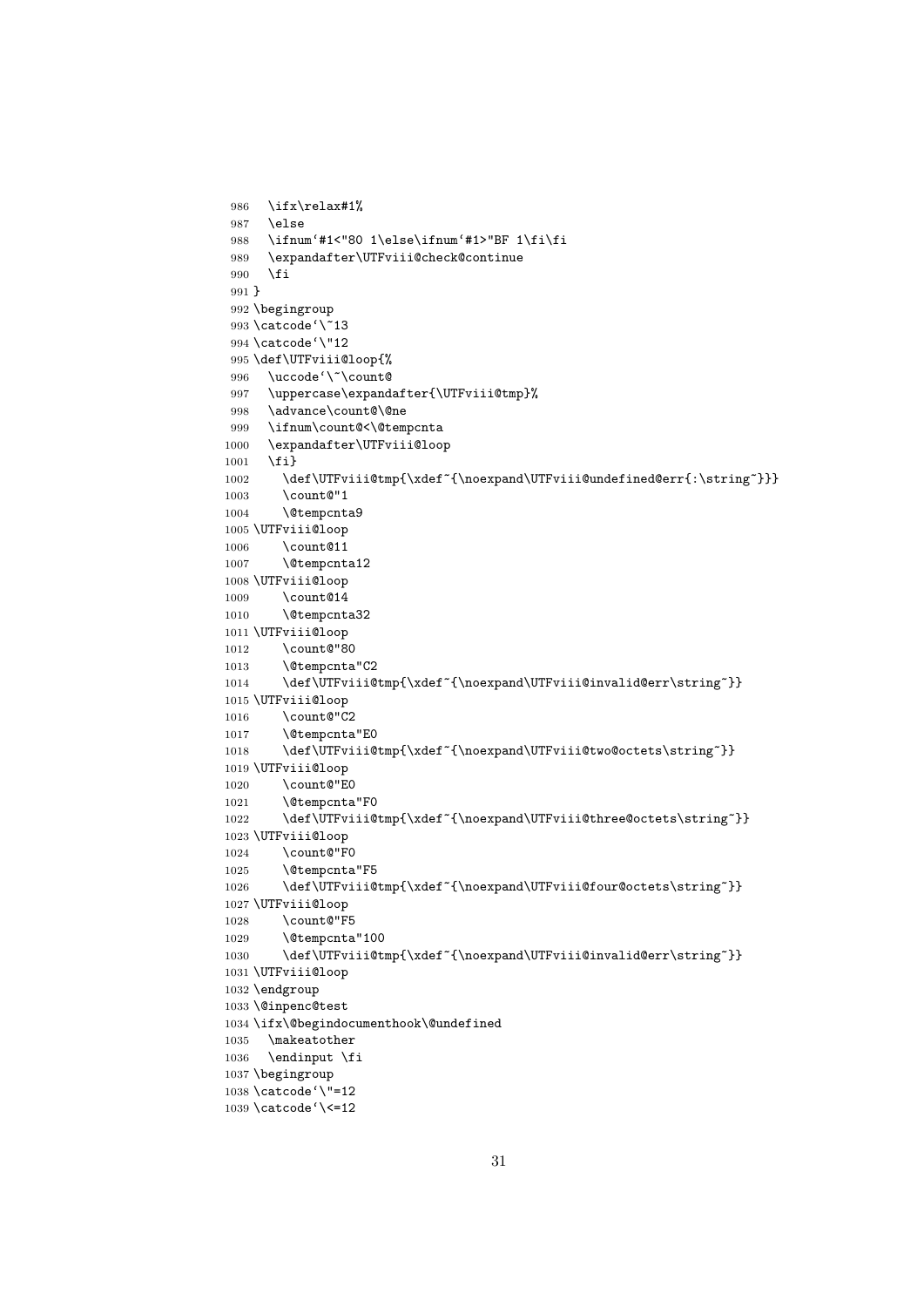```
1040 \catcode'\.=12
1041 \catcode'\,=12
1042 \catcode'\;=12
1043 \catcode'\!=12
1044 \text{ \textdegree}<sup>'</sup>
1045 \gdef\DeclareUnicodeCharacter#1#2{%
1046 \count@"#1\relax
1047 \wlog{ \space\space defining Unicode char U+#1 (decimal \the\count@)}%
1048 \begingroup
1049 \parse@XML@charref
1050 \def\UTFviii@two@octets##1##2{\csname u8:##1\string##2\endcsname}%
1051 \def\UTFviii@three@octets##1##2##3{\csname u8:##1%
1052 \string##2\string##3\endcsname}%
1053 \def\UTFviii@four@octets##1##2##3##4{\csname u8:##1%
1054 \string##2\string##3\string##4\endcsname}%
1055 \expandafter\expandafter\expandafter
1056 \expandafter\expandafter\expandafter
1057 \expandafter
1058 \gdef\UTFviii@tmp{\IeC{#2}}%
1059 \endgroup
1060 }
1061 \gdef\parse@XML@charref{%
1062 \ifnum\count@<"A0\relax
1063 \ifnum\catcode\count@=13
1064 \uccode'\~=\count@\uppercase{\def\UTFviii@tmp{\@empty\@empty~}}%
1065 \else
1066 \PackageError{inputenc}{Cannot define non-active Unicode char value < 00A0}%
1067 \@eha
1068 \def\UTFviii@tmp{\UTFviii@tmp}%
1069 \fi
1070 \else\ifnum\count@<"800\relax
1071 \parse@UTFviii@a,%
1072 \parse@UTFviii@b C\UTFviii@two@octets.,%
1073 \else\ifnum\count@<"10000\relax
1074 \parse@UTFviii@a;%
1075 \parse@UTFviii@a,%
1076 \parse@UTFviii@b E\UTFviii@three@octets.{,;}%
1077 \else
1078 \ifnum\count@>"10FFFF\relax
1079 \PackageError{inputenc}%
1080 {\UTFviii@hexnumber\count@\space too large for Unicode}%
1081 {Values between 0 and 10FFFF are permitted}%
1082 \fi
1083 \parse@UTFviii@a;%
1084 \parse@UTFviii@a,%
1085 \parse@UTFviii@a!%
1086 \parse@UTFviii@b F\UTFviii@four@octets.{!,;}%
1087 \fi
1088 \fi
1089 \fi
1090 }
1091 \gdef\parse@UTFviii@a#1{%
1092 \@tempcnta\count@
1093 \divide\count@ 64
```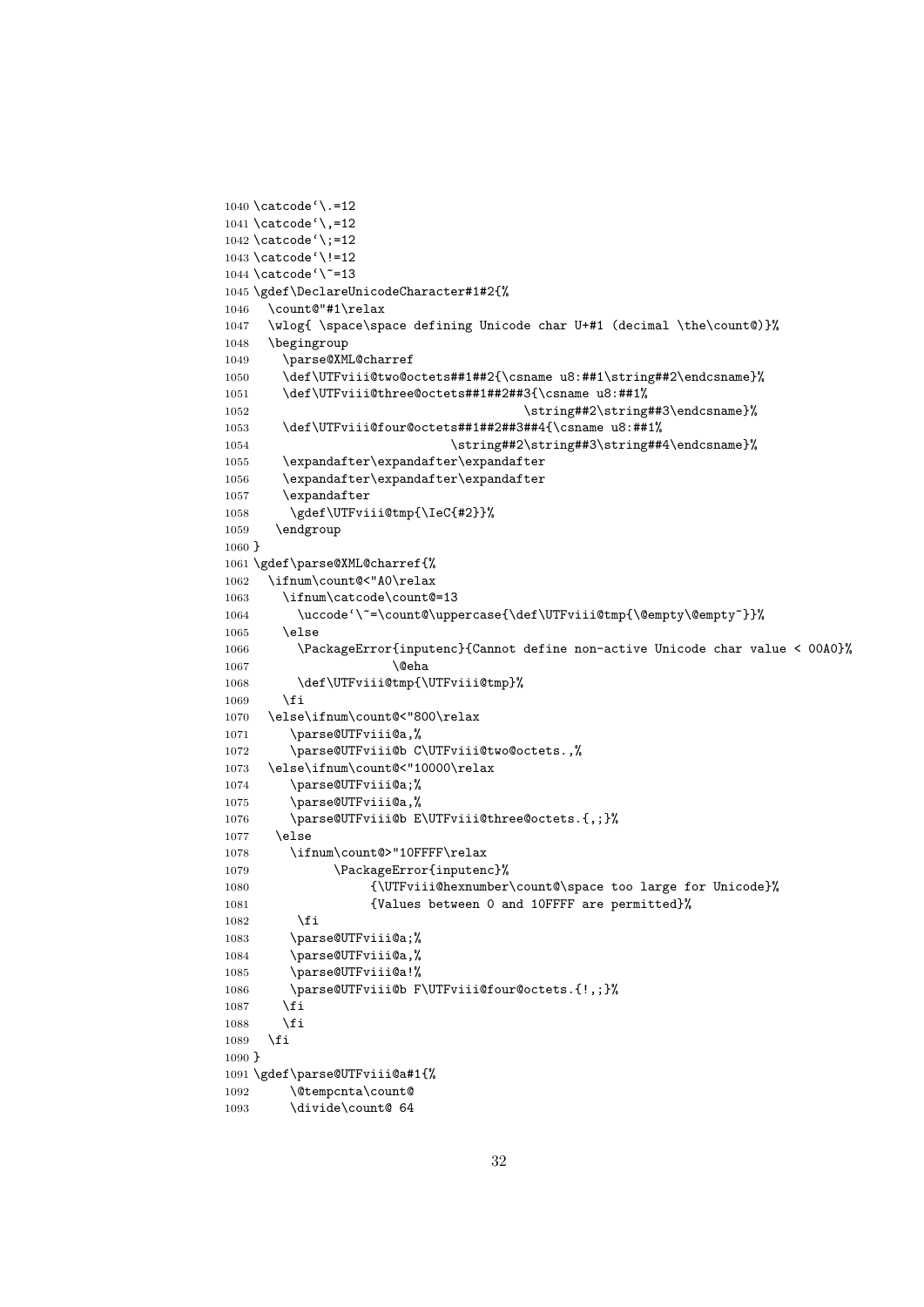```
1095 \multiply\count@ 64
1096 \advance\@tempcnta-\count@
1097 \advance\@tempcnta 128
1098 \uccode'#1\@tempcnta
1099 \count@\@tempcntb}
1100 \gdef\parse@UTFviii@b#1#2#3#4{%
1101 \advance\count@ "#10\relax
1102 \uccode'#3\count@
1103 \uppercase{\gdef\UTFviii@tmp{#2#3#4}}}
1104 \ifx\numexpr\@undefined
1105 \gdef\decode@UTFviii#1{0}
1106 \else
1107 \gdef\decode@UTFviii#1\relax{%
1108 \expandafter\UTFviii@cleanup
1109 \the\numexpr\dec@de@UTFviii#1\relax)))))\@empty}
1110 \gdef\UTFviii@cleanup#1)#2\@empty{#1}
1111 \gdef\dec@de@UTFviii#1{%
1112 \ifx\relax#1%
1113 \else
1114 \ifnum'#1>"EF
1115 (((('#1-"F0)%
1116 \else
1117 \ifnum'#1>"DF
1118 ((('#1-"E0)%
1119 \else
1120 \ifnum'#1>"BF
1121 (('#1-"C0)%
1122 \else
1123 \ifnum'#1>"7F
1124 )*64+('#1-"80)%
1125 \else
1126 + '#1 %
1127 \setminusfi
1128 \fi
1129 \fi
1130 \fi
1131 \expandafter\dec@de@UTFviii
1132 \fi}
1133 \fi
1134 \ifx\numexpr\@undefined
1135 \global\let\UTFviii@hexnumber\@firstofone
1136 \global\UTFviii@hexdigit\hexnumber@
1137 \else
1138 \gdef\UTFviii@hexnumber#1{%
1139 \ifnum#1>15 %
1140 \expandafter\UTFviii@hexnumber\expandafter{\the\numexpr(#1-8)/16\relax}%
1141 \fi
1142 \UTFviii@hexdigit{\numexpr#1\ifnum#1>0-((#1-8)/16)*16\fi\relax}%
1143 }
1144 \gdef\UTFviii@hexdigit#1{\ifcase\numexpr#1\relax
1145 0\or1\or2\or3\or4\or5\or6\or7\or8\or9\or
1146 A\or B\or C\or D\or E\or F\fi}
1147 \fi
```
\@tempcntb\count@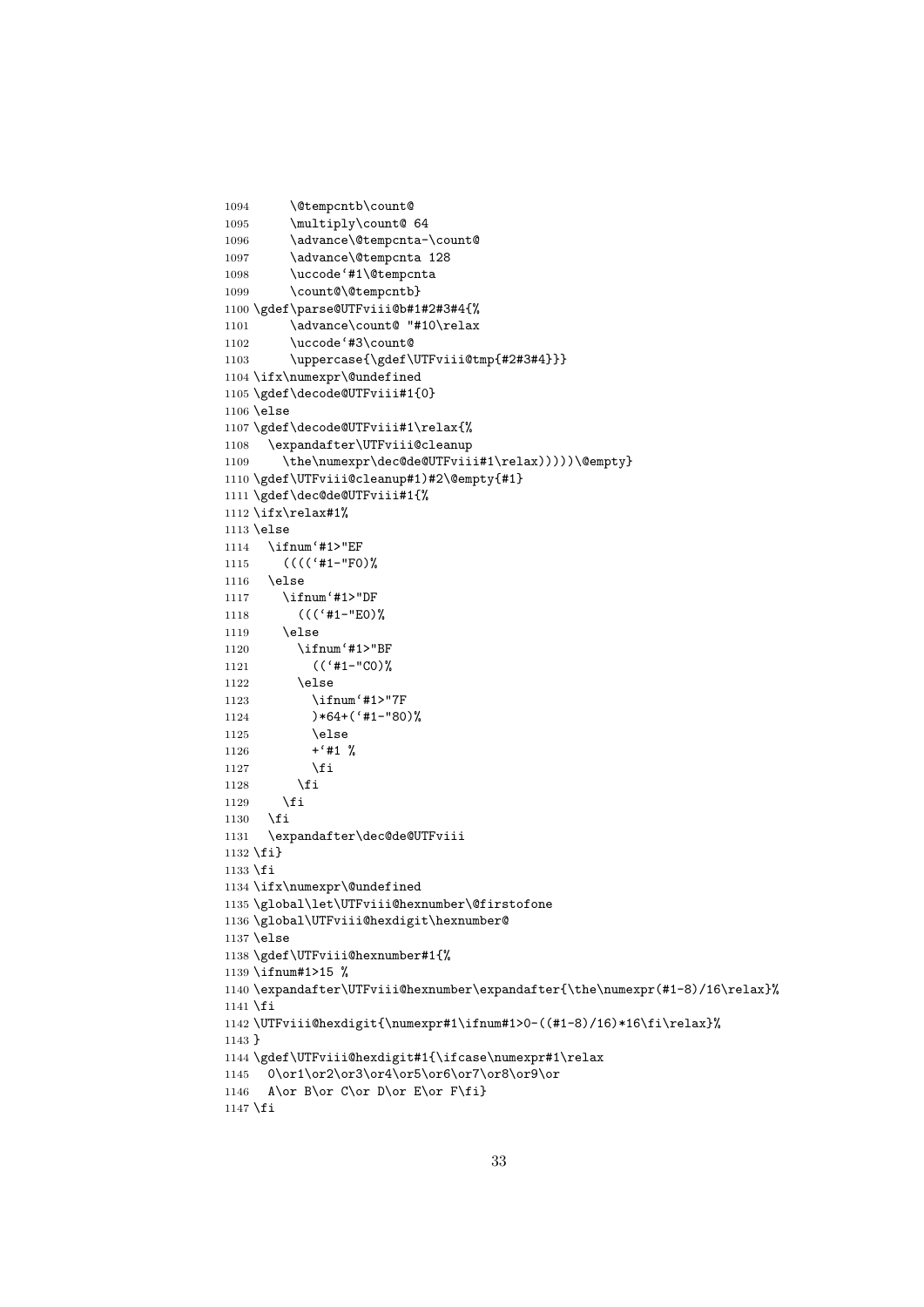```
1148 \gdef\UTFviii@hexcodepoint#1{U+%
1149 \ifnum#1<16 0\fi
1150 \ifnum#1<256 0\fi
1151 \ifnum#1<4096 0\fi
1152 \UTFviii@hexnumber{#1}%
1153 }%
1154 \gdef\UTFviii@splitcsname#1:#2\relax{%
1155 #2 (\expandafter\UTFviii@hexcodepoint\expandafter{%
1156 \the\numexpr\decode@UTFviii#2\relax})%
1157 }
1158 \endgroup
1159 \@onlypreamble\DeclareUnicodeCharacter
1160 \@onlypreamble\parse@XML@charref
1161 \@onlypreamble\parse@UTFviii@a
1162 \@onlypreamble\parse@UTFviii@b
1163 \begingroup
1164 \def\cdp@elt#1#2#3#4{%
1165 \wlog{Now handling font encoding #1 ...}%
1166 \lowercase{%
1167 \InputIfFileExists{#1enc.dfu}}%
1168 {\wlog{... processing UTF-8 mapping file for font %
1169 encoding #1}%
1170 \catcode'\ 9\relax}%
1171 {\wlog{... no UTF-8 mapping file for font encoding #1}}%
1172 }
1173 \cdp@list
1174 \endgroup
1175 \def\DeclareFontEncoding@#1#2#3{%
1176 \expandafter
1177 \ifx\csname T@#1\endcsname\relax
1178 \def\cdp@elt{\noexpand\cdp@elt}%
1179 \xdef\cdp@list{\cdp@list\cdp@elt{#1}%
1180 {\defaultOfamily}{} \defaultOfault@series1181 {\default@shape}}%
1182 \expandafter\let\csname#1-cmd\endcsname\@changed@cmd
1183 \begingroup
1184 \wlog{Now handling font encoding #1 ...}%
1185 \lowercase{%
1186 \InputIfFileExists{#1enc.dfu}}%
1187 {\ulcorner\{\nu\log{...}\} processing UTF-8 mapping file for font %
1188 encoding #1}}%
1189 {\wlog{... no UTF-8 mapping file for font encoding #1}}%
1190 \endgroup
1191 \else
1192 \@font@info{Redeclaring font encoding #1}%
1193 \fi
1194 \global\@namedef{T@#1}{#2}%
1195 \global\@namedef{M@#1}{\default@M#3}%
1196 \xdef\LastDeclaredEncoding{#1}%
1197 }
1198 \DeclareUnicodeCharacter{00A9}{\textcopyright}
1199 \DeclareUnicodeCharacter{00AA}{\textordfeminine}
1200 \DeclareUnicodeCharacter{00AE}{\textregistered}
1201 \DeclareUnicodeCharacter{00BA}{\textordmasculine}
```

```
34
```